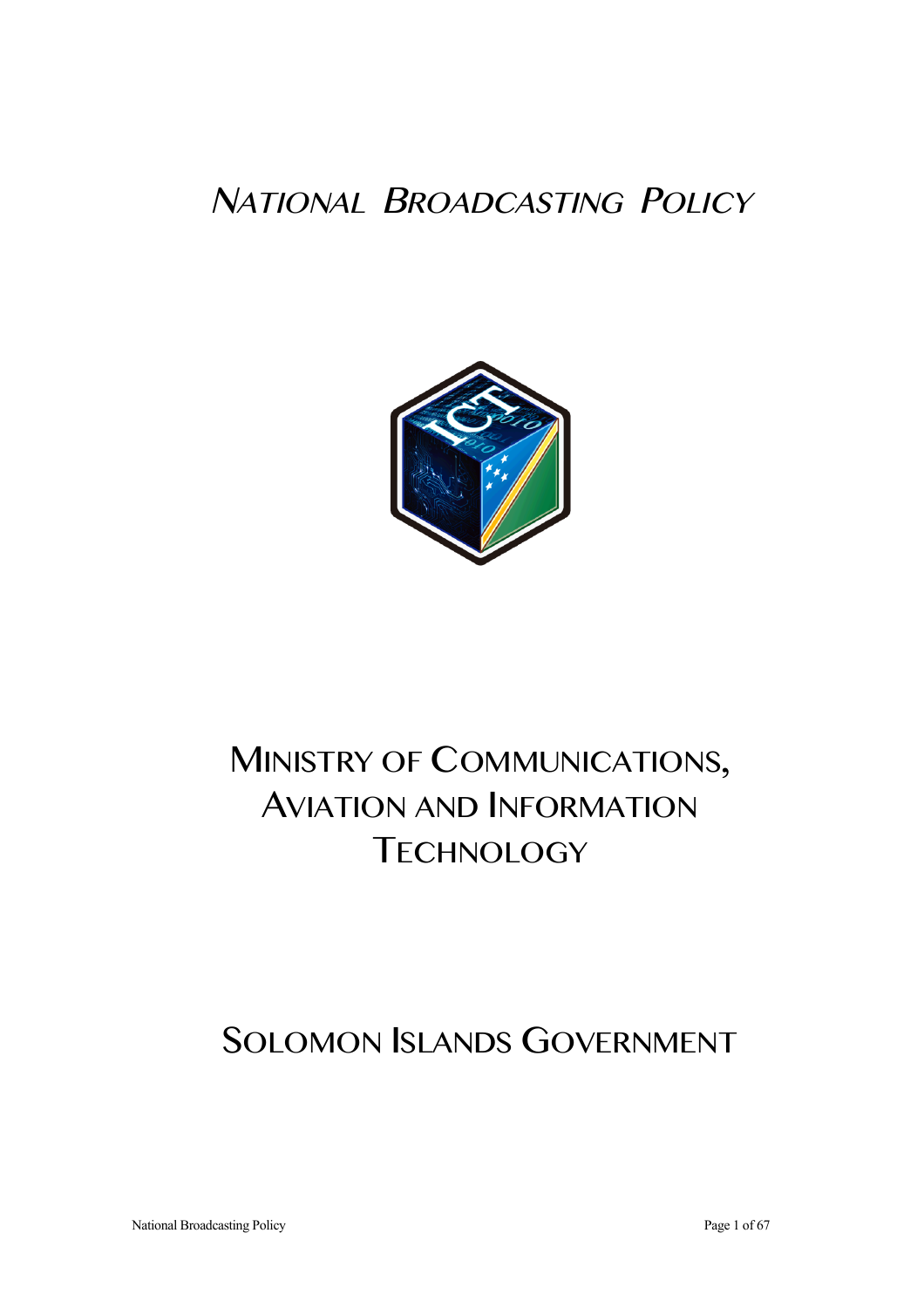# **NATIONAL BROADCASTING POLICY 2015**

# **CONTENTS:**

### **Executive Summary**

#### **PART ONE**

- **A. Vision and Objectives**
- **B. Background**
- **C. Broadcasting Policy Principles**

### **PART TWO**

- **D. Broadcasting Sector Development**
- **E. Effective Regulation of Broadcasting**
- **F. Audience Welfare**
- **G. Accessible Broadcasting Services**
- **H. Culturally Relevant Content**
- **I.** Competitive Commercial Broadcasting
- **J. Efficient Management of Broadcasting Spectrum**
- **K. New Broadcasting Technologies**

## **PART THREE**

- **L. Implementation of the** *National Broadcasting Policy*
- **M. Review and Development of the** *National Broadcasting Policy*

#### **APPENDICES**

- **Appendix 1 Glossary of Terms and Abbreviations**
- **Appendix 2 Timetable for Action**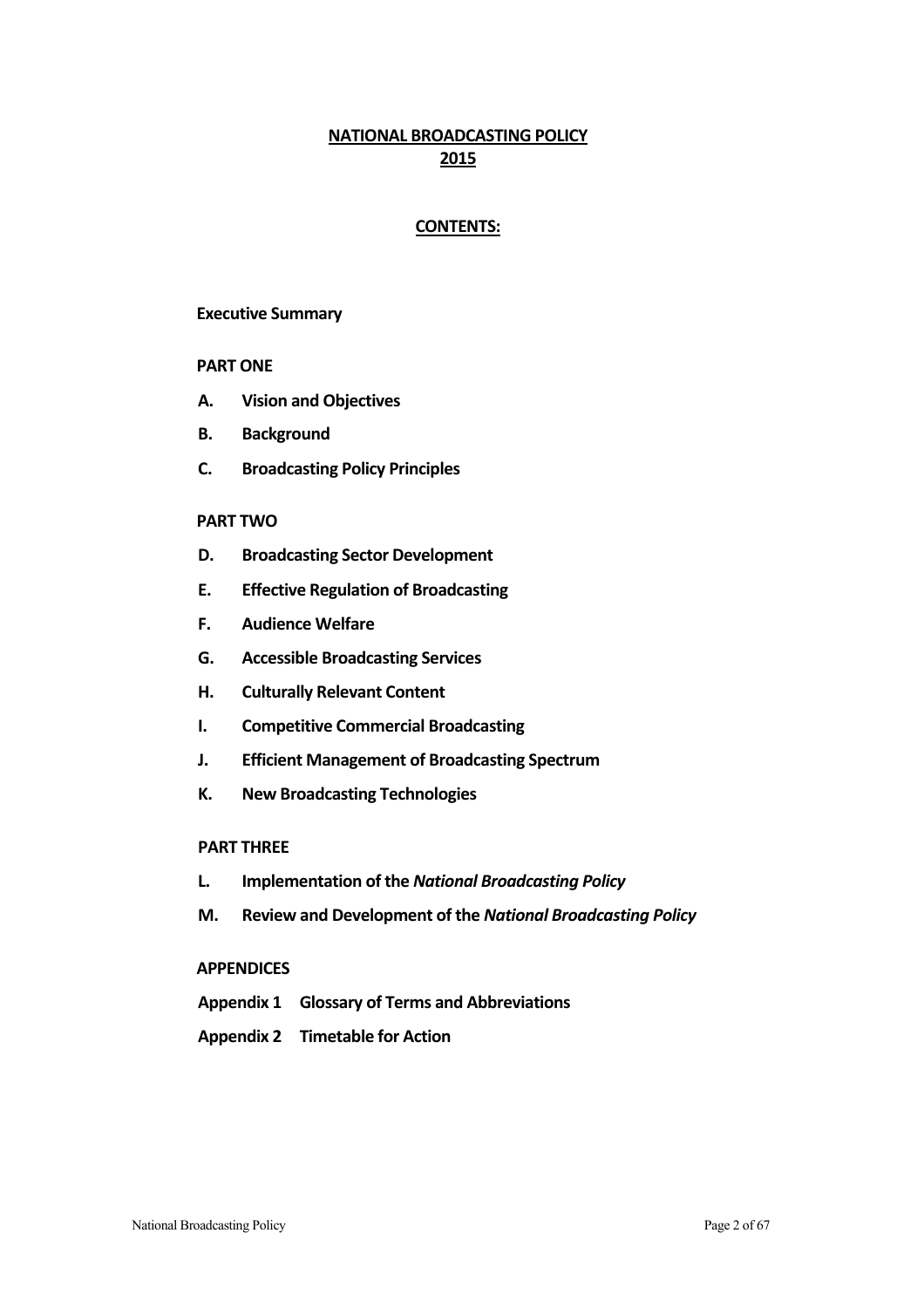# **EXECUTIVE SUMMARY**

- **1.** This *National Broadcasting Policy* sets out the policy of Solomon Islands Government with respect to meeting the broadcasting needs of Solomon Islands.
- **2.** The aim of this *National Broadcasting Policy* is to provide policy to direct decisionmaking in respect of broadcasting for the benefit of people and organizations in Solomon Islands, and which:
	- Can in practice be implemented to yield tangible benefits for Solomon Islands; and
	- Can be monitored, evaluated and improved on, consistent with the methods favoured by the Solomon Islands Government and its principal development partners.
- **3.** The *National Broadcasting Policy* is structured in three Parts. **PART ONE** comprises:
	- **Vision and Mission** stating the national Vision and Mission for broadcasting in Solomon Islands, consistent with the DCCG vision of a "Peaceful, United and Progressive Country of Solomon Islands."<sup>1</sup>
	- **Background** describing the importance of broadcasting and broadcasting policy for Solomon Islands and current circumstances in the broadcasting sector.
	- **Policy Principles** setting out the principles which have guided the Government in determining this *National Broadcasting Policy*, to assist in its interpretation and in making the various choices that will be required in its implementation, including as to priorities for reform, the actions to put strategies into effect, and the indicators to measure the degree to which success is achieved.
- **4. PART TWO** sets out the Government's broadcasting objectives, together with its strategies for achieving those objectives. These objectives and strategies are at the heart of the *National Broadcasting Policy*. The eight broadcasting objectives are:
	- **Broadcasting Sector Development:** Encourage the further development in Solomon Islands of a broadcasting sector that is competitive, efficient, responsive to audience needs and preferences, and attractive for investment.
	- **Effective Regulation of Broadcasting:** Establish a Broadcasting and Media Board with responsibility for the transparent, objective and independent regulation of radio and television broadcasting in the Solomon Islands.

<sup>&</sup>lt;sup>1</sup> Democratic Coalition for Change Government *Policy Statement* (Office of the Prime Minister and Cabinet, January 2015) para 5.0.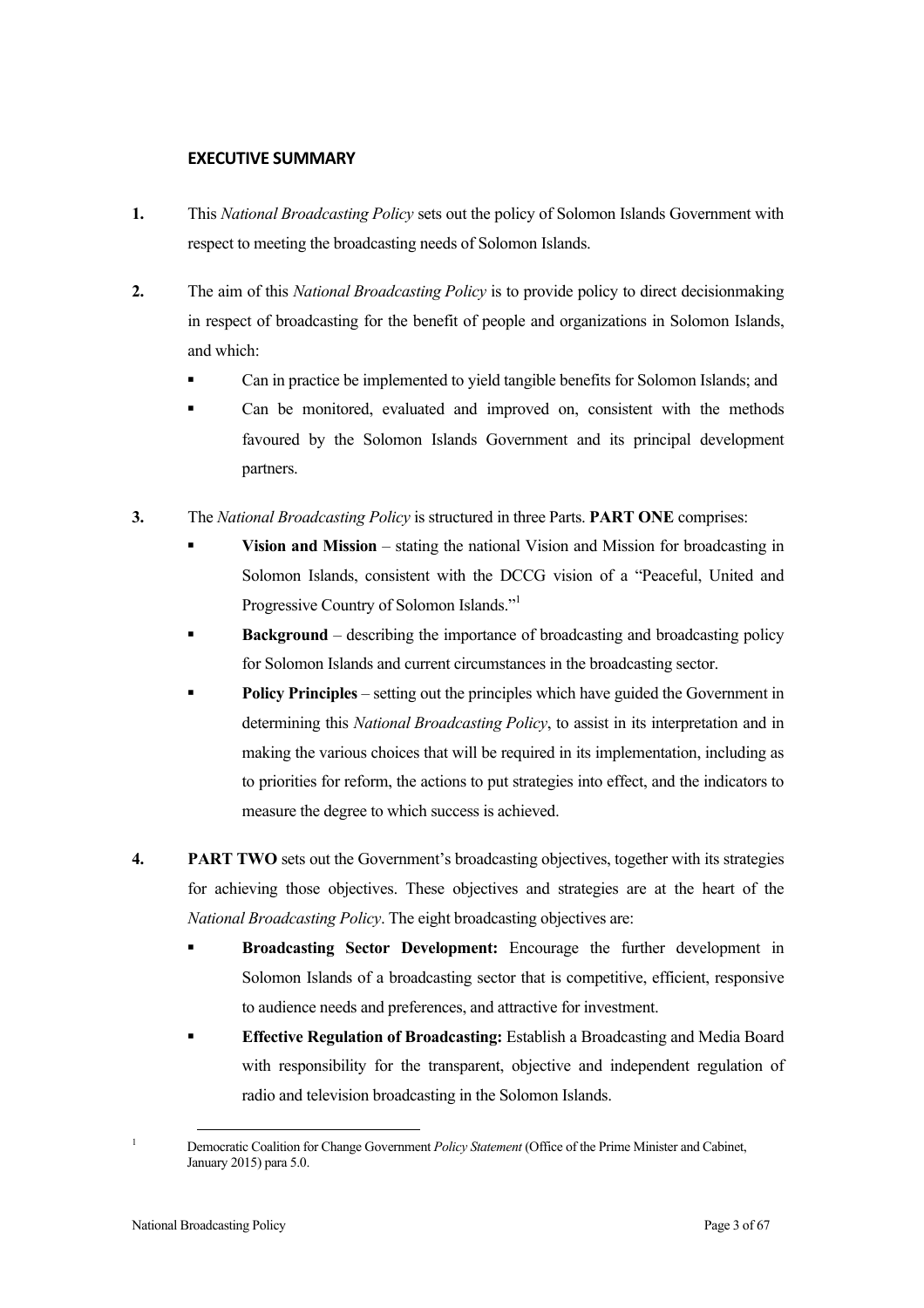- **Audience Welfare:** Establish policy, laws and institutions that are effective to protect and promote the welfare of Solomon Islands audiences in the context of domestic broadcasting.
- **Accessible Broadcasting Services:** To promote equality of access to broadcasting for individuals and communities throughout Solomon Islands, for participation in education, entertainment, cultural activity, business and democracy.
- **Culturally Relevant Content:** Support the creation, recording, preservation and broadcasting of locally created and locally relevant content.
- **Competitive Commercial Broadcasting:** Create an environment conducive to investment in and competition between broadcasters and broadcast-related businesses in Solomon Islands.
- **Efficient Management of Broadcasting Spectrum:** Ensure Solomon Islands radiofrequency spectrum is managed and used in a manner that is efficient, procompetitive, consistent with international obligations and national security, and conducive to social and economic progress.
- **New Broadcasting Technologies:** Create an environment conducive to investment in and use of new broadcasting technologies in Solomon Islands, including for digital terrestrial television broadcasting.
- **5. PART THREE** provides for the implementation, review and improvement of the *National Broadcasting Policy* over time:
	- **Implementation of the** *National Broadcasting Policy* The Government intends that the *National Broadcasting Policy* will be implemented in accordance with specific action plans, and that implementation will be properly monitored and reported. The international commitments which Solomon Islands has made in relation to broadcasting will continue to be supported. This section also outlines how the funding and budget requirements of the *National Broadcasting Policy* will be addressed.
	- **Review and Development of the** *National Broadcasting Policy* Qualitative and quantitative monitoring of implementation, consistent with the "logical framework" approach endorsed by Government, will enable independent review of the impacts of this *National Broadcasting Policy* and fine-tuning of it in subsequent iterations.
- **6.** The approach taken in preparing this *National Broadcasting Policy* has involved identifying the needs and preferences of Solomon Islands people and organizations, and developing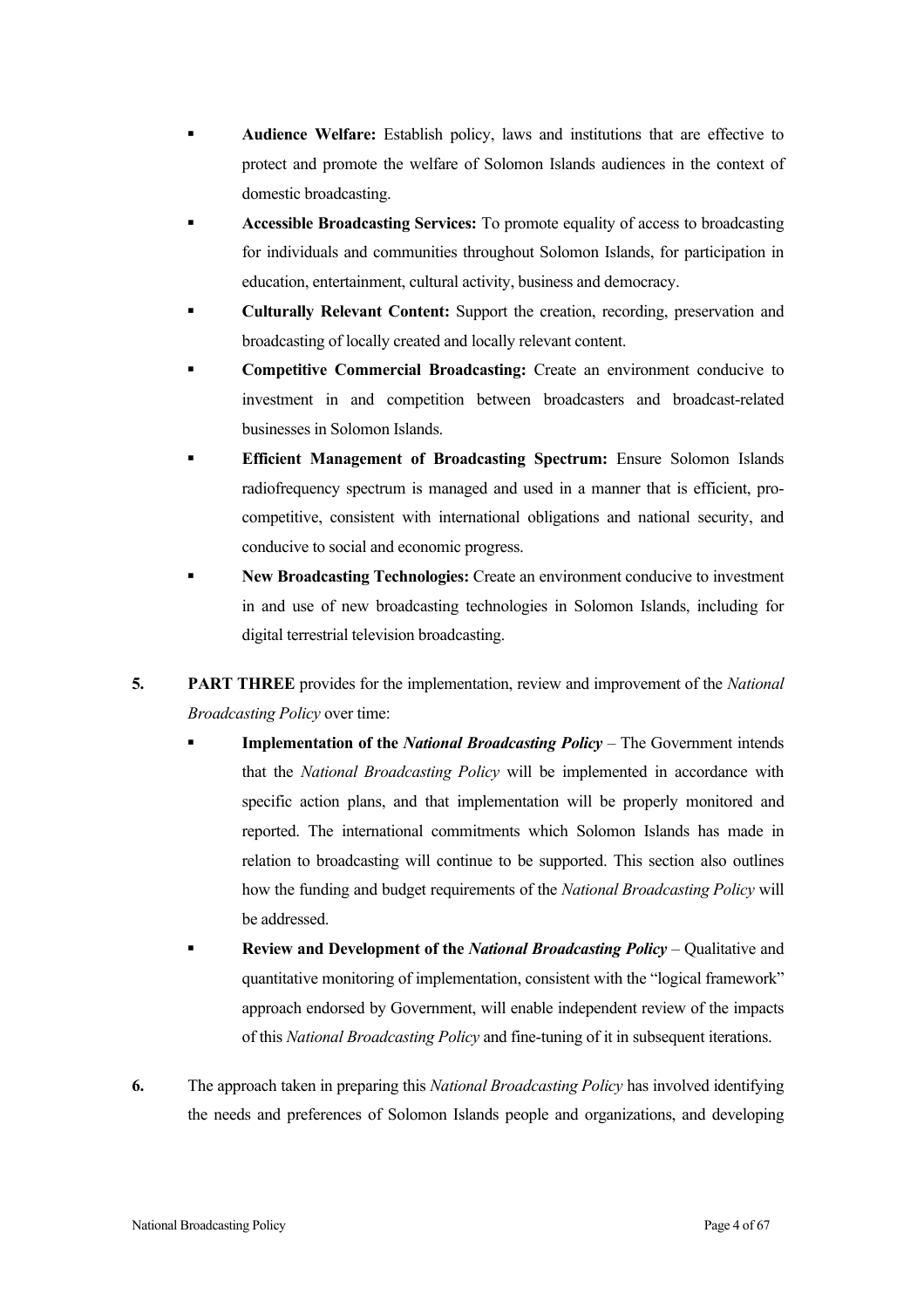broadcasting objectives and strategies that will contribute to fulfilling those needs and preferences, having regard to relevant context provided by:

- The DCCG's 2015 *Policy Statement*;
- The DCCG's 2015 *Policy Strategy and Translation*;
- Solomon Islands objectives for development, particularly as expressed in the *National Development Strategy;*
- The framework for investment defined by the *National Infrastructure Investment Plan;*
- Existing laws and institutions in Solomon Islands;
- Multilateral commitments previously entered into by Solomon Islands; and
- The "Logical Framework" approach for sector and programme planning.
- **7.** As economic growth and technological development proceed it will be necessary to review and update the *National Broadcasting Policy*, to ensure it continues to be relevant and appropriate to meet the changing needs of Solomon Islands.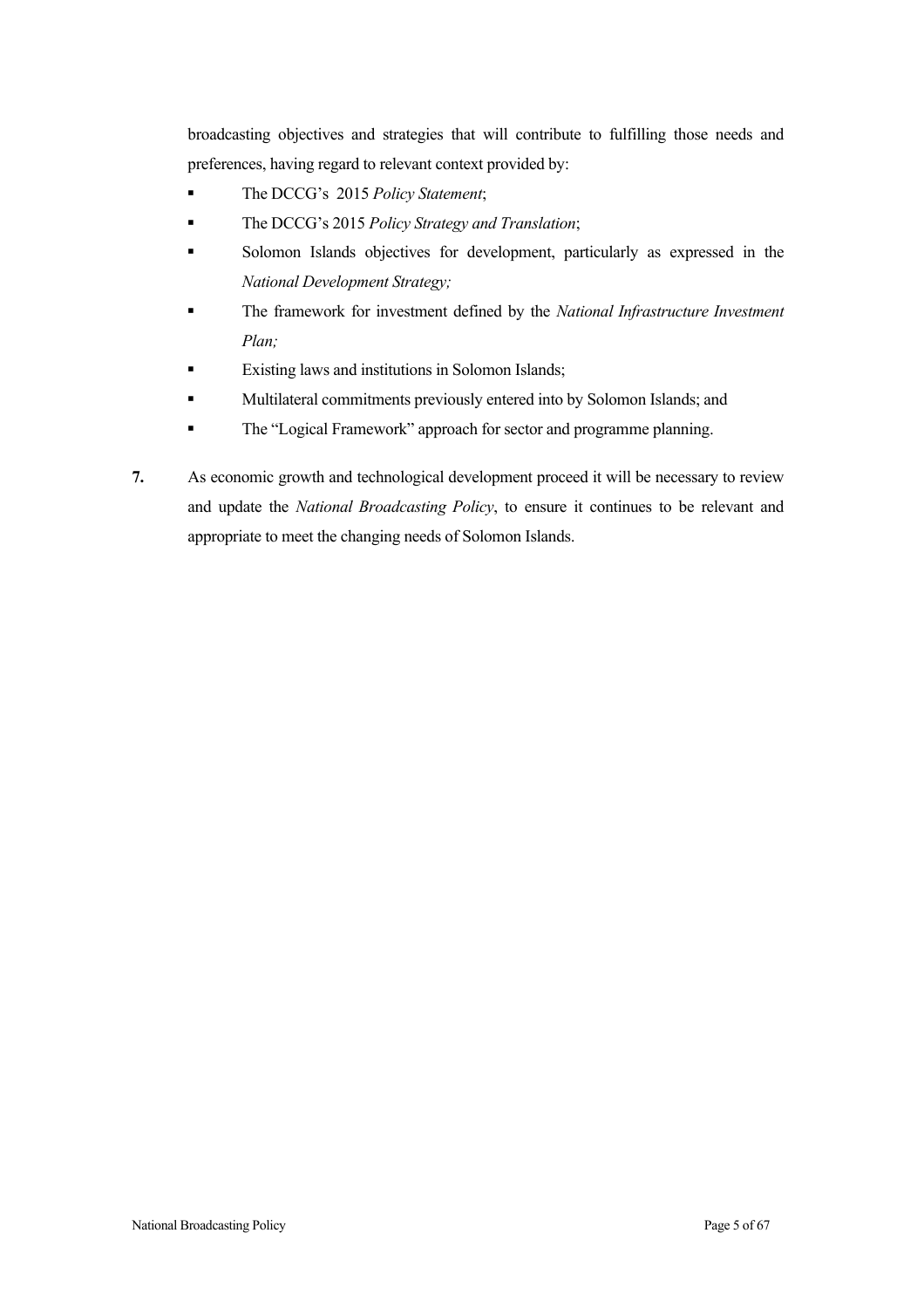# **NATIONAL BROADCASTING POLICY**

# **PART ONE**

# **A. Vision and Mission**

- **1.** Broadcasting plays a vitally important role in the life of Solomon Islands. This *National Broadcasting Policy* supports the further development of audio-visual broadcasting in the Solomon Islands with the aim of encouraging the positive contribution that broadcasting makes to the social, cultural, economic and political lives of the people of Solomon Islands.
- **2.** The Government has the following Broadcasting Vision for Solomon Islands:

# **Broadcasting Vision:**

**A peaceful, united and progressive Solomon Islands participating in, enjoying and learning from broadcasting that is accessible to all.**

- **3.** This Vision reflects the contribution that broadcasting makes to achievement of the Government's *Policy Strategy and Translation* and national development goals for Solomon Islands. In particular, the Government identifies in this *National Broadcasting Policy* a range of objectives that are key to the DCCG Policy Statement vision of a "**Peaceful, United and Progressive Country of Solomon Islands.**" 2
- **4.** The Solomon Islands Government adopts as its Mission in relation to broadcasting:



<sup>&</sup>lt;sup>2</sup> Democratic Coalition for Change Government *Policy Statement* (Office of the Prime Minister and Cabinet, January 2015) para 5.0.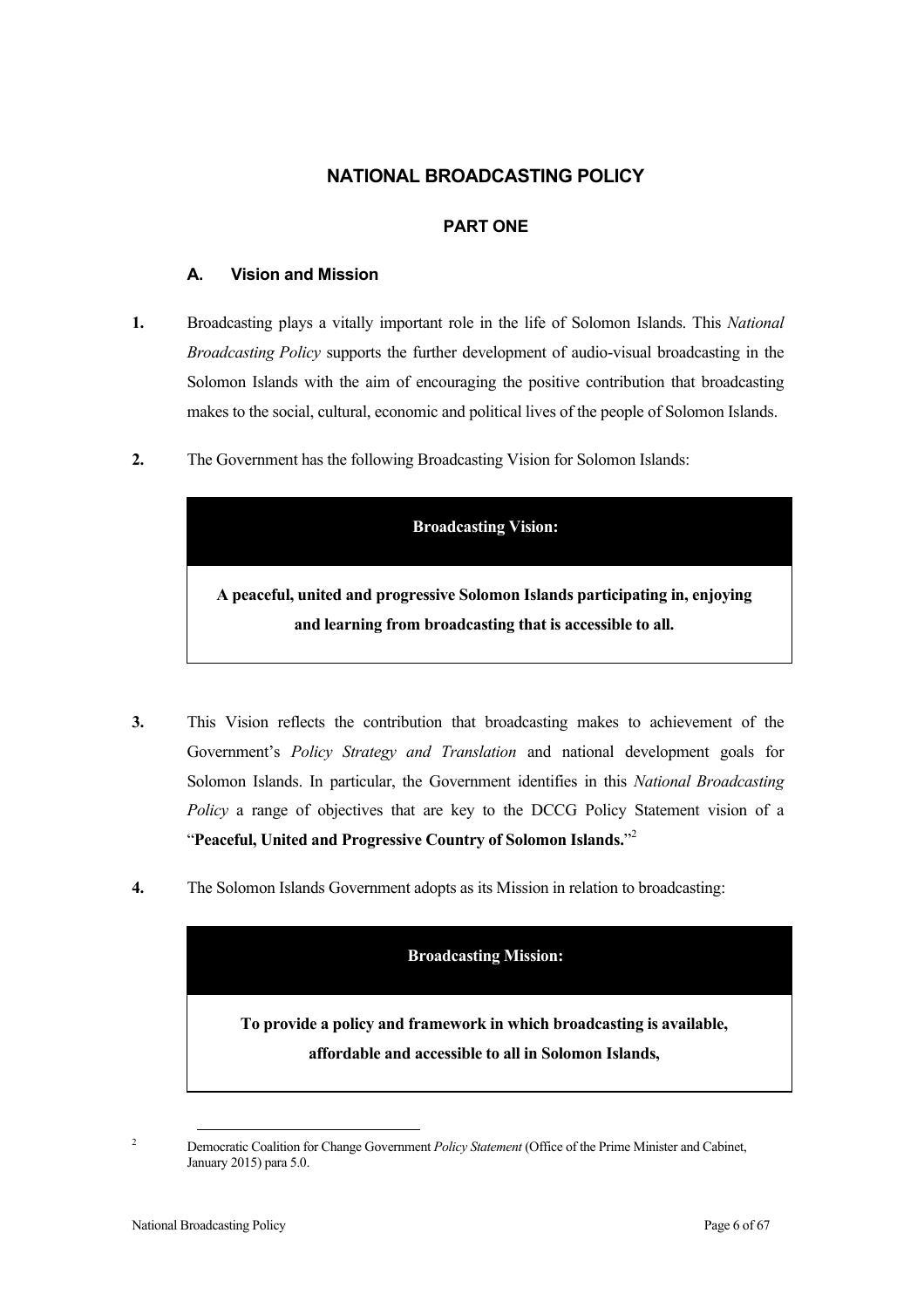# **in order to support equal participation by all in the social, cultural, economic and political life of Solomon Islands.**

- **5.** This *National Broadcasting Policy* applies to radio and television broadcasting activities generally, whether analogue or digital, regardless of wavelength, and regardless of whether they are provided on a subscription or free-to-air or other basis.
- **6.** Technological innovation over the last thirty years has very greatly increased the amount of information and entertainment available for consumption and multiplied the channels by which it can be made available. Broadcasting is no longer confined to traditional radio and television services. Audio and video content may be "broadcast" on mobile telephony networks or the public Internet, for example.
- **7.** The Government is alert to the ongoing process of media convergence and its implications for policy and regulation. At this point in the development of media and ICT in Solomon Islands the Government does not propose either a fully converged policy or a fully converged regulatory apparatus. The Government will be vigilant, however, to ensure policy, law and regulation are technologically apt and, to the extent possible, technologically neutral. The Government will periodically review whether policy, law or regulation presents any obstacle to the development of new media and make appropriate changes as required.
- **8.** Broadcasting utilising new media brings many of the benefits and many of the hazards that are associated with traditional broadcasting media. While experience globally in regulation of new media is in its infancy, the Solomon Islands Government is concerned not to impose regulation that may have unintended consequences, including delaying or inhibiting the roll-out of new media in the Solomon Islands. Accordingly, this *National Broadcasting Policy* shall not at first apply to the distribution of content by means of the public Internet. The Government will monitor the use of the Internet and new IP-based media for distribution of audio-visual content in Solomon Islands and will extend the application of the *National Broadcasting Policy* and relevant laws to new media, as and when the need to do so is established.

### **B. Background**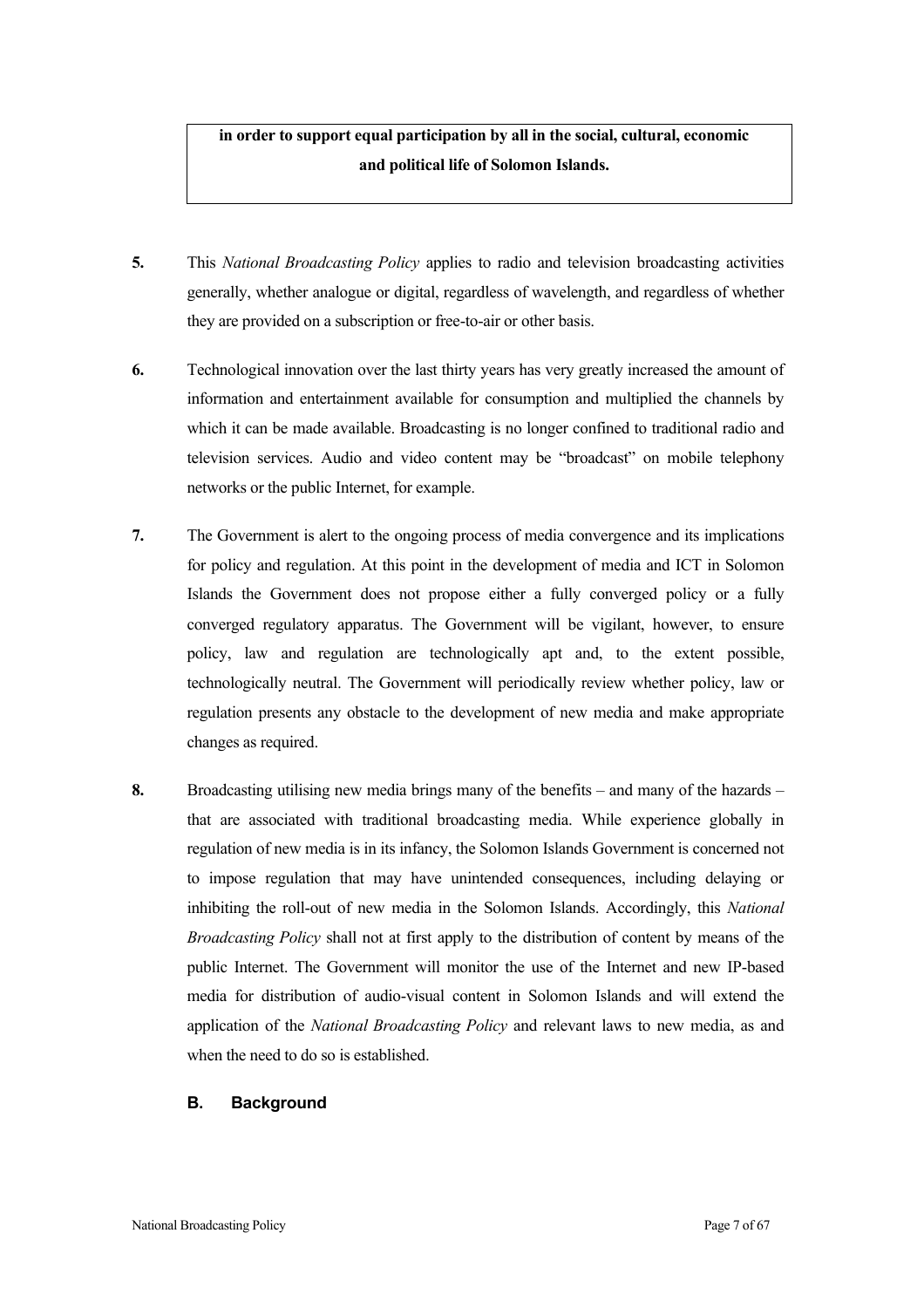**9.** Radio and television broadcasting has long been important to the life and economy of the Solomon Islands. While the print media play a very important role in the Solomon Islands, the broadcast media – radio and television – are more readily accessible to many members of the community. Room exists, however, for extension of radio and television coverage, for better protection of audiences' interests, and for facilitating the future development of responsible broadcasting by current and new media.

#### *Importance of broadcasting*

- **10.** Broadcasting provides entertainment, information (on political, business and local news matters) and employment for Solomon Islanders. The broadcasting industry is a large, influential and economically important part of the economy in virtually all developed countries. Broadcasting arguably is even more influential and important in developing countries where a larger fraction of the population does not read.
- **11.** The people of the Solomon Islands rely heavily on broadcast services for their entertainment and information. Broadcast content includes:
	- local and imported music, on radio and television;
	- local and imported drama, comedy and sports on radio and television;
	- domestic and international news, on radio and television;
	- talkback or "chat" radio programmes;
	- radio and television interview programmes;
	- religious programming and music, on radio and television;
	- Parliamentary debates, on radio and television;
	- commercial advertising, on radio and television;
	- weather reports, warnings and disaster management announcements, on radio and television; and
	- "service announcements," on radio.
- **12.** Broadcasting may also contribute in diverse ways to the education of children and adults; promoting public health; building national and community identity; preserving and developing traditional arts and culture; upholding democracy and good governance; and benefiting many other aspects of the national life. Increasingly, also, audio-visual content is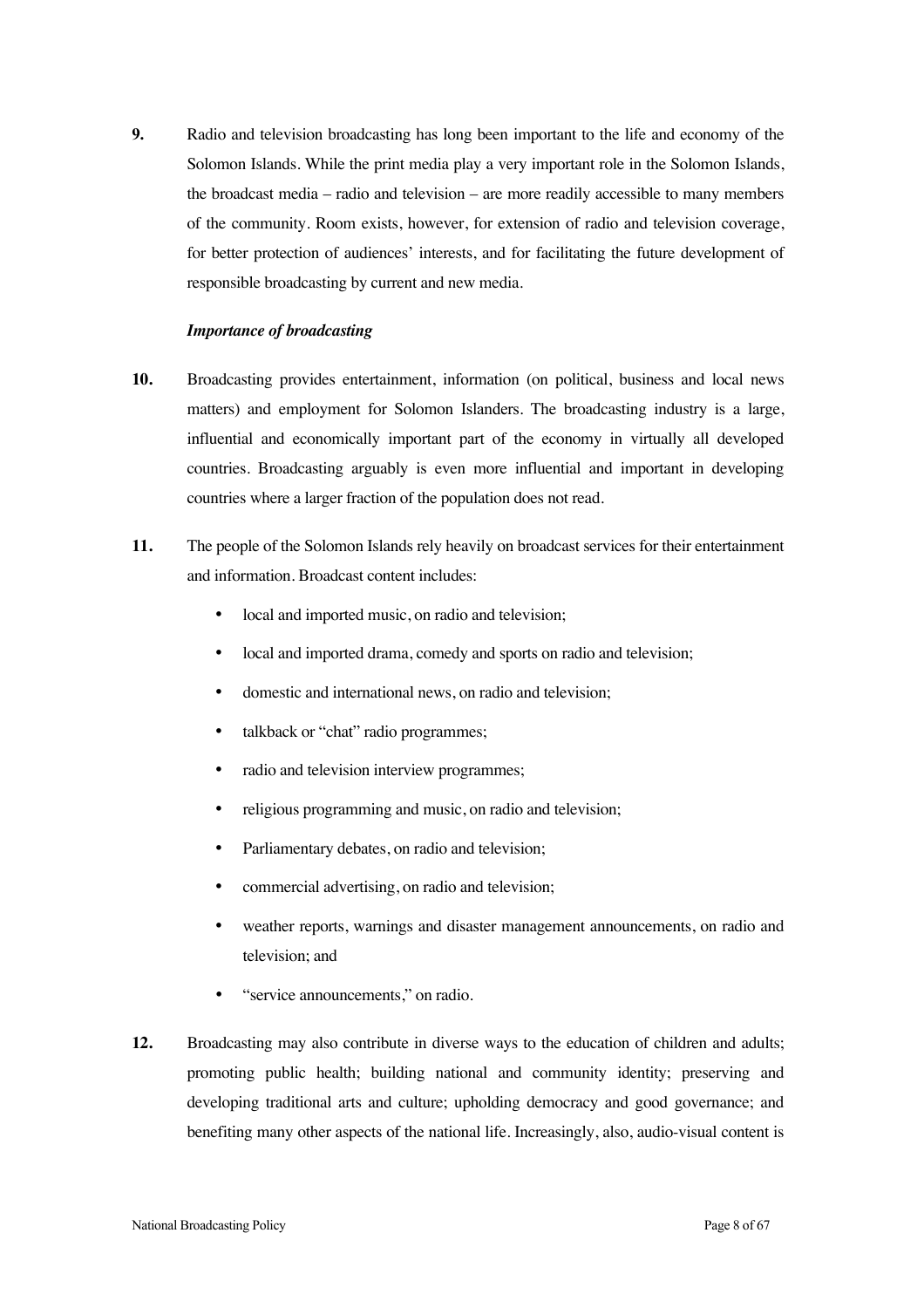shared and received by means of new technologies, including mobile telephone handsets and Internet-connected personal computers and hand-held devices.

- **13.** The Government considers that there is room for the broadcasting industry in the Solomon Islands to grow and develop and for the services it delivers to improve. Although people in most of Solomon Islands are able to receive at least some radio broadcasts, much of the country still cannot receive FM radio or terrestrial television services. Community involvement in creating audio-visual content for broadcasters is still limited. And broadcasters are concerned about outdated and incomplete regulation.
- **14.** The further development of broadcasting in the Solomon Islands faces a variety of challenges. Part of the role of the Telecommunications and ICT Development Project has been to identify and understand those challenges and identify ways to address them. In the broadcasting sphere, particular challenges include:
	- limited availability of staff locally with skills in broadcast journalism and broadcasting technology;
	- geographically dispersed population;
	- finite advertising budgets among local businesses;
	- numerous spoken languages; and
	- limited reach and relatively high cost of mains electricity supply.
- **15.** In developing a *National Broadcasting Policy* it is necessary to take full account of the challenges that broadcasting faces in order to promote the development of broadcasting in the public interest. There is strong demand among the public for broadcast services: "[t]here is a thirst for more. More channels, more programs, more local news, fresher news and more broadcasting hours."<sup>3</sup> It is the responsibility of Government to determine policy that will enable broadcasters to satisfy the public demand in an efficient and sustainable manner.

### *Current legal and policy framework*

**16.** Broadcasting policy works together with broadcasting law and broadcasting regulation to support the operation of markets for broadcast services and the inputs that go into their

<sup>&</sup>lt;sup>3</sup> "Everyone seems to want more. People are seeking more debate and stimulation. They want more balance and so coverage of more sides of the same story. They want more variety in content and greater topic coverage. For radio this includes greater variety in the music being played." Tebbutt Research "Audience Market Research in Solomon Islands: Qualitative and Quantitative Research Report" prepared for SOLMAS (2010) ("**Tebbutt Report**"), p 6.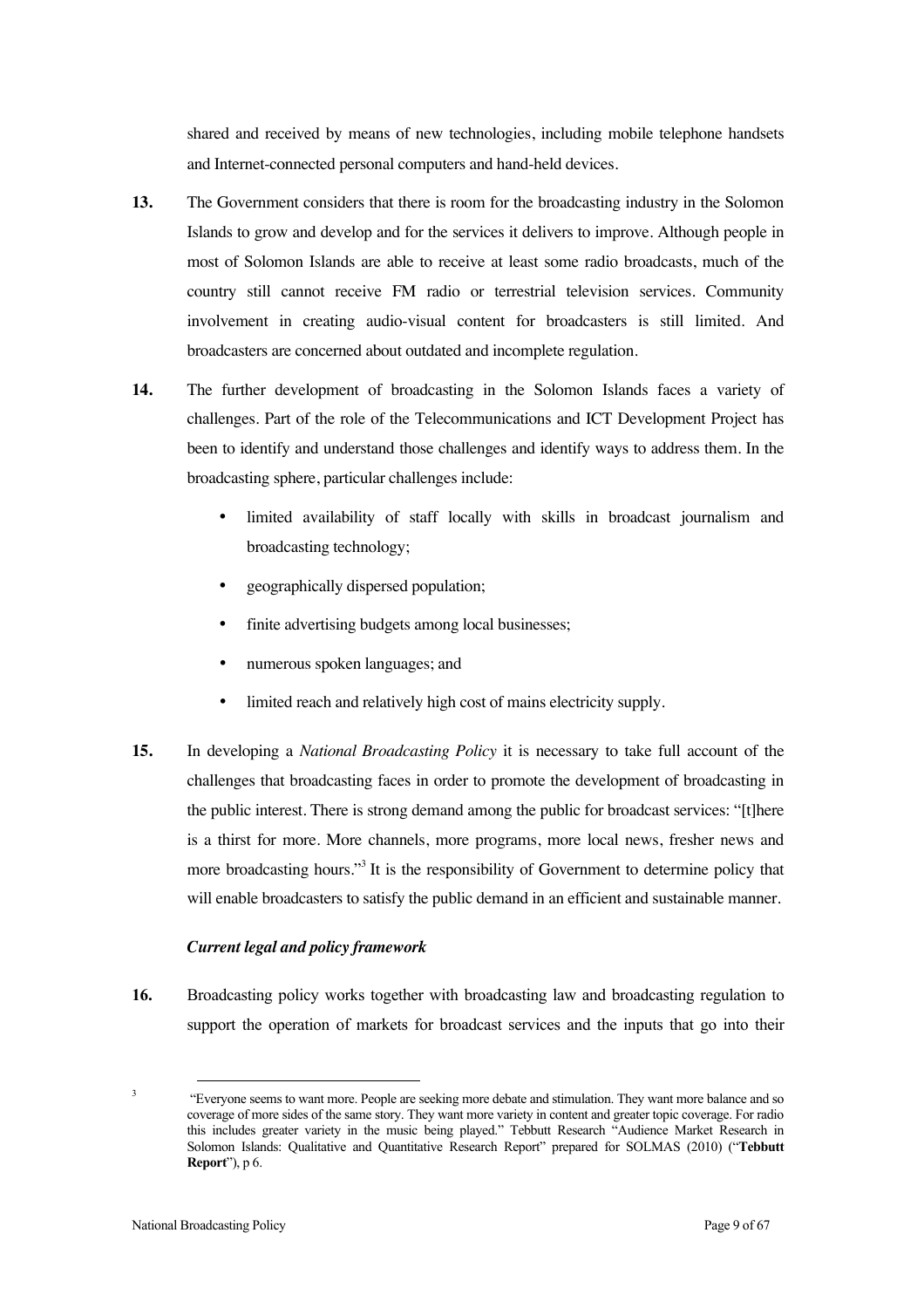production. This *National Broadcasting Policy* should be read together with the *National ICT Policy*. Relevant legislation currently in force includes the following:

- the *Telecommunications Act 2009*;
- the *Television Act (Cap. 116)*; and
- the *Broadcasting Act (Cap. 112)*.
- **17.** The Solomon Islands Telecommunications and ICT Development Project is a technical assistance project set up with the assistance of funding from the World Bank and Australian Commonwealth Government, through the Pacific Region Infrastructure Facility ("**PRIF**"). The objective of the project is to remedy a perceived lack of law and policy in support of development of modern communications beyond fixed and mobile telephony services in Solomon Islands. The project has supported the Ministry of Communications, Aviation and Information Technology ("**MCAIT**") in the development of a comprehensive *National ICT Policy* for the Solomon Islands. This *National Broadcasting Policy* is a related element of Government policy on communications.
- **18.** As a first step in the development of a *National Broadcasting Policy*, meetings were held with public sector and private sector stakeholders, which led to the publication of an *Issues*  Paper: National Broadcasting Policy,<sup>4</sup> for public comment. Written or verbal submissions were received from a range of interested persons, including broadcasters, content providers, advertisers, educators, and members of the public. <sup>5</sup> This *National Broadcasting Policy* has been developed taking into account all information and comments made in submissions.
- **19.** The *National Broadcasting Policy* is now issued for the guidance of public officials, broadcasters and members of the public. The Government intends that its implementation will be monitored and subject to an independent review in three to five years' time. The *National Broadcasting Policy* will develop in light of changing market conditions, growing experience in broadcast regulation, innovation in broadcasting technologies, and developing audience needs and preferences. The Government encourages the continued engagement, input and support of broadcasters, content providers, advertisers and audience members in matters of broadcasting policy.

#### *Commercial broadcasters*

<sup>&</sup>lt;sup>4</sup> This issues paper is available online at <u>www.ictsolomons.info</u>, or by request from the offices of MCAIT.<br><sup>5</sup> Some submissions are available online at <u>www.ictsolomons.info</u>, though some submissions are treated as

confidential, at the request of the persons providing them.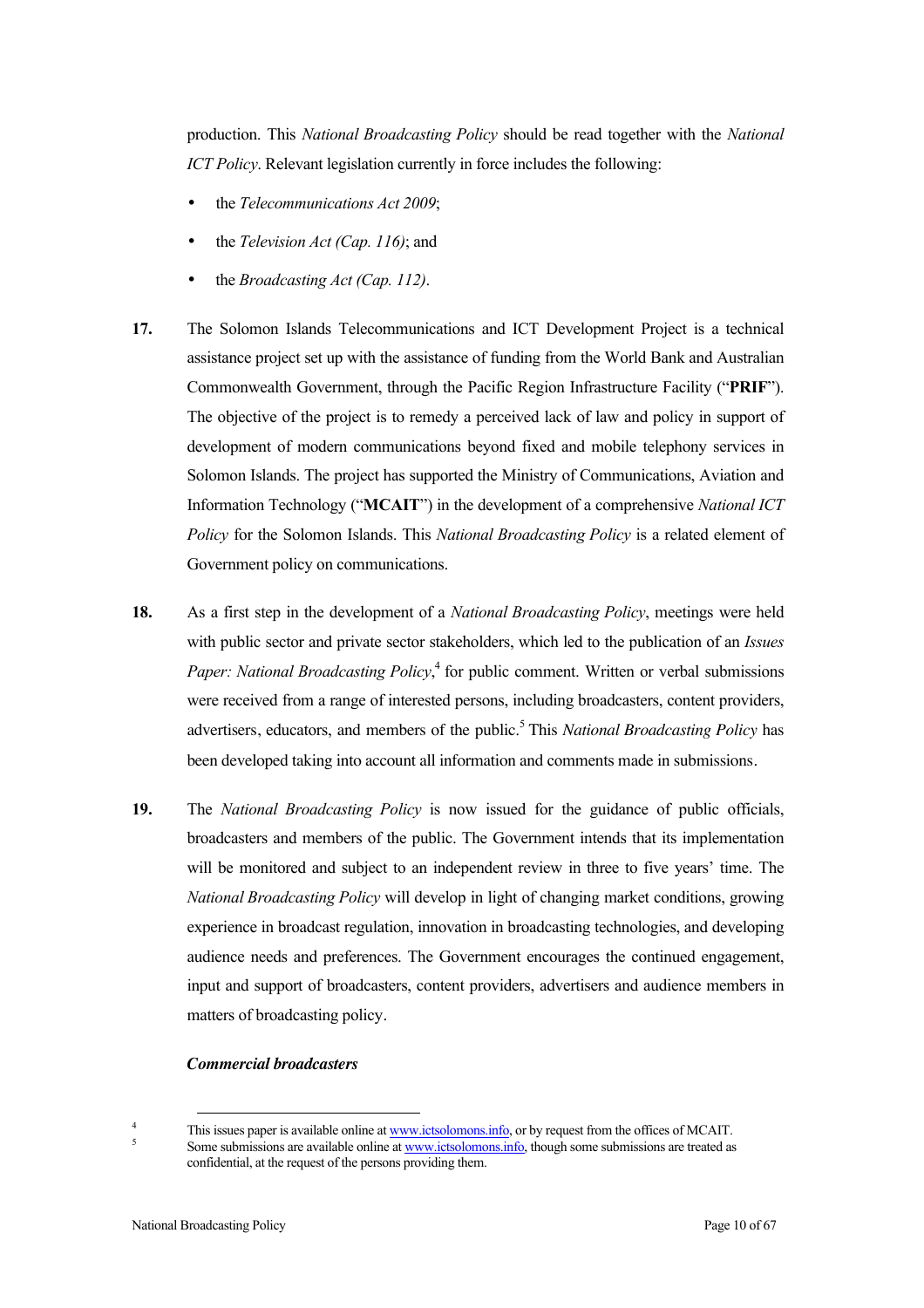- **20.** Two main commercial television broadcasters currently operate in the Solomon Islands: Telekom Television Limited<sup>6</sup> and SatSol Limited.<sup>7</sup> One News Limited, has recently been granted a terrestrial television broadcasting licence but has yet to commence broadcasting operations. The Seventh Day Adventist Church is licensed to provide free-to-air terrestrial television broadcasting nationally and currently is broadcasting to Honiara and its immediate environs. The Eternity Broadcasting Network is licensed to provide free-to-air and subscription terrestrial television broadcasting and has recently purchased transmitter equipment but is not yet in operation.
- 21. Six FM radio broadcasters currently operate in the Solomon Islands.<sup>8</sup> Additionally, SIBC broadcasts radio services in the AM and shortwave bands.

### *Solomon Islands Broadcasting Corporation*

- **22.** The Solomon Islands Broadcasting Corporation ("**SIBC**") was established in 1976 by the *Broadcasting Act* (Cap. 112). The *Broadcasting Act* contemplates SIBC engaging in television broadcasting but does not require it to use any specific medium or technology. SIBC's statutory mandate is to broadcast news and current affairs (*Broadcasting Act*, s  $25(2)$ ).
- **23.** SIBC currently operates the following FM, AM, and AM short-wave radio services:
	- Radio Happy Isles broadcasting on AM and AM shortwave, from Honiara.
	- Wantok FM broadcasting on FM, from Honiara.
	- Radio Happy Lagoon broadcasting on FM, from Gizo.
	- Radio Temotu located in Lata, currently not broadcasting.
- **24.** SIBC's various services target different communities and demographics, delivering news, music, sport, and special interest programming. SIBC regularly broadcasts "service announcements" which have been an important means of contact between individuals and

<sup>6</sup> Telekom Television provides free-to-air Television services in Honiara, Auki, Gizo, Noro and plans to commence service at Lata. Telekom Television's services include channels broadcasting television content sourced from the

BBC, Australia Network, and Al Jazeera News.<br>
<sup>7</sup> SatSol broadcasts a variety of news and entertainment television content to a combination of subscription customers and non-subscription customers (the latter paying only a once-off fee for reception equipment, and receiving a limited selection of the channels available to subscribers). SatSol operates a digital UHF network, broadcasting from an elevated site west of Honiara with approximately 40km range. Satsol currently offers up to

<sup>35</sup> channels to subscribers.<br>
8 G-FM (Gold Ridge, Guadalcanal: 88.6 MHz); Gud Nius FM (Honiara: 89.2 MHz); Power FM (Honiara: 97.7 MHz); Power FM (Auki, Malaita province: 101.7 MHz); Wantok FM (Honiara: 96.3 MHz); and Z-FM (Honiara: 99.5 MHz).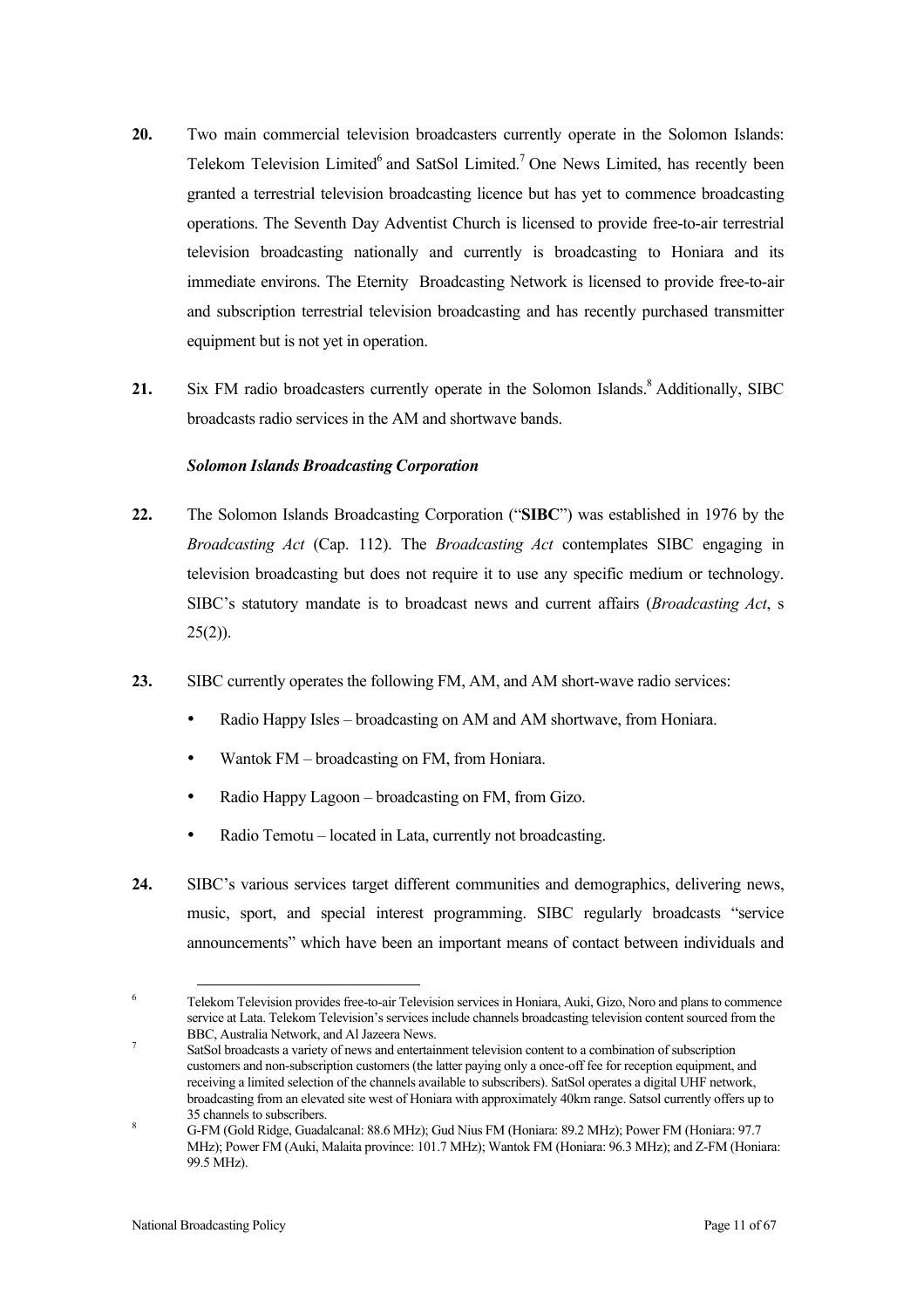families. SIBC has also played an important role in disaster response, by broadcasting information on behalf of the Government and disaster relief agencies.

- **25.** The 2010 Tebbutt Report summarised the importance of SIBC: "The [media] market is all about radio, and radio is all about SIBC."<sup>9</sup> The media market is all about radio because of the affordability, access, and infrastructure issues that other media currently face. Radio continues to be the only medium to which many people in Solomon Islands have access and is a lifeline for some communities.<sup>10</sup> Importantly, SIBC currently has the widest reach of broadcasters in the Solomon Islands, with almost nationwide coverage. However, while around 95% of people in Honiara, Guadalcanal and Malaita are able to listen to radio, access is more limited in other regions, where signal or equipment are unavailable.<sup>11</sup>
- **26.** Although it is well-regarded by its audience, SOLMAS identified that SIBC has had issues with archiving  $12$  and periodic loss of transmission. <sup>13</sup> More generally, SIBC faces competitive pressure from commercial broadcasters and new media. The advent of mobile telephony and SMS messaging has had an impact on its service announcement business. Historically, SIBC has derived revenue from Government allocations, sale of advertising, sale of production services, and sponsored broadcast activities. In recent years, SIBC has come under considerable financial pressure, and its challenges have been compounded by turnover among management personnel. With new board members and leadership now in place, SIBC is endeavouring to stabilise its financial position.
- 27. The near-national coverage of the SIBC network,<sup>14</sup> the experience of its personnel, and the esteem in which SIBC is held by the community give it an especially important place in Solomon Islands broadcasting. The Government considers the national interest requires SIBC to be able to operate sustainably, while maintaining or improving on its present radio service coverage and quality. SIBC currently is examining (with support from PACMAS) the feasibility of extending its operations into nationwide television broadcasting.

#### *Community broadcasting*

<sup>&</sup>lt;sup>9</sup><br>
10 See, Tebbutt Report (2010) pp 23 – 26.<br>
<sup>11</sup> [J]ust 54% are able to listen in the Western Province, 70% in Makira, and 87% in Isabel (with those unable to listen lacking either a radio signal or having no radio to listen to, even at the community level)", Tebbutt Report (2010) p 8.<br>
1<sup>2</sup> SOLMAS Study (2012) p 41.<br>
13 SOLMAS Study (2012) p 8.<br>
14 In a 2010 survey, 93% of audience respondents identified having access to the national broadcaster (Tebbutt

Report, 2010).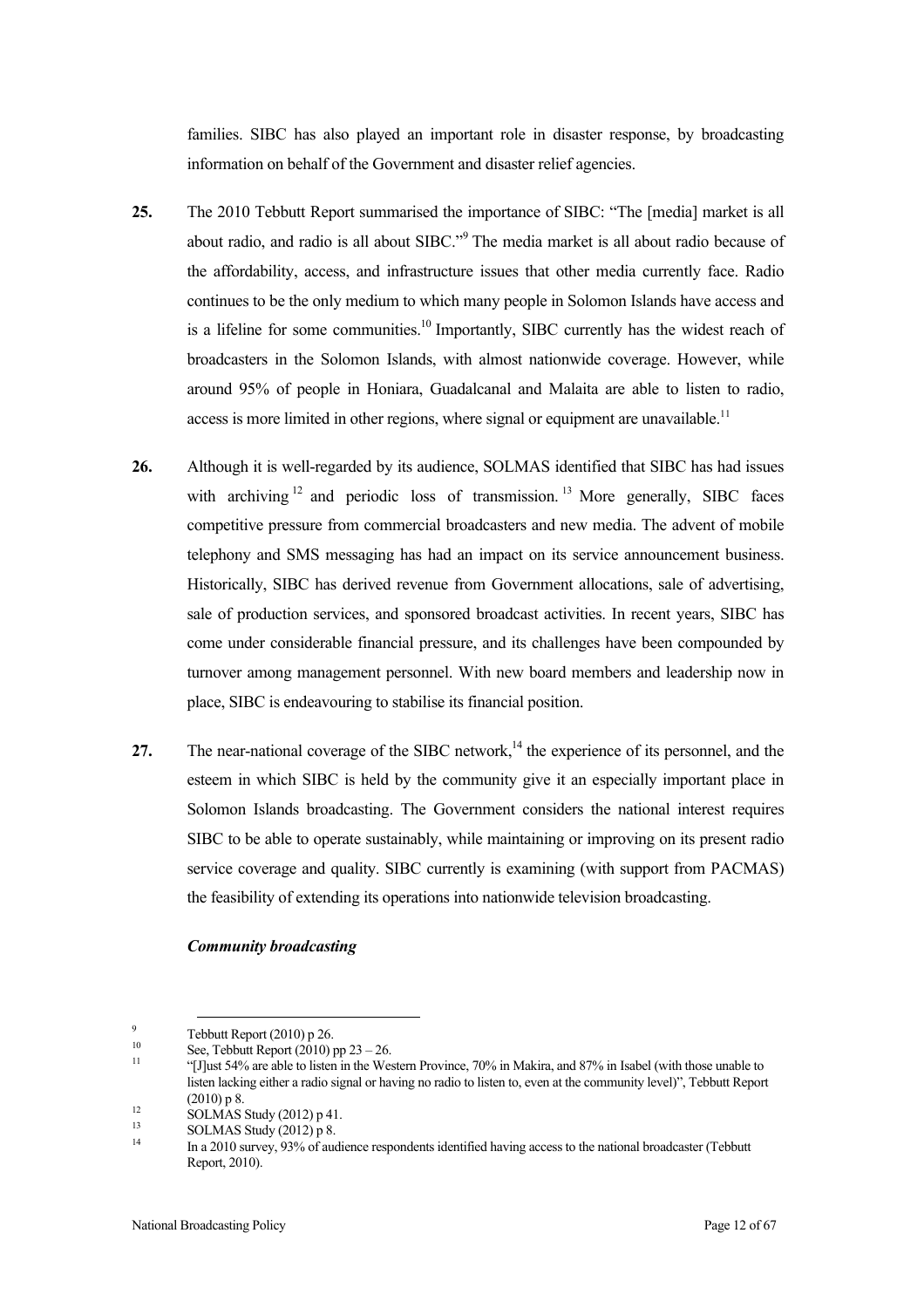- **28.** Community broadcasting can play a vital role in a wide range of development objectives and make an important contribution to national life. In relation to development, community broadcasting may inform and educate people (e.g. about beneficial practices and norms); may improve public knowledge about issues in local and national government; and may assist community consultation and debate on specific initiatives.
- **29.** To date, community broadcasting in Solomon Islands has meant community radio broadcasting but in future community television may play an important part in addressing local information needs, supporting local languages and local culture.
- **30.** Isabel Province has led in community broadcasting in Solomon Islands, with the establishment in 2006 of eight community FM radio stations by the Isabel Provincial Government and UNDP. The stations, each based on a FM "Radio-In-A-Box" solution designed by Rukmin Wijemanne and developed by UNESCO, were located at Buala, and the Tataba, Sigana, Lelegia, Kolotubi, Susubona, Samasodu and Kia villages. The FM stations are networked and, since 2009 have adopted a more educational focus, reflected in the new name "Isabel Learning Network":

The overall aim of the Isabel Learning Network is to encourage community ownership of their education, development and participation in local governance structures, to be a platform to raise awareness and involve Isabel citizens in social change, and to advocate for voices of women, youth and community within the provincial and national contexts.<sup>1</sup>

- **31.** Although the eight community FM stations were established with the expectation that their operating costs could be met through revenues earned locally (e.g. from sale of advertising and messaging services), this has not been the case to date. Ownership issues and funding constraints have affected continuity of operation with several of the stations currently off the air. The Isabel Learning Network continues to work on its business model and developing a market for local advertising. In addition to the Isabel Learning Network, various other community broadcasters have operated from time to time in the Solomon Islands.<sup>16</sup>
- **32.** While equipment costs for low-power transmission continue to fall, meeting the running costs of their station continues to be a significant challenge for the communities that seek to

<sup>15</sup> "About the Isabel Learning Network" (p 2), available online at:<br>  $\leq$ http://communitymediasolomons.wordpress.com/isabel-learning-network/#comment-312 >.

<sup>&</sup>lt;sup>16</sup> These include: a low power FM transmitter operated by Don Bosco Technical College at Tetere (East of Guadalcanal), broadcasting "Radio Bosco" until late 2010; a community FM station in Honiara operated until 2010 by the Solomon Islands Development Trust ("SIDT"); and a community FM station currently operating in Lata, Temotu Province, from 7 am to 6 pm each day, primarily with the purpose of broadcasting announcements and community awareness notices regarding distribution of aid in respect of the tsunami that affected Santa Cruz Island.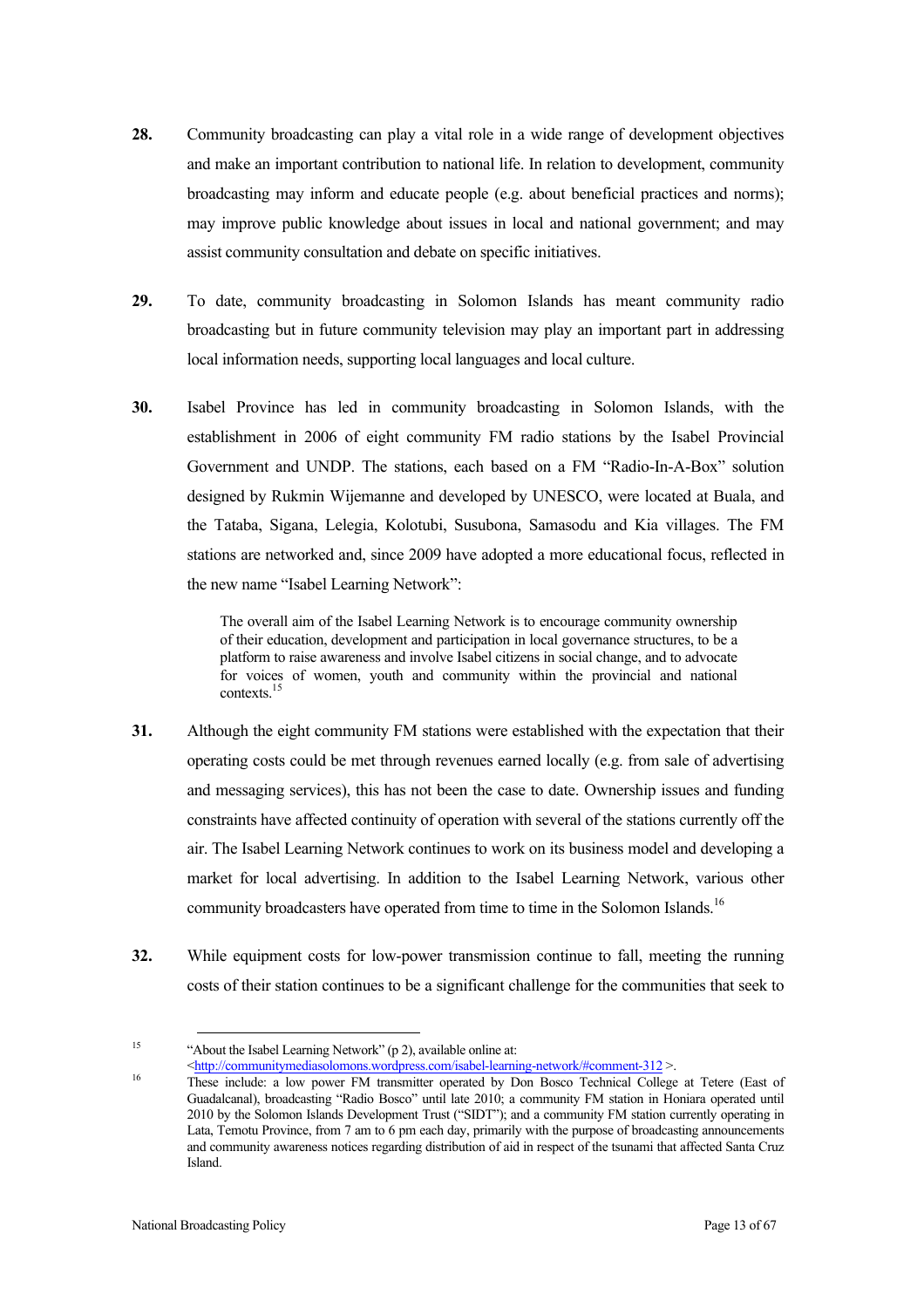broadcast. The Government will continue to work on understanding what drives success in community broadcasting and seek to overcome challenges to community broadcasting in Solomon Islands.

#### **C. Broadcasting Policy Principles**

- **33.** The Government considers that broadcasting policy and regulation in Solomon Islands should be guided by the following principles:
	- **Development orientation**
	- **Nationwide access to broadcast services**
	- **Local content, nationally**
	- **Competitive industry conditions**
	- **Technology neutrality, Technology aptness**
	- **Transparent and unbiased regulation**
	- **Evaluation to drive improvement**
- **34.** The following paragraphs expand on these policy principles.

#### *Development orientation*

- **35.** This *National Broadcasting Policy* supports the further development of audio-visual broadcasting in the Solomon Islands, with the objective of enhancing the ability of broadcasting to make a positive contribution to the social, cultural, economic and political lives of the people of the Solomon Islands.
- **36.** The *National Broadcasting Policy* must also support the economic and social goals of the Solomon Islands. With this in mind, the Government has been concerned to ensure that the *National Broadcasting Policy* is consistent with the Government's strategy for national development. In particular, the Government seeks to promote the valuable contribution made by broadcasting to preservation and development of the traditional arts and culture of the Solomon Islands and, thereby, to promote national unity and peace in Solomon Islands.
- **37.** The Government will ensure that any new laws are enforced and complied with but recognises that expert regulatory staff are scarce and staffing and operating regulatory agencies is costly. The Government is also concerned that policy, law and regulation should not impose unnecessary costs on businesses. A fundamental concern of the *National*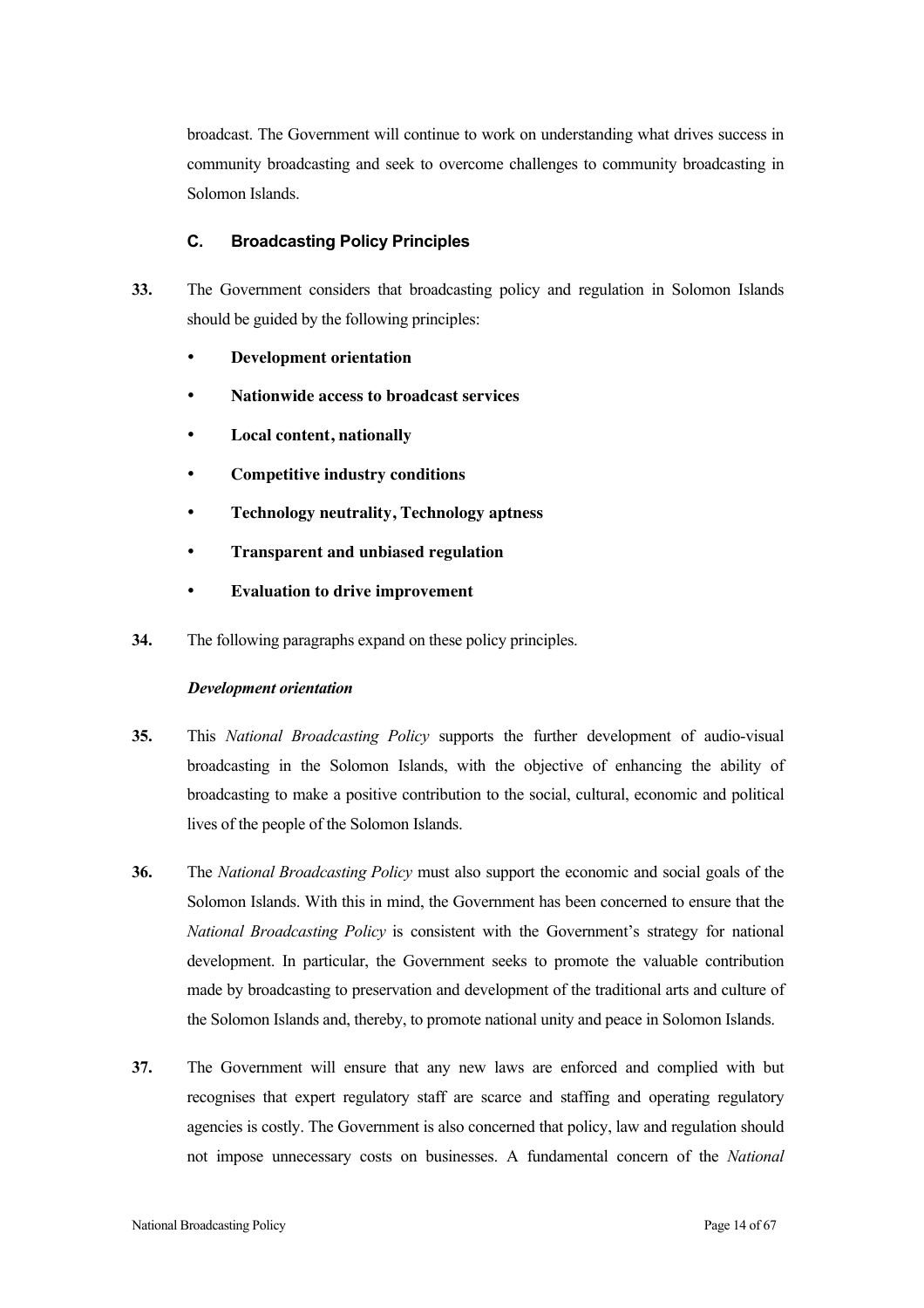*Broadcasting Policy*, therefore, is to minimise the compliance burden on regulated businesses and the administrative overhead that Government must bear. Accordingly, the Government will place self-regulatory responsibilities on broadcasters – subject to the supervision and authority of the broadcasting sector regulator.

**38.** The Government identifies the need for substantial development in broadcasting-related skills and capacity as critically important to the achievement of its broadcasting objectives. Without the skilled personnel to carry out the required actions, little if anything can be accomplished. And Solomon Islands currently faces a skills shortage in the broadcasting sector. Accordingly, strategies for capacity-building in the broadcasting sector are a key component of this *National Broadcasting Policy*.

#### *Nationwide access to broadcast services*

- **39.** Given the ability of broadcasting, noted above, to make a positive contribution to the social, cultural, economic and political lives of the people of the Solomon Islands, it is important that such contribution should be available nationwide.
- **40.** Only SIBC's radio broadcasting network provides nationwide coverage (or nearly so). The topography of Solomon Islands is challenging for broadcasting purposes. The Government considers, however, that ubiquitous broadcasting coverage is highly desirable as a goal of policy.
- **41.** In addition to the challenge of promoting wider signal coverage of Solomon Islands, additional related challenges arise concerning the availability of power for broadcasting and receiving equipment and the affordability of receivers for many people.
- **42.** Beyond the issue of nationwide access for audiences to receive broadcasters' signals, it is in the national interest of the Solomon Islands for community groups to have the opportunity to participate in local, regional or national broadcasting, and transmit content chosen or created by them. Such community broadcasting provides an important platform for local issues to be articulated, helps to reduce gaps between communities (rural and urban, different provinces), helps to stimulate the development of local content, and promotes development of the community.
- **43.** Opportunities to participate in broadcasting at all levels must be equally available to women and men, and to all ethnic groups, on a non-discriminatory basis.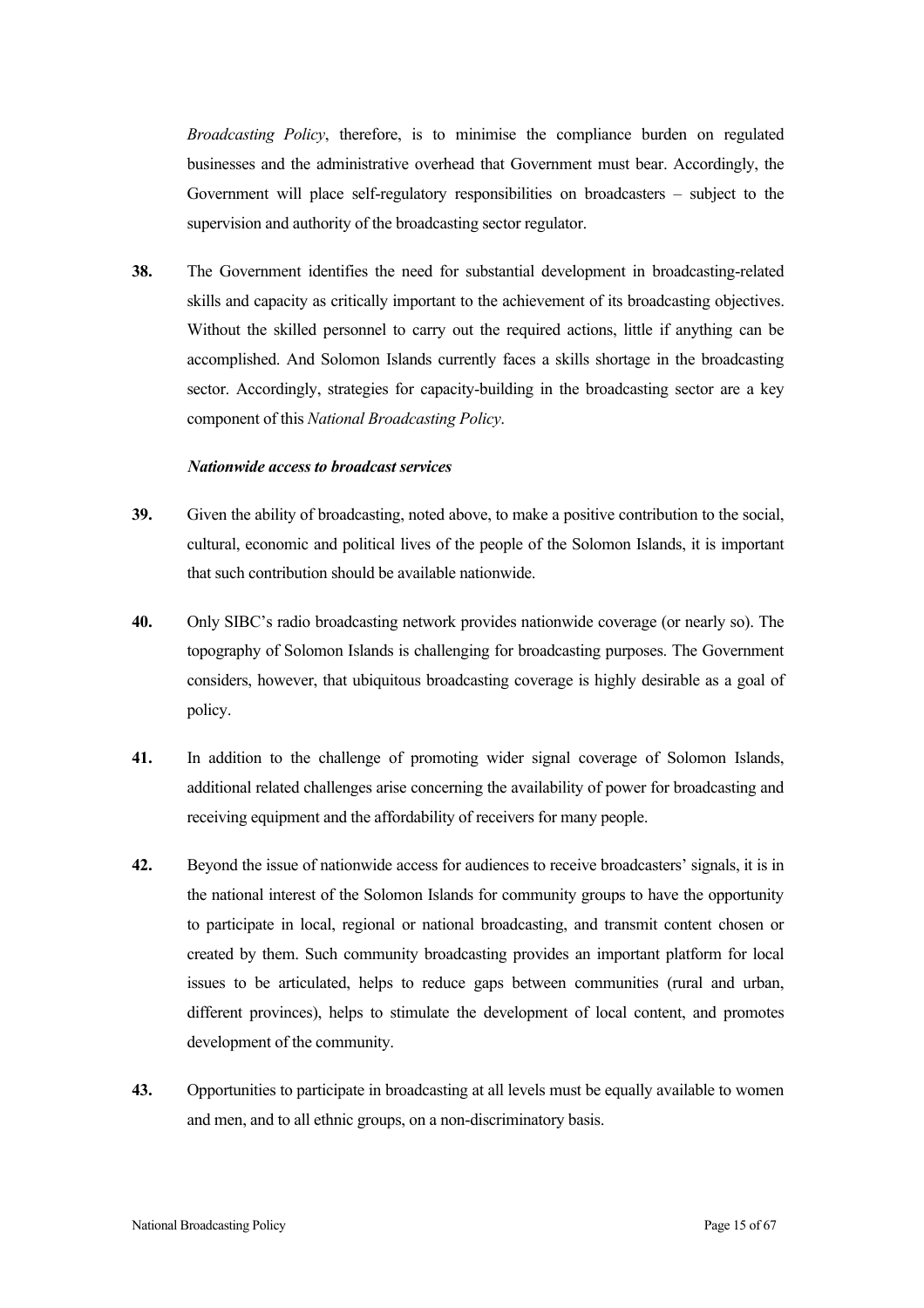#### *Local content, nationally*

- **44.** The availability of content that meets the demands and preferences of radio and television audiences is crucial to the growth and success of those media. The production of more broadcast content locally will help broadcasters to meet audience demand for locally relevant content. Broadcasters themselves can foster the creation of local content. And the production of content locally can become an important revenue stream for a range of artists, performers, and others involved in the creative process.
- **45.** While a very large amount of broadcasting content is available internationally, local people are very much interested in local content. People are interested to hear the news in their own town, to enjoy coverage of their local sporting teams, to watch drama and music performed locally, and to learn information and skills relevant to their local agriculture or other occupations. The Government considers that the people of Solomon Islands should have the opportunity of enjoying broadcasting content that is locally made or locally relevant, wherever they live in Solomon Islands.
- **46.** The Government does not wish to dictate what content broadcasters should transmit. As the community are eager for local content, however, and broadcasters have indicated they are keen to broadcast local content, the Government will seek to facilitate the production of local content.

#### *Competitive industry conditions*

- **47.** The Government considers that broadcasters and broadcasting-related enterprises should develop in open, competitive markets. Competition is fundamental to the emergence of sustainable businesses and choice for consumers (i.e. viewers and listeners).
- **48.** The Government will take necessary steps to ensure that barriers to entry to (and exit from) the broadcasting markets are low and that broadcasters can compete, so far as possible, on a level playing field.

### *Technology neutrality, Technology aptness*

**49.** So far as practicable, radio and television broadcasting should be regulated alike and under a common framework.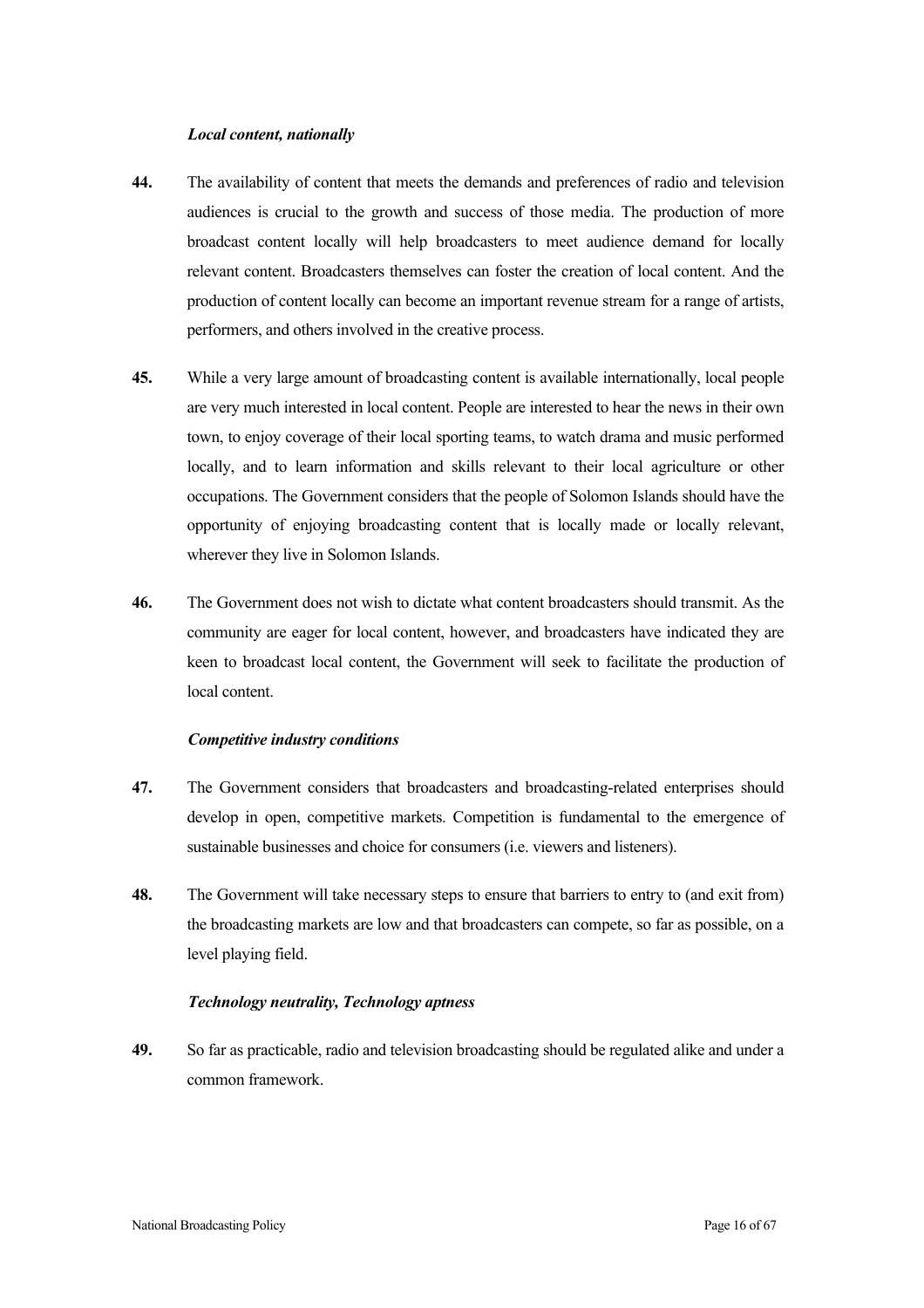- **50.** Policies concerning technology commonly insist on "technological neutrality." This expression is "a sweeping statement that can be put to many uses".<sup>17</sup> By itself, "technological neutrality" will seldom provide clear guidance on policy choices. To the extent that it requires one kind of technology not to be given favourable, or different, treatment relative to another, it must be qualified. While the near-ubiquity of the Internet Protocol means that virtually any content may be reduced to similar form and transmitted "digitally", this does not necessitate that all content and all media be treated alike. Different kinds of content, different kinds of media, and different transmission infrastructure have very different social implications, different economics, and require to be regulated in different ways.
- **51.** For the purposes of the *National Broadcasting Policy*, it is considered that policy and regulation should be "technologically apt", foremost, and "technologically neutral" to the extent that is possible. Policy and regulation are "technologically apt" when they are appropriate to achieving the ends that are sought for, in relation to the technology or technologies concerned. To be apt, policy and regulation must in some cases be non-neutral, as between technologies.
- **52.** In promulgating the *National Broadcasting Policy* and *National ICT Policy*, the Government has had regard to the difference between measures appropriate for the services and content that users consciously seek out and choose for themselves ("pull media") and those over which users have a lesser degree of control ("push media"). As the *National ICT Policy* reflects, the general law of Solomon Islands provides the governing framework within which users' exercise their choices in respect of "pull media." Additional requirements may be appropriate in relation to "push media" distributed by means of broadcasting.
- **53.** New technologies offer the promise of new forms of broadcasting in the future, which may facilitate delivery of broadcast services at lower cost to previously under-served areas. The Government considers policy for broadcasting must erect no unnecessary barrier to the deployment of new broadcasting technologies.
- **54.** Steps have been taken by many countries to prepare for, or implement, a migration to digital terrestrial television broadcasting. Having regard to the costs of migration to broadcasters and consumers (i.e. viewers and listeners), the Government will plan for, but does not

<sup>17</sup> Koops B, "Should ICT Regulation be Technology Neutral?" in Koops B, Lips M, Prins C and Schellekens (eds) *Starting Points for ICT Regulation: Deconstructing Prevalent Policy One-Liners* (Asser Press, 2006) at 103.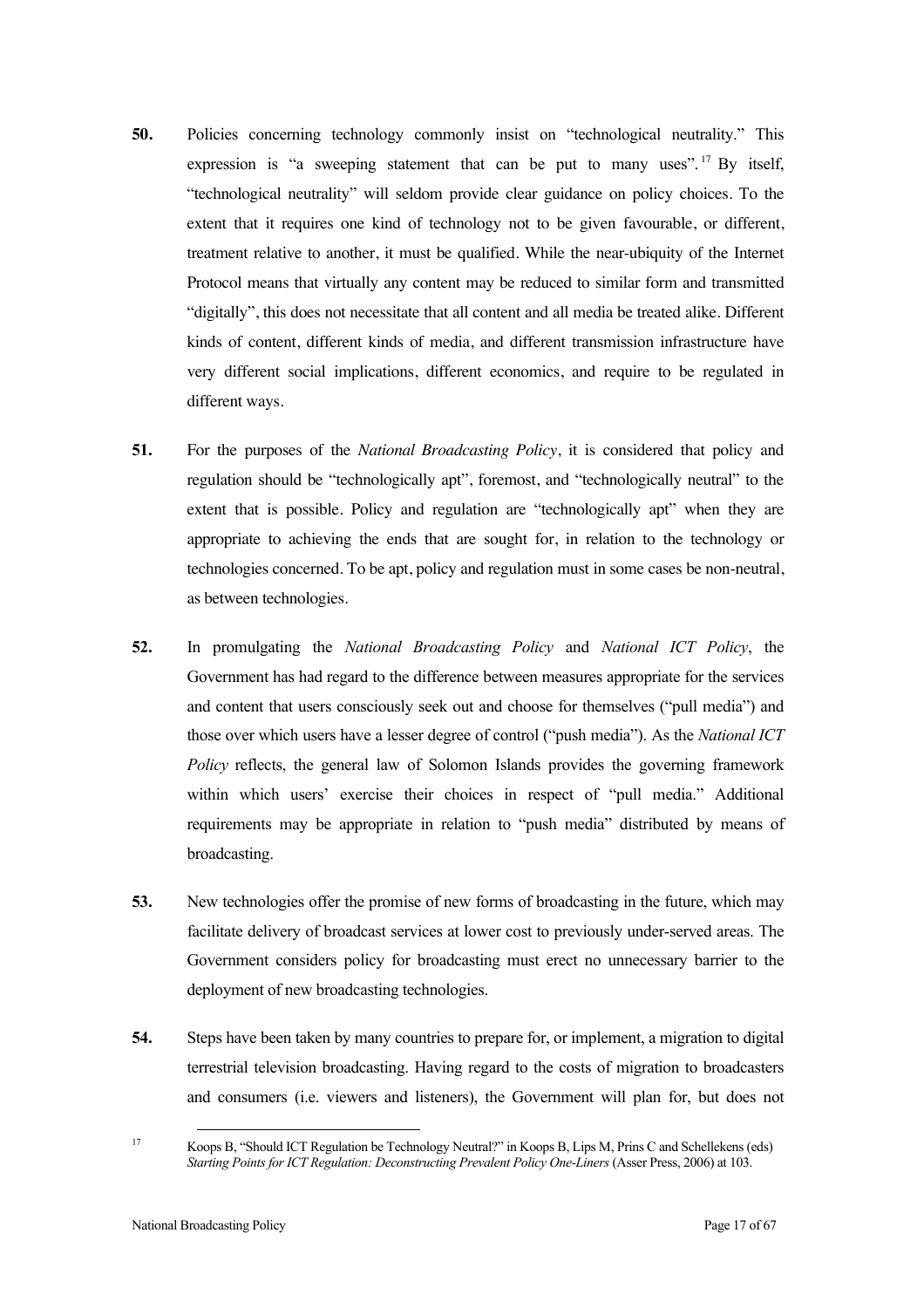propose to mandate, migration from analogue to digital terrestrial television broadcasting. The regulatory framework must present no obstacle to digital migration occurring in due course. Broadcasters should be actively engaged in the process of planning for digital migration, which the Government has commenced with the assistance of the ITU.<sup>18</sup>

#### *Transparent and unbiased regulation*

- **55.** Broadcasting must be regulated in a manner that is transparent, objective and free from undue business or political influence. Differences in the regulatory treatment of different broadcast media must be objectively justified.
- **56.** An important study by the World Bank proposed ten key principles of regulatory governance. In summary these are:<sup>19</sup>
	- Independence;
	- **Accountability**;
	- Transparency and public participation;
	- Predictability;
	- Clarity of roles;
	- Completeness and clarity in rules;
	- Proportionality;
	- Requisite powers;
	- **Appropriate institutional characteristics; and**
	- Integrity.
- **57.** Among the general laws of Solomon Islands that apply to broadcasting, the *Constitution* protects values that are cherished by the people of Solomon Islands. Broadcasting can provide positive support for those values. It is essential that the *National Broadcasting Policy* and laws that implement it must be consistent with the terms and spirit of the *Constitution*. Section 12(1) of the Solomon Islands *Constitution* provides:

**12.** (1) Except with his own consent, no person shall be hindered in the enjoyment of his freedom of expression, and for the purposes of this section the said freedom includes the freedom to hold opinions without interference, freedom to receive ideas and information without interference, freedom to communicate ideas and information without interference and freedom from interference with his correspondence.

<sup>18</sup> International Telecommunications Union *Roadmap for the Transition from Analogue to Digital Terrestrial Television Broadcasting in Solomon Islands* (June 2014). <sup>19</sup> Brown AC, Stern J, Tenenbaum B *Handbook for Evaluating Infrastructure Regulatory Systems* (World Bank,

 $2006$ ) pp  $59 - 63$ .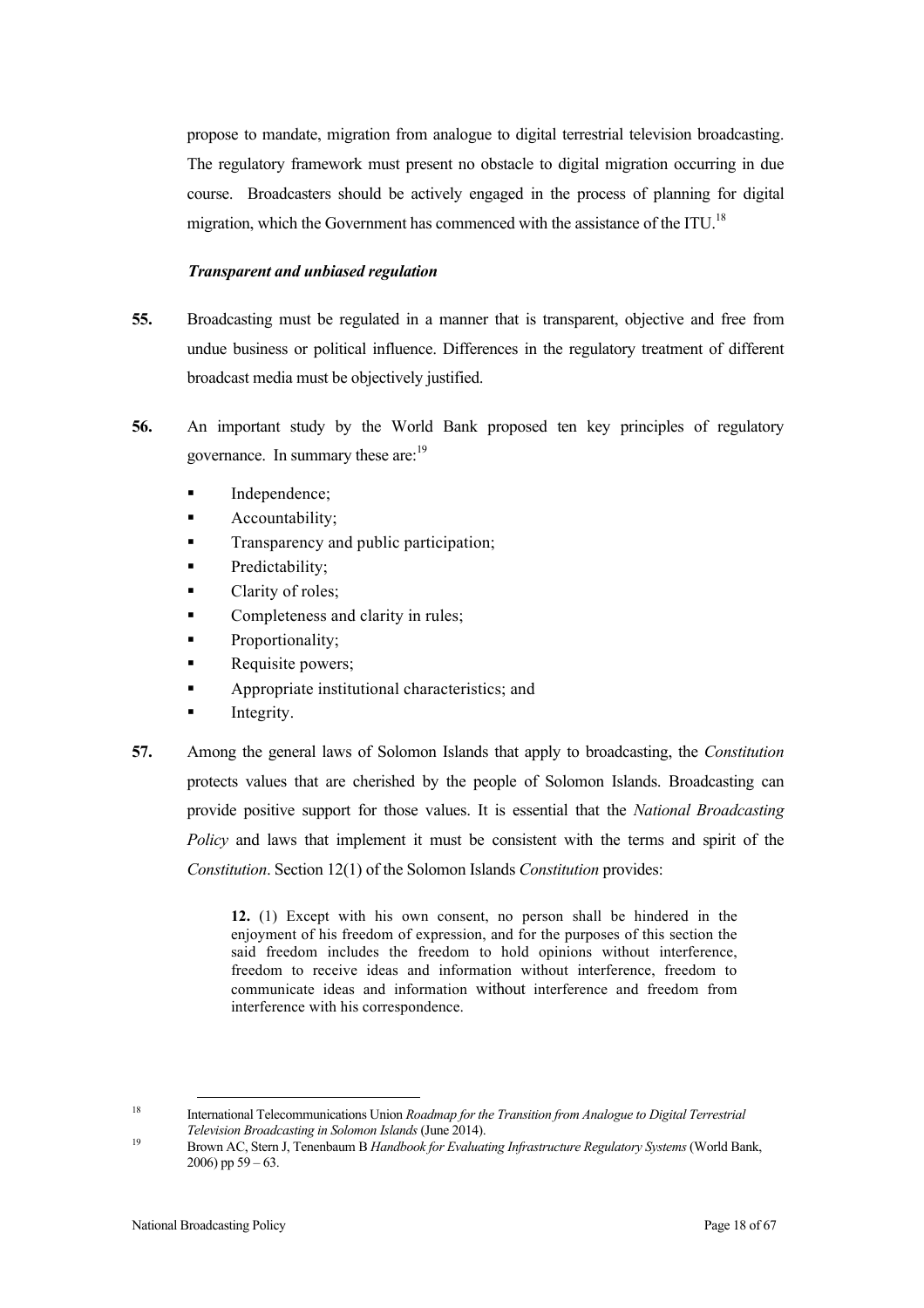- **58.** A broadcasting industry that is accessible to the public, editorially independent and economically sustainable can provide substantial support for the freedom of expression and freedoms to hold opinions, receive information and communicate without interference.
- **59.** Importantly, however, the *Constitution* does not mandate unrestricted freedom of expression: the freedom of expression is qualified by the responsibility to comply with laws that provide for matters such as public morals, public health, defence, defamation, privacy, *et cetera*, provided those laws are "reasonably justifiable in a democratic society" (section 12(2) of the *Constitution*). In conformity with the requirements of the *Constitution*, the *National Broadcasting Policy* must uphold constitutionally protected values. It should support both freedom of expression and respect for laws that are reasonably justified in a democratic society.
- **60.** The broadcasting sector plays a key role in the democratic process in Solomon Islands. Broadcasts are a vitally important means by which the public gather information and form opinions about public issues, candidates for public office, and the work of their representatives. Journalistic skill and integrity are important factors in the ability of the broadcast media to make this contribution.

#### *Evaluation to drive improvement*

- **61.** The Government intends that the *National Broadcasting Policy* should evolve over time, to reflect experience with the regime and changes in technology, industry structure, and audiences' needs.
- **62.** The effects of this *National Broadcasting Policy* should be monitored and evaluated over time. The outcomes of those processes of monitoring and evaluation should feed into consideration of how the National Broadcasting Policy can be improved in future. The Government will commission an independent review of the *National Broadcasting Policy*, within a fixed period after it has taken effect, to consider any changes it may be desirable to incorporate. The objective of this will be to improve the *National Broadcasting Policy*, in light of developing experience with it and in response to changes in technology and surrounding circumstances.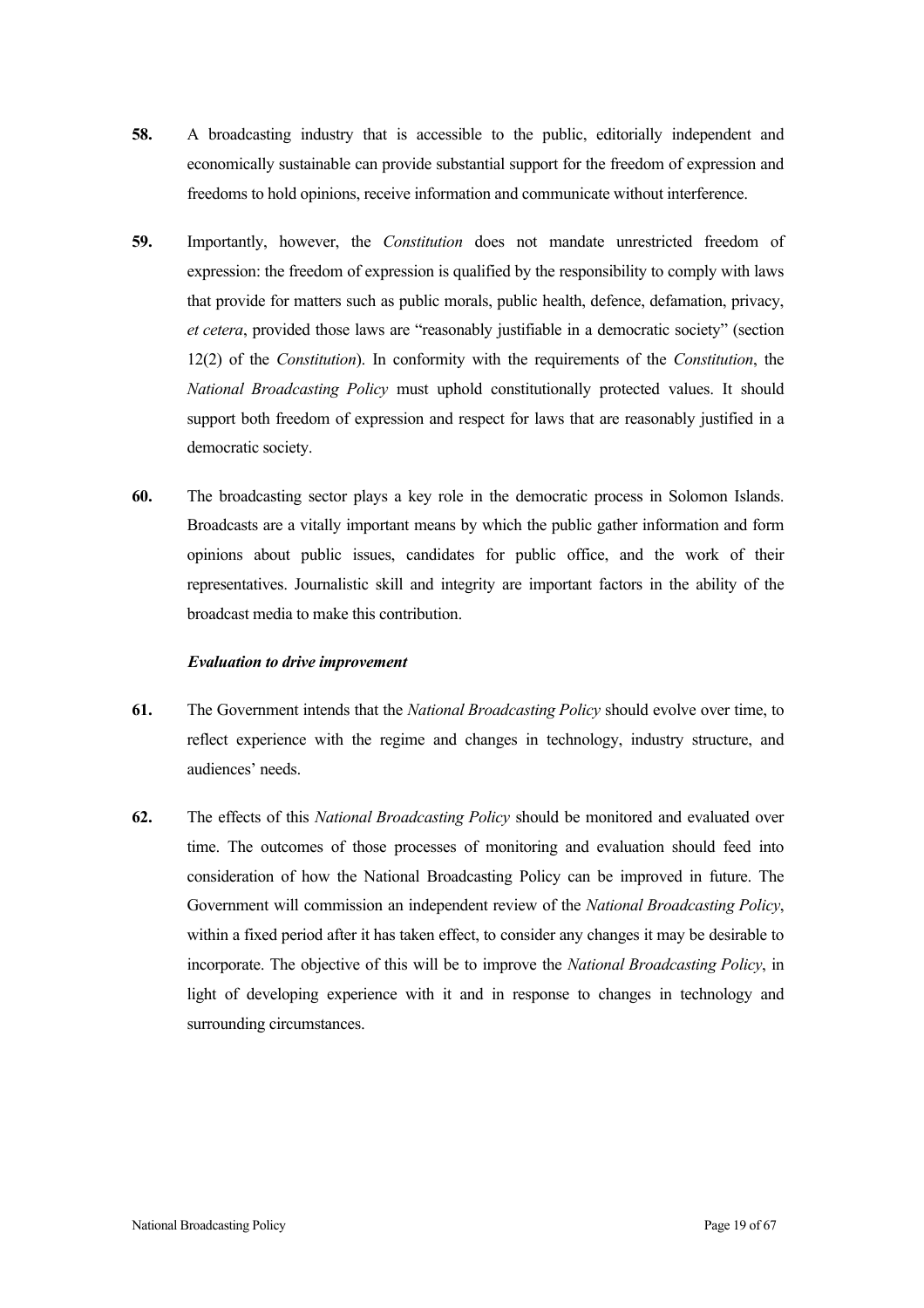### **PART TWO**

### *Objectives and Strategies*

- **63.** The Government has adopted eight broadcasting objectives, derived from consultations with Solomon Islands broadcasters, content providers, regulators, advertisers and audience members; from objectives determined through the *National Development Strategy* process; consideration of the constraints and challenges to expansion of broadcasting in Solomon Islands; and consideration of the opportunities for broadcasting to benefit Solomon Islands.
- **64.** In order to accomplish the Government's broadcasting objectives, a range of strategies must be adopted and carried out. The *National Broadcasting Policy* sets out proposed strategies for achieving each objective.
- **65.** It is not feasible to implement all of the broadcasting strategies at once: it is necessary to identify priorities among them. The strategies adopted as part of the *National Broadcasting Policy* must subsequently be elaborated in greater detail in action plans, which will set out specific action items, the parties responsible for each, and timelines.

### **D.** Broadcasting Sector Development

**66.** An independent, pluralistic and responsible media sector is crucial to both democracy and economic development. The over-arching objective of the Government, therefore, is to support the growth of a vibrant and independent broadcasting sector that encourages participation by the public in the life of the nation, supports informed choices by the public, and promotes accountability among public leaders.

### **Broadcasting Objective 1**

**Encourage the further development in Solomon Islands of a broadcasting sector that is competitive, efficient, responsive to audience needs and preferences, and attractive for investment.** 

**Enkarisim samfala moa difelopmen insaed Solomon aelan lo brodkastin wea**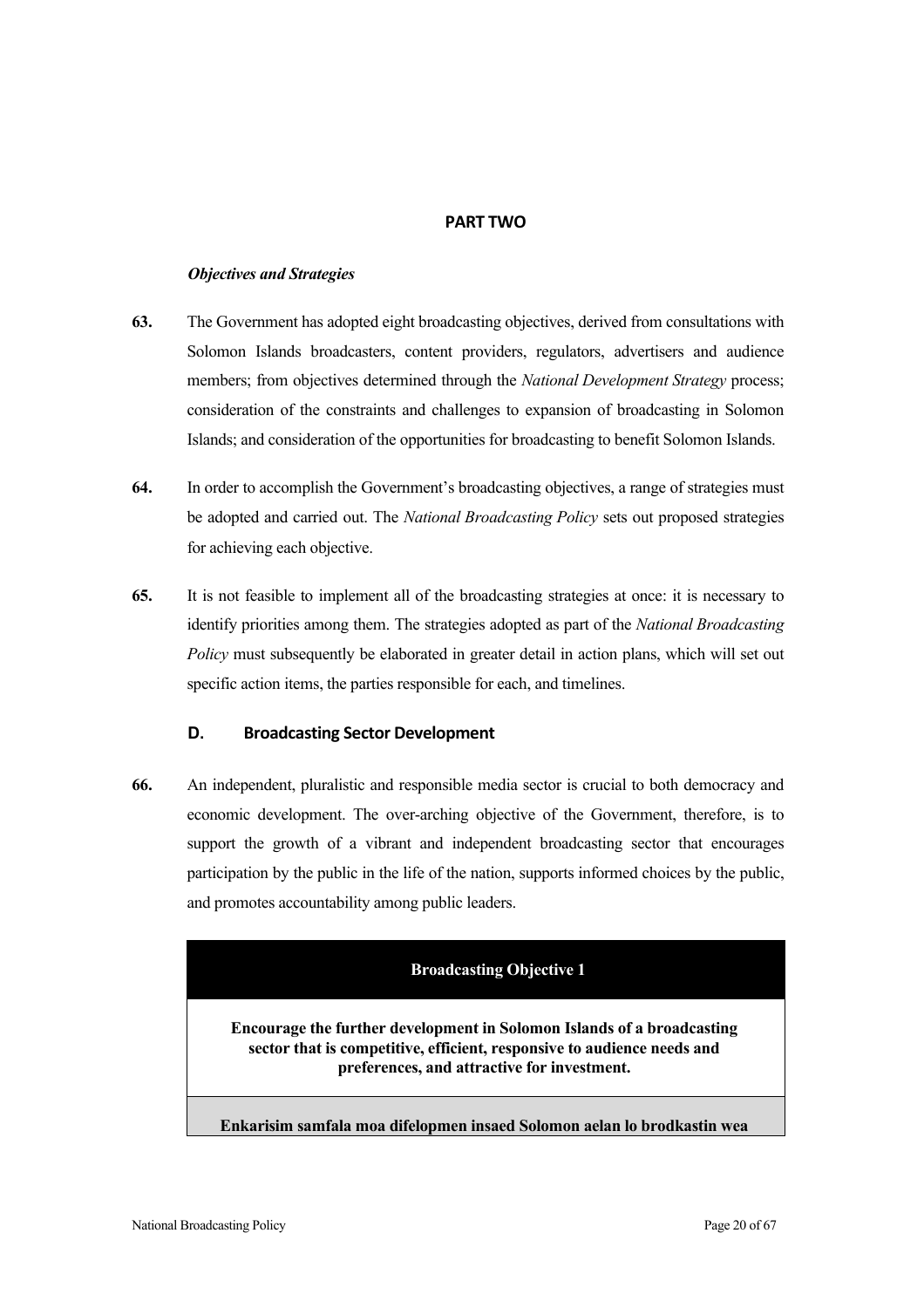#### **hemi strong, efisient, stret en pipol oketa laekem en hemi gud fo duim bisnis.**

*67.* A broad range of issues and objectives connect directly to the future development of broadcasting in Solomon Islands, including investment, regulation, and network coverage. Subsequent sections of this National Broadcasting Policy address these issues. Particularly critical to the future development of broadcasting in Solomon Islands will be the availability of local broadcast content and the availability of skilled broadcasting personnel. The Government also recognises the importance of its continuing partnerships with international donors and expert bodies.

#### *Solomon Islands content*

- **68.** Production of local content in Solomon Islands for broadcasting purposes is occurring but output is still at a relatively low volume. For example, the Isabel Learning Network has produced pre-recorded educational content on health and customs; One News has produced news content and coverage of Parliamentary proceedings; and SIBC has recorded and archived culturally important material.
- **69.** Issues, objectives and strategies relating to misleading advertising, advertising to young people and undesirable content are discussed under heading "**F. Audience welfare,**" below.
- **70.** Issues, objectives and strategies relating to the production and broadcasting of local content are discussed under heading "**H. Culturally relevant content,**" below.

#### *Human capital and gender equity*

- **71.** The Solomon Islands Government is concerned that broadcasters report difficulty in recruiting and retaining individuals with strong broadcasting-related skills, including skilled reporters, production personnel and technicians. The Government recognises that the future *development of broadcasting in the Solomon Islands critically depends on the availability to broadcasters of skilled personnel*.
- **72.** Broadcasters report that they experience difficulty in recruiting and retaining individuals with strong broadcasting-related skills, including skilled reporters, production personnel and technicians. The Government recognises that the future development of broadcasting in the Solomon Islands critically depends on the availability to broadcasters of skilled personnel.
- **73.** The 2012 SOLMAS "Media Research Study" made a number of important findings in relation to the media sector skills base. In relation to the survey group: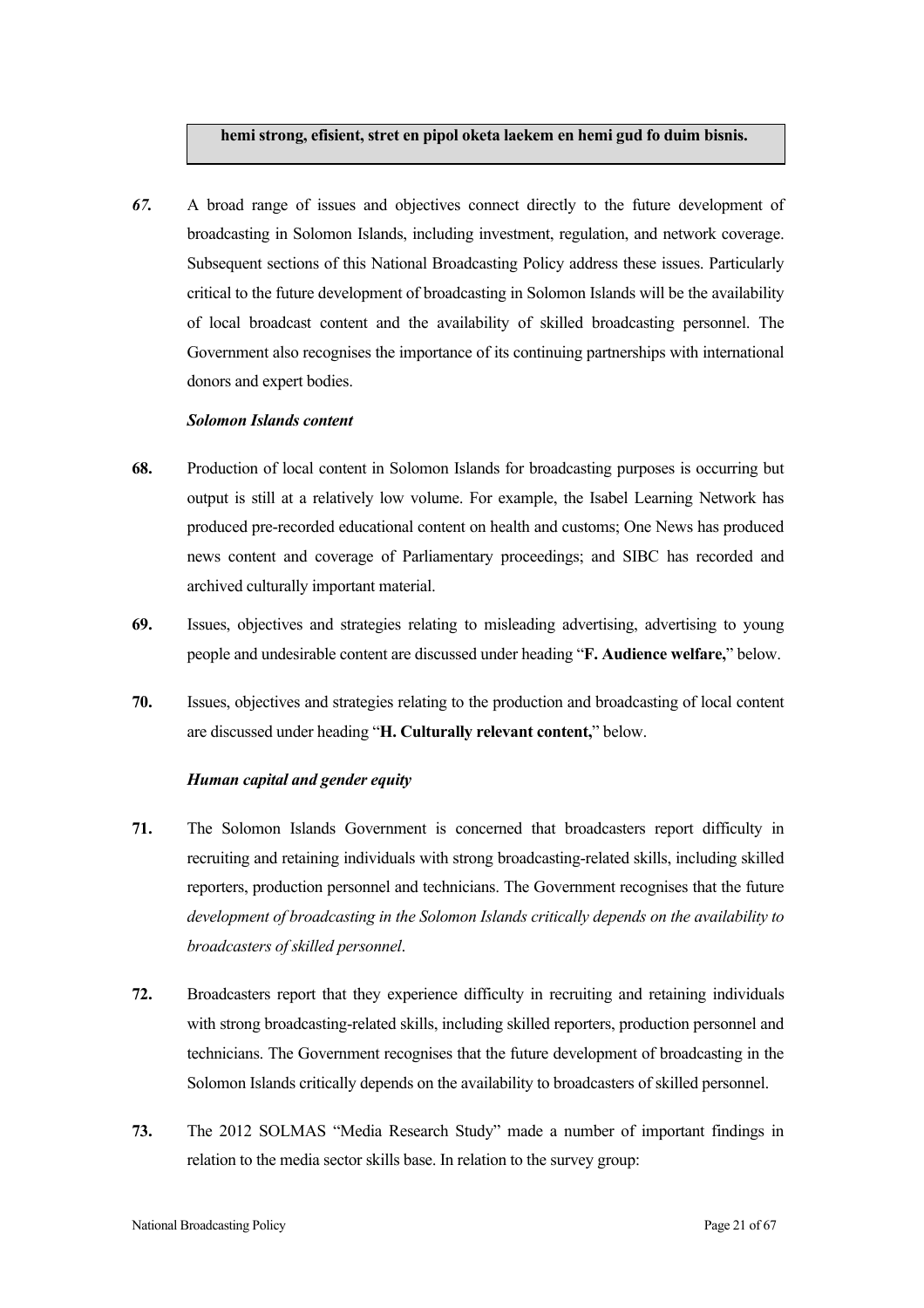- 62% of media practitioners were less than 29 years of age;
- 63% of media practitioners have worked in the industry for less than four years;
- Only 11% of media practitioners have more than 15 years' experience (all of whom work at SIBC);
- only 17% of media practitioners had completed a university qualification.<sup>20</sup>
- **74.** The Government has in recent years worked together with its aid partners to develop and resource practical programmes to expand the broadcasting skills base in the Solomon Islands. $^{21}$
- **75.** Compounding human capital constraints, the broadcasting sector in Solomon Islands is affected by a significant gender bias. The SOLMAS study found "a pervasive gender imbalance" in the media industry. SOLMAS reported that:

The content analysis captured information about reporter gender where available. Only 3% of female reporters working in TV were identified, while 68% were identified as male and 29% were unknown. […] The percentage of women in radio was much higher with 32% of reporters at SIBC being female.<sup>22</sup>

- **76.** The Government is concerned that a gender imbalance in the media industry is likely to adversely affect the quality of broadcasting service provided in the Solomon Islands.
- **77.** The Solomon Islands Government proposes to support the development of skilled broadcasting personnel by:
	- encouraging the development of broadcasting skills courses in secondary and tertiary education;
	- establishing scholarships for the further training of promising broadcasting sector talent;
	- supporting in-work training for personnel employed by broadcasters;
	- encouraging the broadcasting industry to give public recognition to the accomplishments of staff.

<sup>&</sup>lt;sup>20</sup> SOLMAS Study (2012) p 14.<br><sup>21</sup> For example, SOLMAS provided social media training for journalists; ran a workshop on working with the media for leaders; established a media and journalism certificate programme; and undertook capacity-building with

 $\text{22}$  SOLMAS Study (2012) p 44.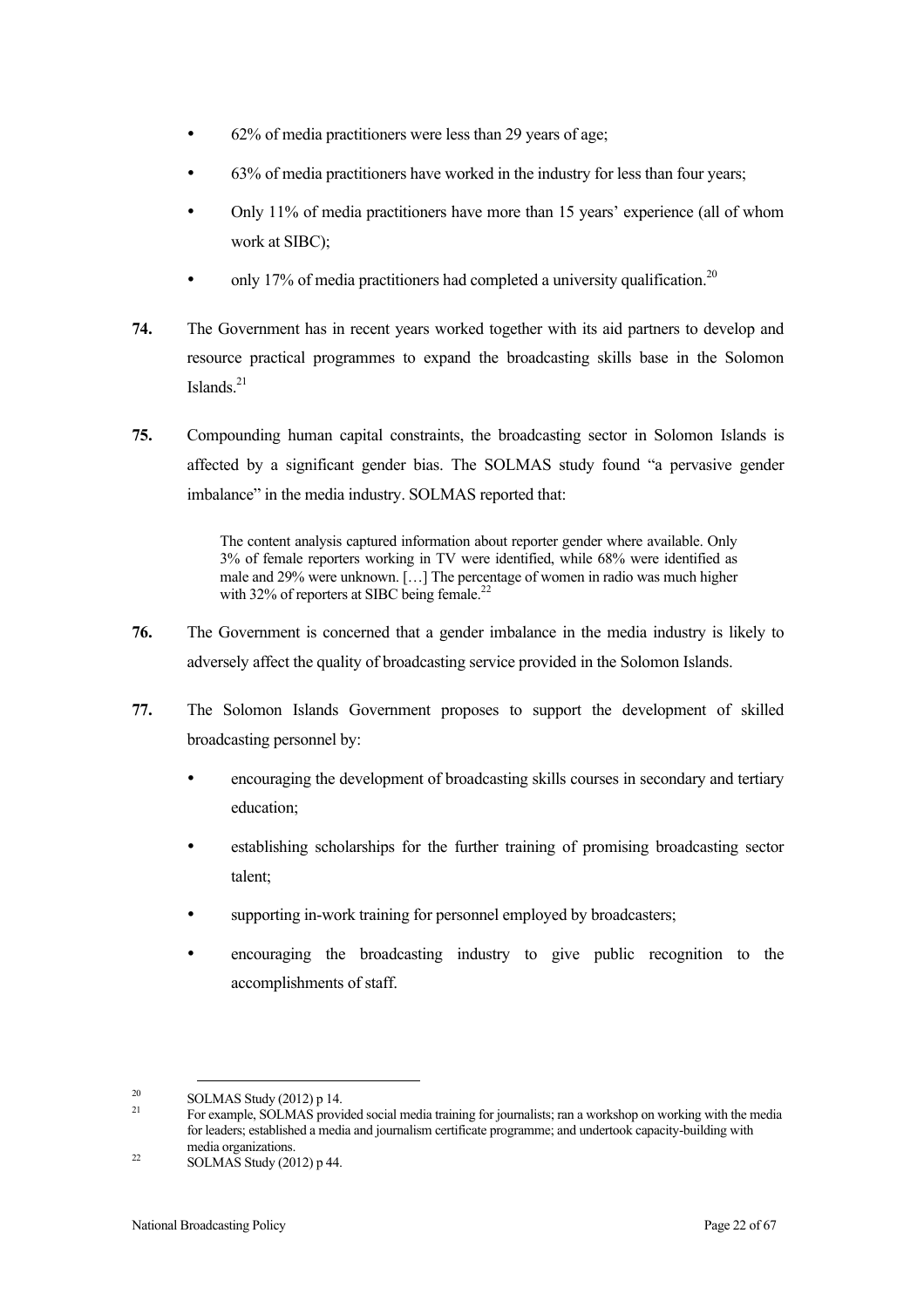**78.** The Solomon Islands Government will work together with its aid partners to develop and resource practical programmes to expand the broadcasting skills base in the Solomon Islands.

#### *International aid partners*

- **79.** The Government acknowledges the generous support provided by its aid partners in recent years, from which broadcasting in the Solomon Islands has benefitted.
- **80.** A number of aid projects have benefitted broadcasting and communications in the Solomon Islands directly or indirectly, including the Solomon Islands Media Assistance Scheme<sup>23</sup> ("**SOLMAS**"). The Government considers that the work performed by SOLMAS, PacMAS, $^{24}$  and other projects supported by aid partners plays a crucial role in the continuing development of broadcasting in the Solomon Islands.
- **81.** The Government will seek to continue to work in partnership with international donors for the successful implementation of the *National Broadcasting Policy*.

| <b>Broadcasting Objective 1</b> |                                                                                                        |                                                                                                                                                                                                                                                                                                                                                                                                                                                                                                                                                              |
|---------------------------------|--------------------------------------------------------------------------------------------------------|--------------------------------------------------------------------------------------------------------------------------------------------------------------------------------------------------------------------------------------------------------------------------------------------------------------------------------------------------------------------------------------------------------------------------------------------------------------------------------------------------------------------------------------------------------------|
| <b>Reference</b>                | <b>Broadcasting Strategy</b>                                                                           | <b>Actions</b>                                                                                                                                                                                                                                                                                                                                                                                                                                                                                                                                               |
| 1.1                             | Build the broadcasting-related skills<br>base in Solomon Islands.<br>(Refer also strategy 5.2, below.) | ■ Encourage<br>the<br>development<br>οf<br>broadcasting skills courses in secondary<br>and tertiary education.<br>• Develop a programme to support capacity<br>building for women in broadcasting and<br>women's access to the broadcasting and<br>media sectors.<br><b>Establish scholarships for the further</b><br>training of promising broadcasting sector<br>talent.<br>Support in-work training for personnel<br>employed by broadcasters.<br>. Encourage the broadcasting industry to give<br>public recognition to the accomplishments<br>of staff. |
| 1.2                             | Modernize the regulatory framework<br>for broadcasting in Solomon Islands                              | ■ Refer Section E. below.                                                                                                                                                                                                                                                                                                                                                                                                                                                                                                                                    |
| 1.3                             | Ensure adequate protection of<br>audiences in relation to broadcast<br>content.                        | ■ Refer Section F, below.                                                                                                                                                                                                                                                                                                                                                                                                                                                                                                                                    |
| 1.4                             | Expand broadcasting coverage and                                                                       | ■ Refer Section G, below.                                                                                                                                                                                                                                                                                                                                                                                                                                                                                                                                    |

<sup>23</sup> SOLMAS, the Solomon Islands Media Assistance Scheme, is an AUSAID funded initiative via the Regional Assistance Mission to the Solomon Islands (RAMSI) launched in 2008. The key objective of SOLMAS is to deliver improvements to both the reach and quality of media within the Solomon Islands.

deliver improvements to both the reach and quality of media within the Solomon Islands. 24 E.g., PACMAS has supported workshops, training for media professionals, and recent work in preparation for the expansion of SIBC into television broadcasting.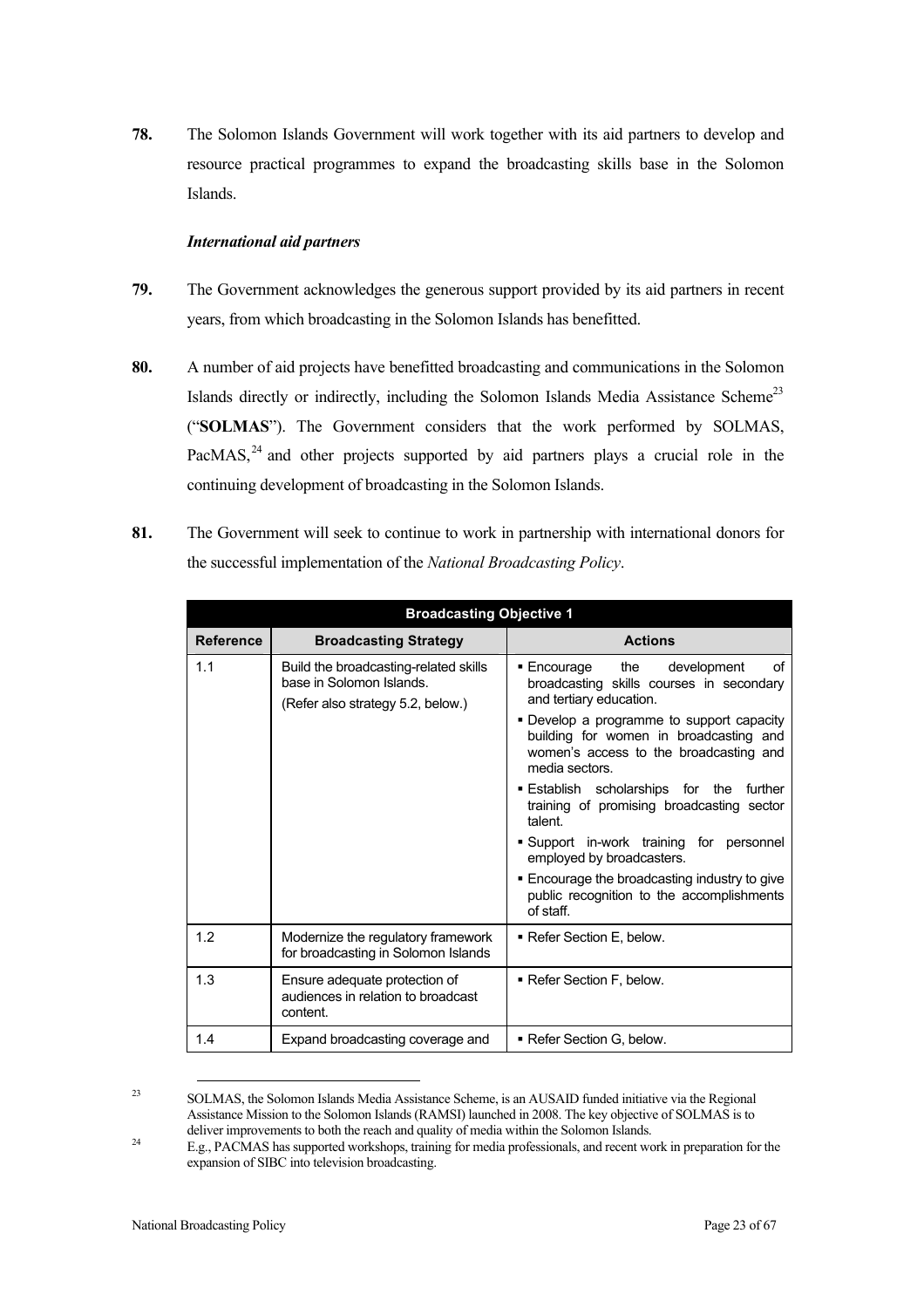|     | accessibility.                                                                                                       |                           |
|-----|----------------------------------------------------------------------------------------------------------------------|---------------------------|
| 1.5 | Promote the broadcasting of locally<br>relevant content.                                                             | ■ Refer Section H, below. |
| 1.6 | Create a business environment for<br>broadcasting that is competitive and<br>attractive to investment.               | Refer Section I, below.   |
| 1.7 | Ensure efficient management of<br>spectrum resources.                                                                | ■ Refer Section J. below. |
| 1.8 | Ensure openness of broadcasting<br>environment to new broadcasting<br>technologies, including digital<br>television. | ■ Refer Section K. below. |

# **E. Effective Regulation of Broadcasting**

**82.** The Government is committed to ensuring that the institutions that have a role in relation to the regulation of broadcasting are effective and perform their functions in a manner that is transparent, objective and independent. While the Television Board has served the community diligently in the past, it is necessary now to establish a new institution to fulfil the developing needs of Solomon Islands in respect of broadcasting regulation.

| <b>Broadcasting Objective 2</b>                                                                                                                                                                     |
|-----------------------------------------------------------------------------------------------------------------------------------------------------------------------------------------------------|
| <b>Establish a Broadcasting and Media Board with responsibility for the</b><br>transparent, objective and independent regulation of radio and television<br>broadcasting in the Solomon Islands.    |
| Solomon aelens. Establisim wanfala bod fo brodkastin en media fo karem<br>responsibiliti fo transparen, objektif en indipendent regulesin of redio en<br>televisin brodkastin insaed Solomon aelan. |

#### *The Television Board*

- **83.** The Television Board was established by s. 4 of the *Television Act* (Cap. 116). In recent years, the Board has been chaired by an official of the office of the Telecommunications Commission of the Solomon Islands, supported by five to seven Board members. The functions of the Television Board under the *Television Act* include:
	- granting broadcasting licences;
	- conducting inquiries;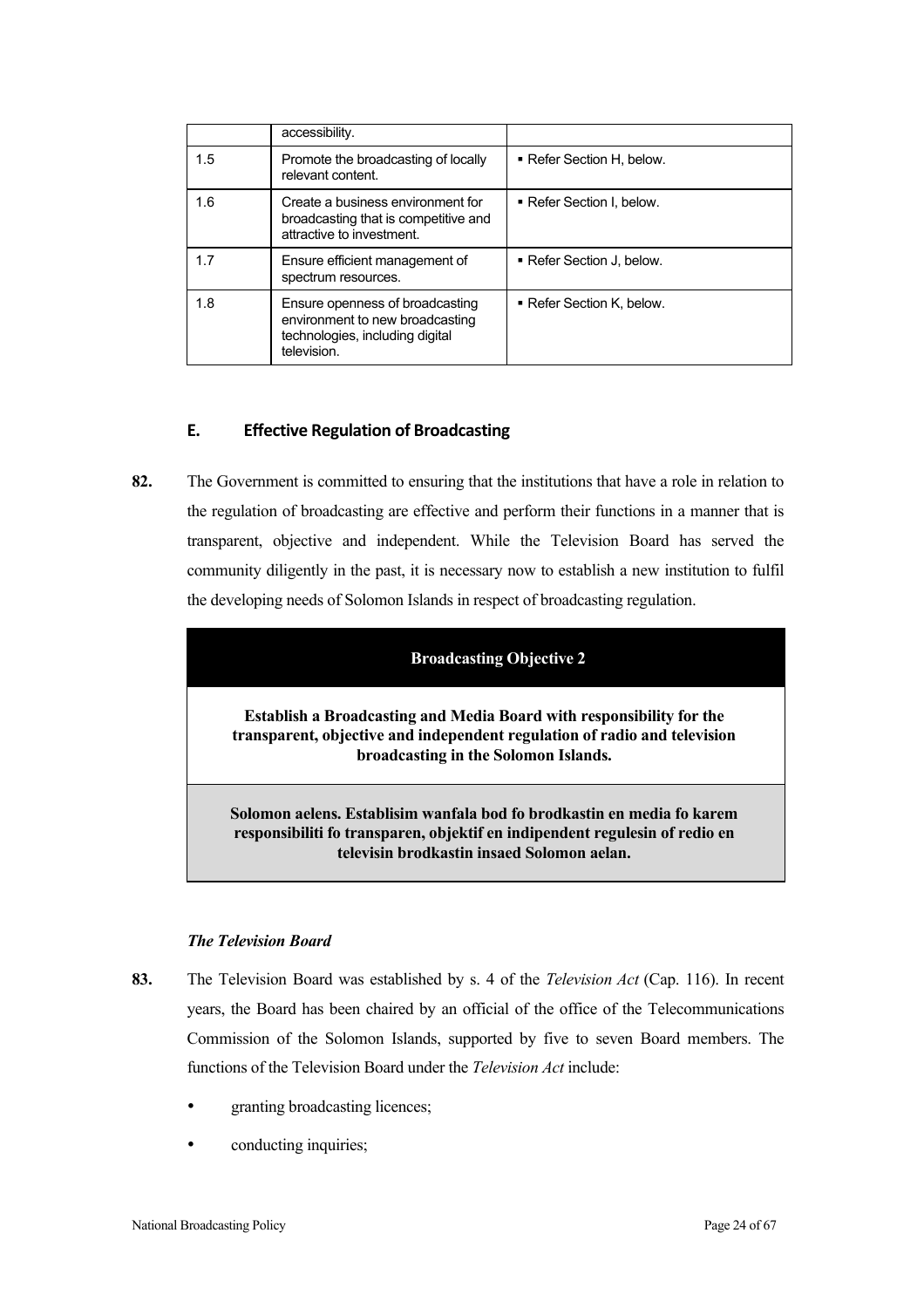- making determinations for suspension, revocation or non-renewal of broadcasting licences;
- issuing codes of practice for technical standards;
- inspecting and testing technical equipment;
- issuing codes of practice for programming and advertising standards;
- issuing dealers' licences;
- issuing television receivers' licences;
- collecting satellite dish fees; and
- prohibiting broadcasts of certain materials.
- **84.** The Government is committed to ensuring that broadcasting is regulated in a transparent, objective and independent manner. Several different models for enforcing broadcasting were canvassed in consultations. The Government has determined that the current Television Board should be reconstituted as a Broadcasting and Media Board, to reflect inclusion of radio broadcasting among its responsibilities, with revision of its membership and functions.

#### *Broadcasting and Media Board*

- **85.** The Television Board will be reconstituted as a Broadcasting and Media Board, with revised membership and functions. The "board" model has the advantage of combining the expertise of several individuals who can serve in a part-time capacity. The Broadcasting and Media Board shall report to and be accountable to Parliament.
- **86.** The Broadcasting and Media Board will comprise not less than three and not more than five members, one of whom must be a sitting or retired judge of the Supreme Court and one of whom must be the Telecommunications Commissioner (or his or her delegate).
- **87.** Radio broadcasting in the Solomon Islands has until now been largely unregulated, except for spectrum usage licensing. The Broadcasting and Media Board, however, will have responsibility for administering broadcasting regulation applicable both to radio and terrestrial television broadcasting in the Solomon Islands and such other media regulation as legislation may in future place under its control.
- **88.** The particular responsibilities of the Broadcasting and Media Board shall include:
	- educating broadcasters and members of the public in the Solomon Islands about their rights and responsibilities in relation to broadcasting and the role of the Broadcasting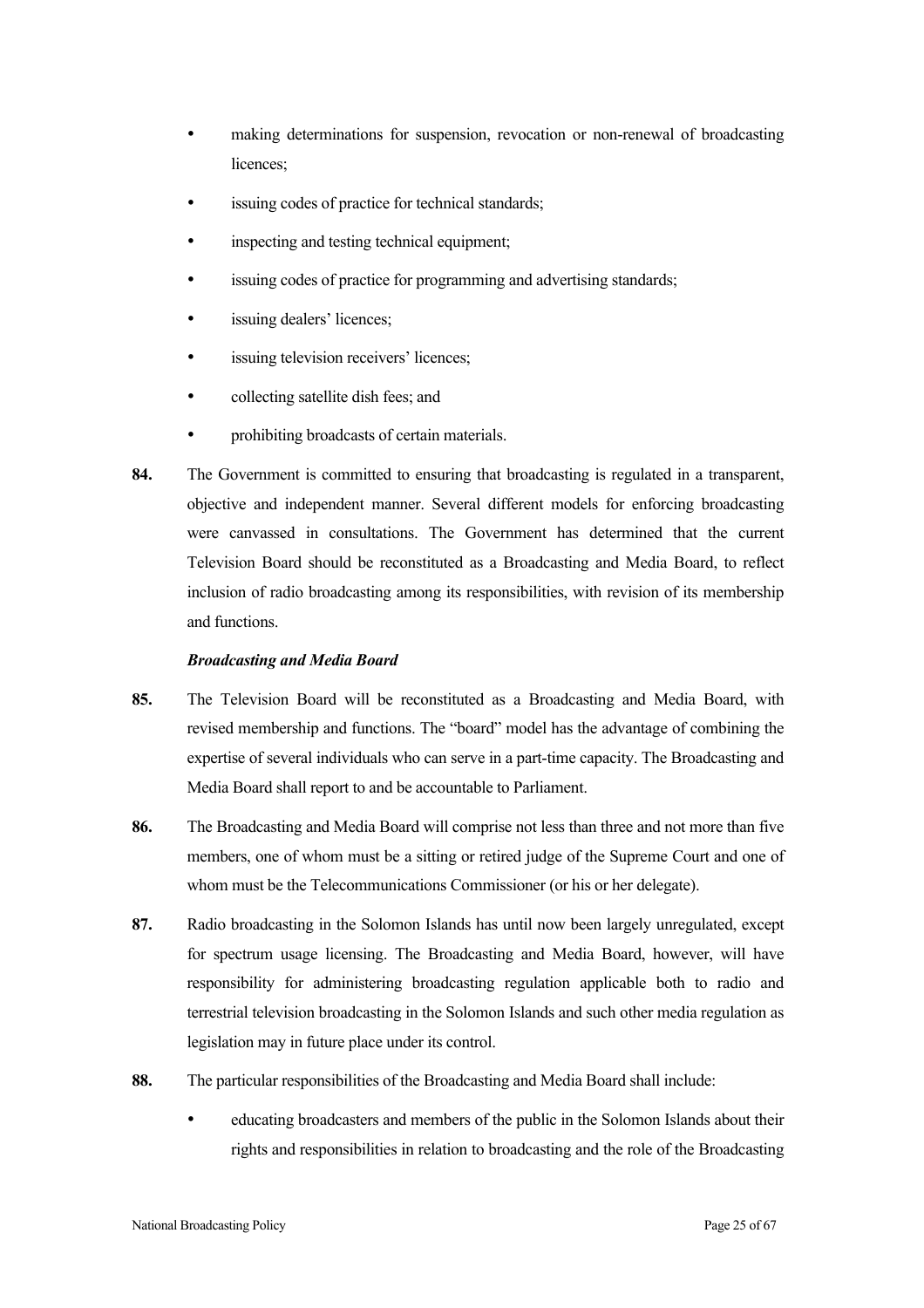and Media Commission;

- reviewing applications for, granting, varying, suspending and revoking broadcasting licences;
- monitoring licensees' compliance with applicable laws and licence terms and, in appropriate cases, taking enforcement action;
- reviewing, endorsing, amending or making codes of practice;
- inspecting and testing broadcasting facilities and equipment;
- conducting investigations on its own initiative or on request by the Prime Minister, and reporting to Parliament on the findings;
- overseeing the development and implementation of industry codes in respect of advertising standards and broadcasting content standards;
- investigating compliance with, and enforcing, standards and codes of practice applicable to broadcast programming and advertising; and
- monitoring and reporting annually to Parliament on the broadcasting industry and broadcasting activities in the Solomon Islands, including ownership and control of broadcasters.
- **89.** The Broadcasting and Media Board may engage its own staff or may enter into arrangements with the Telecommunications Commission to obtain secretarial support for its operations. The Broadcasting and Media Board may (by formal process) delegate the performance of certain of its functions to an individual or body but the Commission will remain responsible for those functions and no commitment the delegate proposes to enter into will be effective until ratified by the Commission.
- **90.** The activities of the Broadcasting and Media Board may be funded fully, or in part, by a levy charged on the revenues of broadcasting service providers. The Government will initiate a quantitative study to examine projected costs and funding models. The amount of the levy shall be capped by legislation and shall be set, within the statutory maximum, at a level that is sufficient to meet the reasonable operating expenses of the Broadcasting and Media Board and not a barrier to market entry or expansion.
- **91.** The Broadcasting and Media Board should, however, be able to impose a reasonable levy on broadcasters in future, to provide funding for its budgeted costs. In the view of the Government, any levies, fees, rents or royalties charged to broadcasters must not operate as an entry barrier or deterrent to prospective broadcasters. The Government does not consider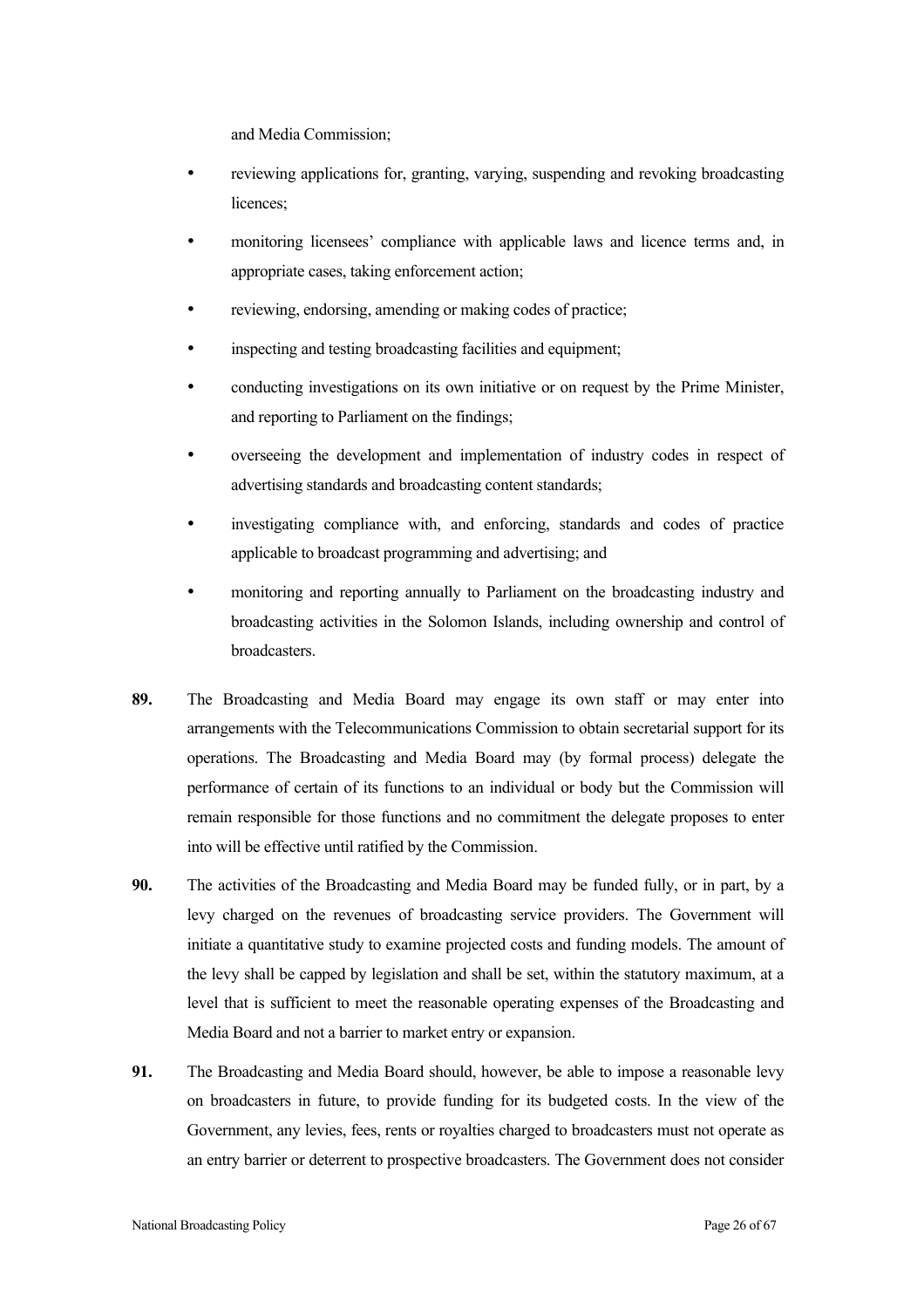that fees or levies should be charged to community broadcasters. Broadcasting levies might be established on a similar basis to levies for provision of telecommunications services, i.e. based on operator revenues. The Telecommunications Commission, for example, currently is authorised to prescribe an annual licence fee, payable by telecommunications service providers, which is to be "set at a level intended to cover the Telecommunications Commission's budgeted costs" and which "shall not exceed two percent … of a service provider's gross revenue for such financial year" (*Telecommunications Act 2009* s 20).

**92.** The Government intends that the Telecommunications Commission shall continue to have responsibility for administering and enforcing the *Telecommunications Act 2009*, including so far as that Act applies to "broadcasting station licence" holders and to telecommunications services ancillary to establishing and operating a television broadcasting service (see *Telecommunications Act* s 5; *Telecommunications Regulations* s 5; *Television Act* s 6(3) and (4)). The Telecommunications Commission should also continue to have responsibility for managing the radiofrequency spectrum in the Solomon Islands and licensing its use.

#### *Licensing*

- **93.** It is conventional for regulation to provide for the licensing of broadcasters and broadcasting equipment. In Solomon Islands, the *Television Act* (Cap. 116) currently provides for licensing of television broadcasters, dealers, and receivers (ss 5, 24, and 26).
- **94.** Under the *Television Act* a licence is obligatory for operation of a "television broadcasting station" or a "television broadcasting service" in the Solomon Islands (s 5). Such a broadcasting licence may be issued subject to various conditions and a fee, rent or royalty may be imposed by the Television Board (s 6). A licence may be suspended by the Television Board or revoked by the Minister, in specified circumstances (ss 10, 11). At the present time, a licence is not required in order to operate a radio broadcasting station or provide a radio broadcasting service.
- **95.** The Government considers that, having regard to the public interests involved (including broadcasters' use of public radiofrequency spectrum, public safety, and the public interest in broadcasting of appropriate content), television broadcasters *and radio broadcasters* should in general be regulated in a similar manner. The Government therefore proposes to bring radio broadcasters within the broadcasting regulatory framework.
- **96.** The operation of a broadcasting station or the provision of a broadcasting service is an activity for which regulation is justified, to protect various public interests. Such regulation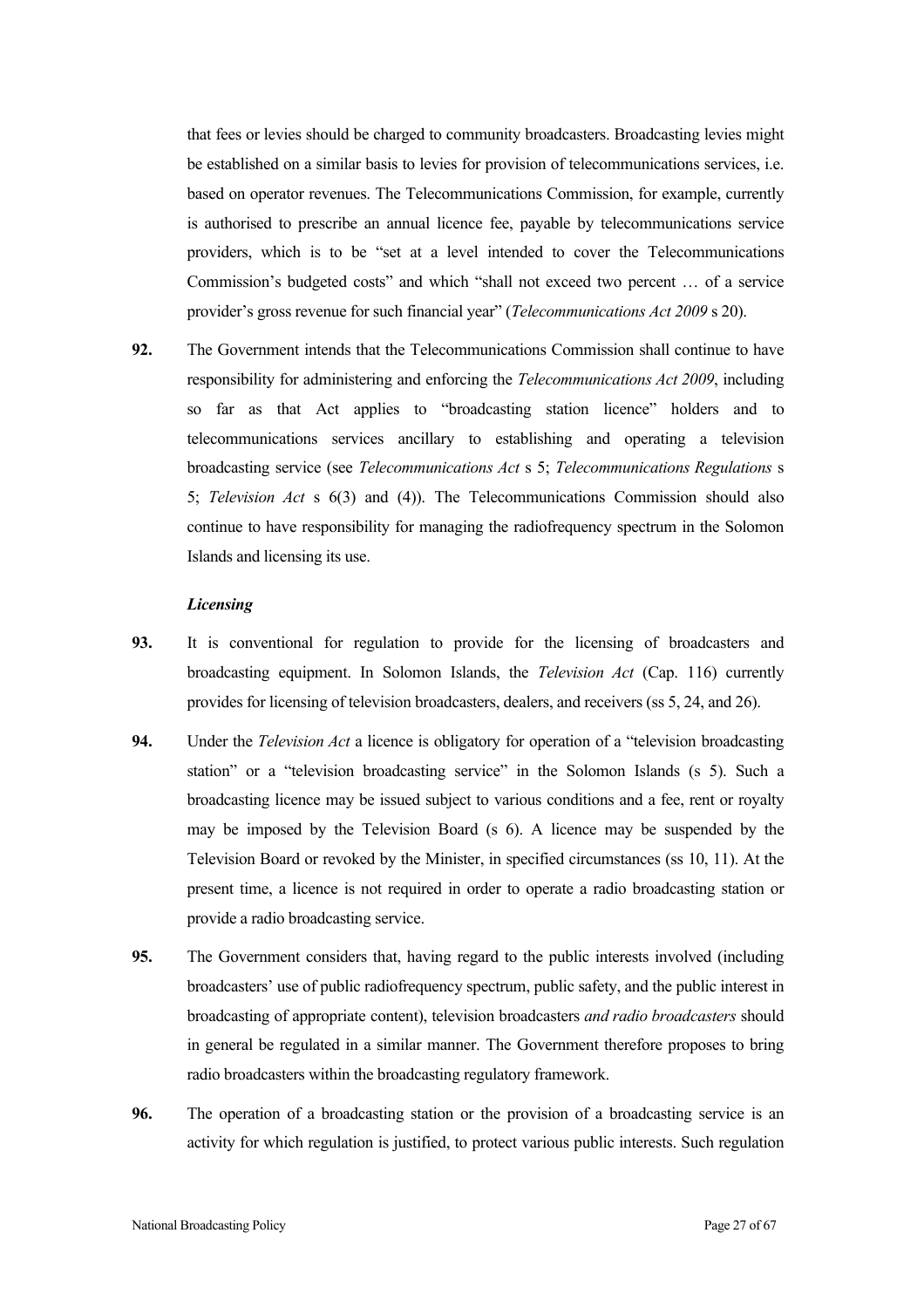should be no more than is necessary, however, to protect the public interests that are affected. Regulation should not operate to restrict entry to the broadcasting market or inhibit innovation by broadcasters. The Government therefore proposes to licence radio broadcasters by means of a general authority (or "class licence"), rather than by requiring them to obtain individual licences from the regulator. Authorisation as a radio broadcaster will be unrestricted except that:

- a person proposing to operate a radio broadcasting station or provide a radio broadcasting service would have to notify the regulator of certain details regarding their proposed operation and contact points; and
- while operating a radio broadcasting station or providing a radio broadcasting service a person would be bound to comply with relevant obligations.
- **97.** Such a "class licence" regime will serve to prevent licensing becoming a 'bottleneck' or restriction on new radio broadcasters entering the Solomon Islands market or existing broadcasters varying their operations. It is expected to place only a small administrative burden on the regulatory authority and only a small compliance burden on radio broadcasters. At the same time, radio broadcasters will continue to be subject to certain conduct requirements and to more stringent intervention by the regulator if they fail to comply with the Act or Regulations. Orderly transitional arrangements will be developed in respect of radio broadcasters.
- **98.** A "dealers licence" currently is required by persons who deal in television receivers or who "install, maintain or work any television broadcast receiver" (ss 5 and 24). A "receiver's licence" is required by any person who "...shall receive any television broadcast or be in possession of any television broadcast receiver in any premises or dwelling-house…" (s 26). To install or maintain a satellite dish a licence is not required but the Television Board may require payment of a fee (s 28). To be a dealer or possess a television without a licence, or to install a satellite dish without paying the prescribed fee to the Television Board, is an offence punishable by fine or imprisonment.
- **99.** The Government considers that these provisions of the *Television Act* providing for the dealer's licence and receiver's licence are *no longer appropriate and should be repealed*. Similarly, the Government considers that the requirement to pay a fee to the Television Board for installing or maintaining a satellite dish is no longer appropriate and should be repealed.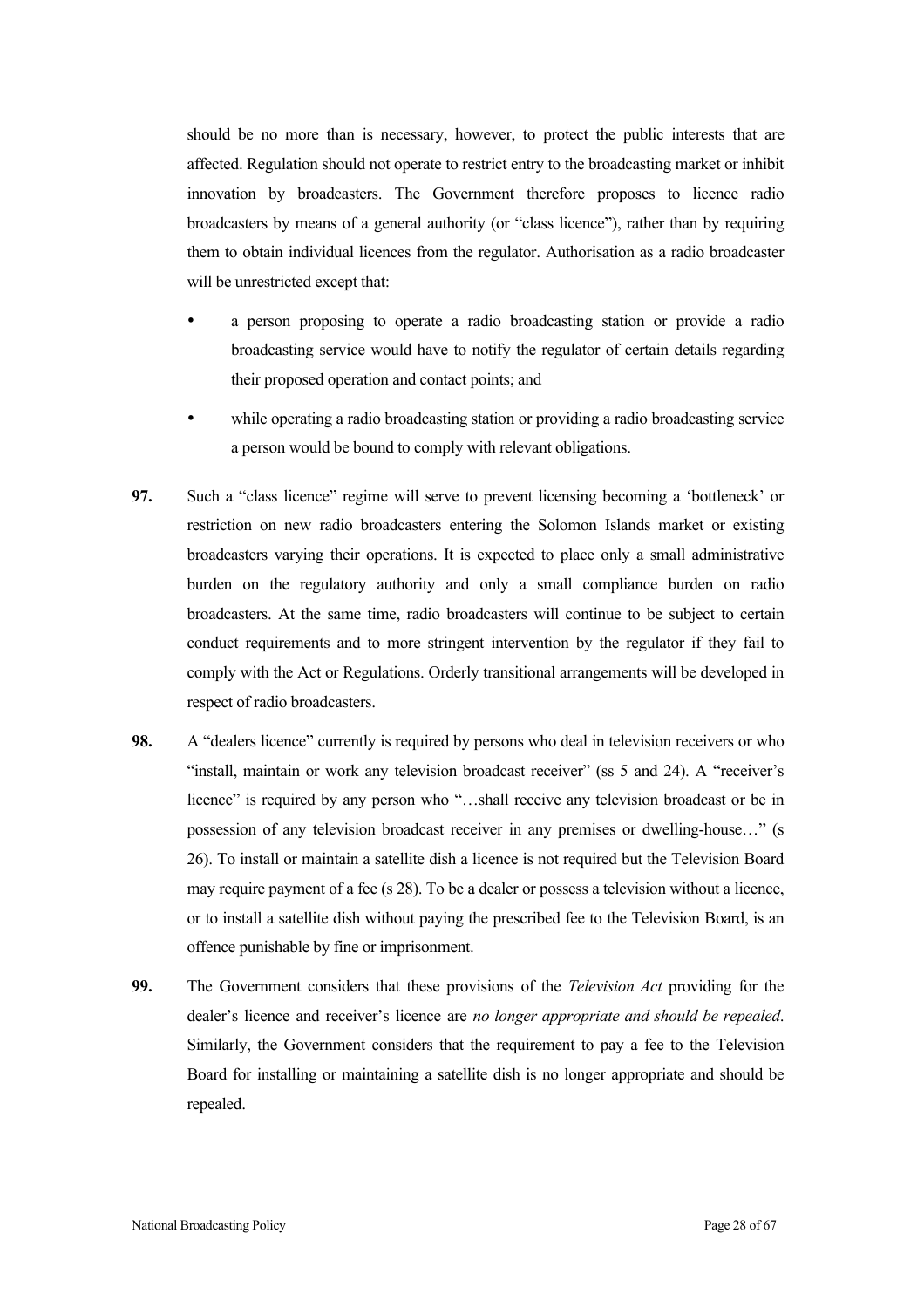**100.** The Government does not consider it necessary or desirable to control end-users' ability to access broadcasting services. It might in future become necessary to take steps to protect consumers from poor-quality or dangerous equipment or installation work. In case of this, the Government proposes to empower the Broadcasting and Media Board to propose and technical standards which the Minister may formalize as Regulations, and which the Board may subsequently enforce.

#### *Technical standards and codes*

- **101.** Broadcasting regulators internationally have responsibility for setting technical standards and determining codes of practice, which govern the operations of broadcasters. In Solomon Islands, the following technical regulatory powers currently exist:
	- The Television Board has previously been required to prepare a "transmission plan," which could specify frequencies for broadcasting, transmitter power limits, transmitter locations, antenna heights and antenna radiation patterns (*Television Act* s 14).
	- The Television Board can issue Codes of Practice relating to technical standards of broadcasts, which licensees are required to maintain (*Television Act* s 15(2)).
	- The Television Board can direct a broadcaster to provide specified transmission equipment, buildings and other facilities at its transmitter or translator sites (*Television Act* s 16).
	- The Television Board can test broadcasters' production and transmission equipment to ascertain whether it complies with technical requirements (*Television Act* s 17).
	- The Minister can, by regulation, specify technical requirements for broadcasters to comply with (*Television Act* s 15(1)).
- **102.** Up to the present time, the Television Board has not found it necessary to exercise any of these powers. Nor has the Minister made regulations for technical requirements.
- **103.** The Government is concerned that regulation including technical requirements should not be imposed unless it is needed. Unnecessary regulation is likely to impose costs on broadcasters and deter entry or constrain innovation. Nevertheless, the Government considers that the powers to regulate technical standards and codes of practice are necessary and should remain in force. The Broadcasting and Media Board should also have the expertise and resources to recommend or adopt technical standards and codes of practice, and enforce them, where those prove to be necessary.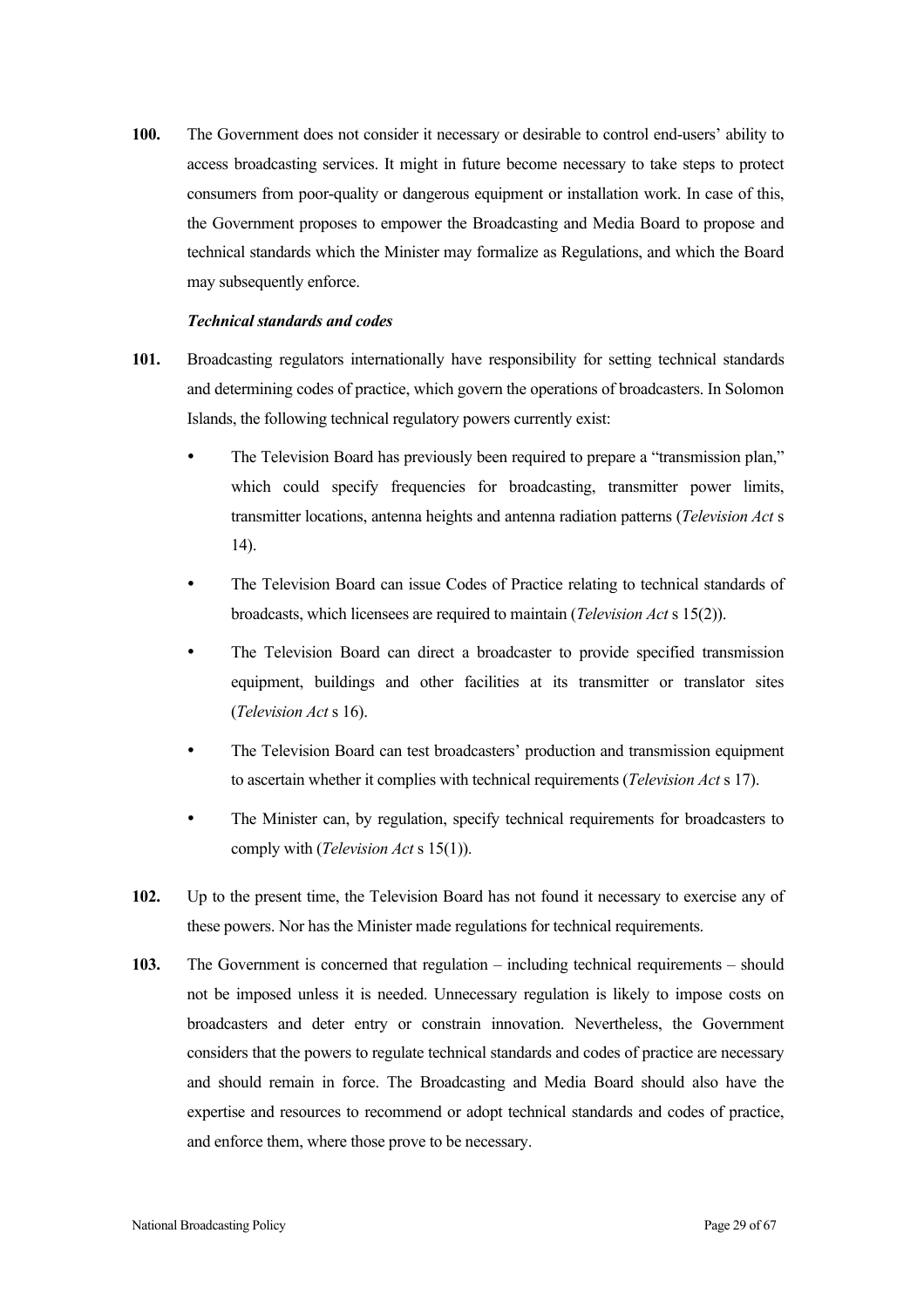#### *Advertising and content complaints handling*

- **104.** The effectiveness of content regulation depends on the ability of audience members to raise complaints and the ability of broadcasters or, ultimately, the broadcasting regulator to investigate and respond appropriately to complaints.
- **105.** The *Television Act* (Cap. 116) does not at present provide for a system for complaints to be made to the Television Board (although individual broadcasters may have their own procedures in place for responding to complaints they receive).
- **106.** The Government considers that complaints should in the first instance be addressed by audience members to the broadcaster concerned. The broadcasters may, as a group, determine whether an industry content complaints body should be established. The Broadcasting and Media Board shall, however, be required to receive and respond to complaints made by members of the public in relation to possible code infringements, in the event that the complainant is dissatisfied with the response of the broadcaster concerned.

#### *Policy capacity*

- **107.** The Government recognises the need for development within its executive branch of adequate institutional capacity to support implementation of this *National Broadcasting Policy* and policy input to Government in respect of broadcasting generally. Such policy capacity must be separate from, and independent of, the regulatory function. This means that the broadcasting policy function must be located not with the Broadcasting and Media Board but elsewhere.
- **108.** MCAIT previously proposed to recruit policy staff in respect of ICT and broadcasting policy functions. Upon establishment of the proposed National Information Office, it is proposed that broadcasting policy expertise should be located in that Office.

| <b>Broadcasting Objective 2</b> |                                                                                            |                                                                                                          |
|---------------------------------|--------------------------------------------------------------------------------------------|----------------------------------------------------------------------------------------------------------|
| <b>Reference</b>                | <b>Broadcasting Strategy</b>                                                               | <b>Actions</b>                                                                                           |
| 2.1                             | Establish a new Broadcasting and<br>Media Board as the broadcasting<br>industry regulator. | Amend legislation to reconstitute<br>the<br>Television Board as the Broadcasting and<br>Media Board.     |
|                                 |                                                                                            | • Appoint initial members of Broadcasting and<br>Media Board.                                            |
|                                 |                                                                                            | . Undertake a quantitative study to examine<br>projected costs and funding models.                       |
|                                 |                                                                                            | • Amend legislation to provide for funding of<br>Board by levy on revenues of broadcasting<br>licensees. |
| 2.2                             | Reform broadcasting licensing to                                                           | . Extend licensing regime to apply to radio                                                              |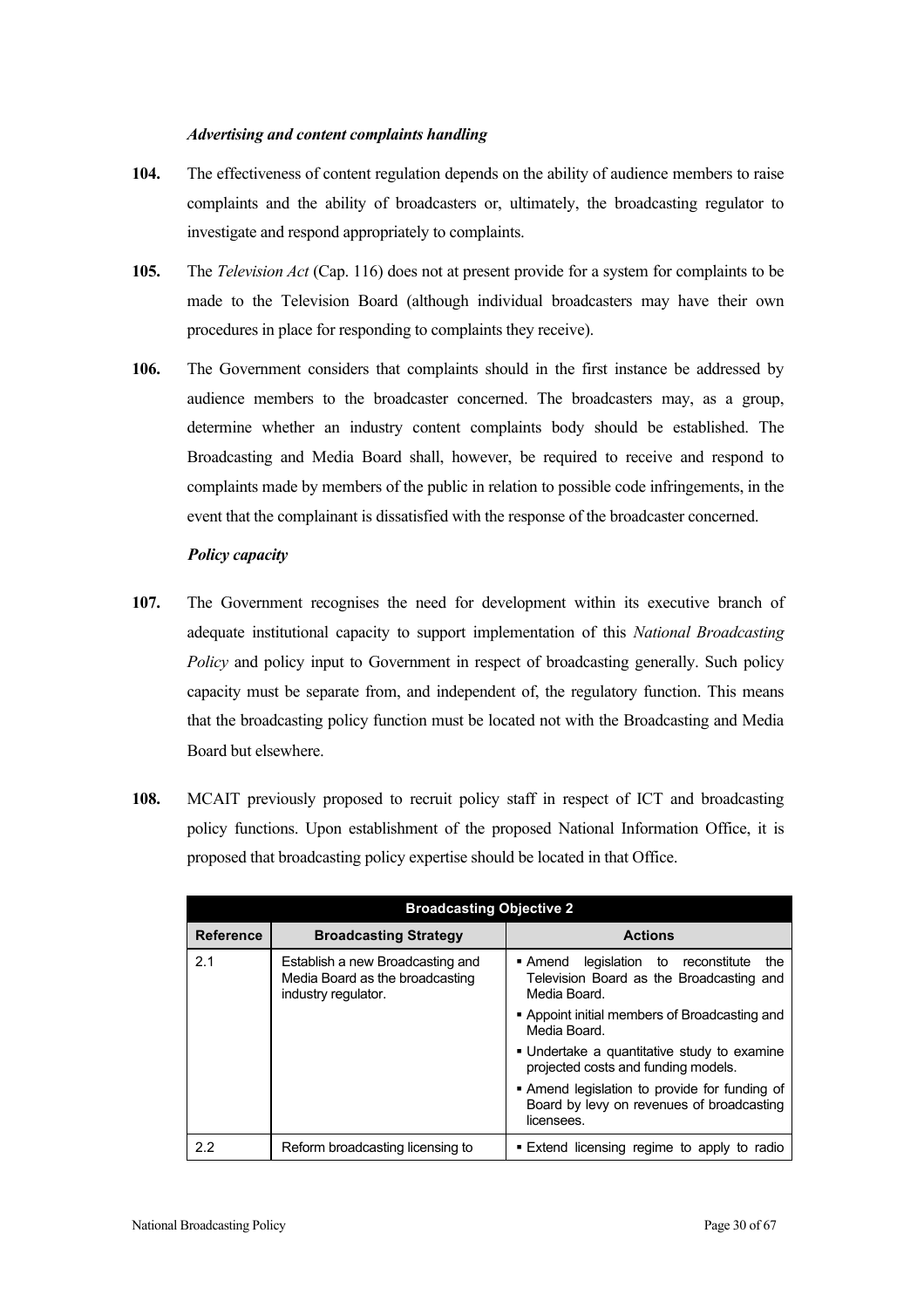|     | promote market entry.                                                                                                        | broadcasters.                                                                                                                                                                                  |
|-----|------------------------------------------------------------------------------------------------------------------------------|------------------------------------------------------------------------------------------------------------------------------------------------------------------------------------------------|
|     |                                                                                                                              | Introduce class<br>licensing<br>radio<br>for<br>broadcasters.                                                                                                                                  |
|     |                                                                                                                              | • Abolish requirements for dealer's licence<br>and television receiver licence.                                                                                                                |
| 2.3 | Review and, if necessary, amend<br>statutory powers in respect of<br>technical standards for broadcasting.                   | - Review legislation in respect of technical<br>standards to ensure Broadcasting and<br>Media Board has adequate powers.                                                                       |
|     |                                                                                                                              | • Make provision in establishment and budget<br>of Broadcasting and Media Board for<br>access to expertise and resources for<br>making and enforcing technical standards.                      |
| 2.4 | <b>Empower Broadcasting and Media</b><br>Board to receive and resolve<br>complaints.                                         | Amend legislation to give new Broadcasting<br>and Media Board adequate powers to<br>receive and resolve audience members'<br>complaints against broadcasters.                                  |
| 2.5 | Implement measures appropriate to<br>achieve prompt resolution of<br>complaints of interference to<br>broadcasting services. | Amend relevant legislation to give the<br>Broadcasting and Media Board and the<br>Telecommunications Commission adequate<br>powers for investigation and resolution of<br>interference issues. |
| 2.6 | Build broadcasting policy capability<br>within Government.                                                                   | • Recruit and train policy staff,<br>within<br>proposed National Information Office, with<br>specialist expertise in broadcasting policy.                                                      |

# **F. Audience Welfare**

**109.** The Solomon Islands Government is committed to ensuring that the welfare of Solomon Islands audiences is protected and promoted by responsible broadcasting, under a system of supervised self-regulation.



**Establish policy, laws and institutions that are effective to protect and promote the welfare of Solomon Islands audiences in the context of domestic broadcasting.** 

**Establisim wanfala bod fo brodkastin en media fo karem responsibiliti fo transparen, objektif en indipendent regulesin of redio en televisin brodkastin insaed Solomon aelan.**

**110.** Audio-visual material that is made available by broadcasting can be beneficial to its audience (e.g. educational, spiritual or humorous content) or can potentially be harmful to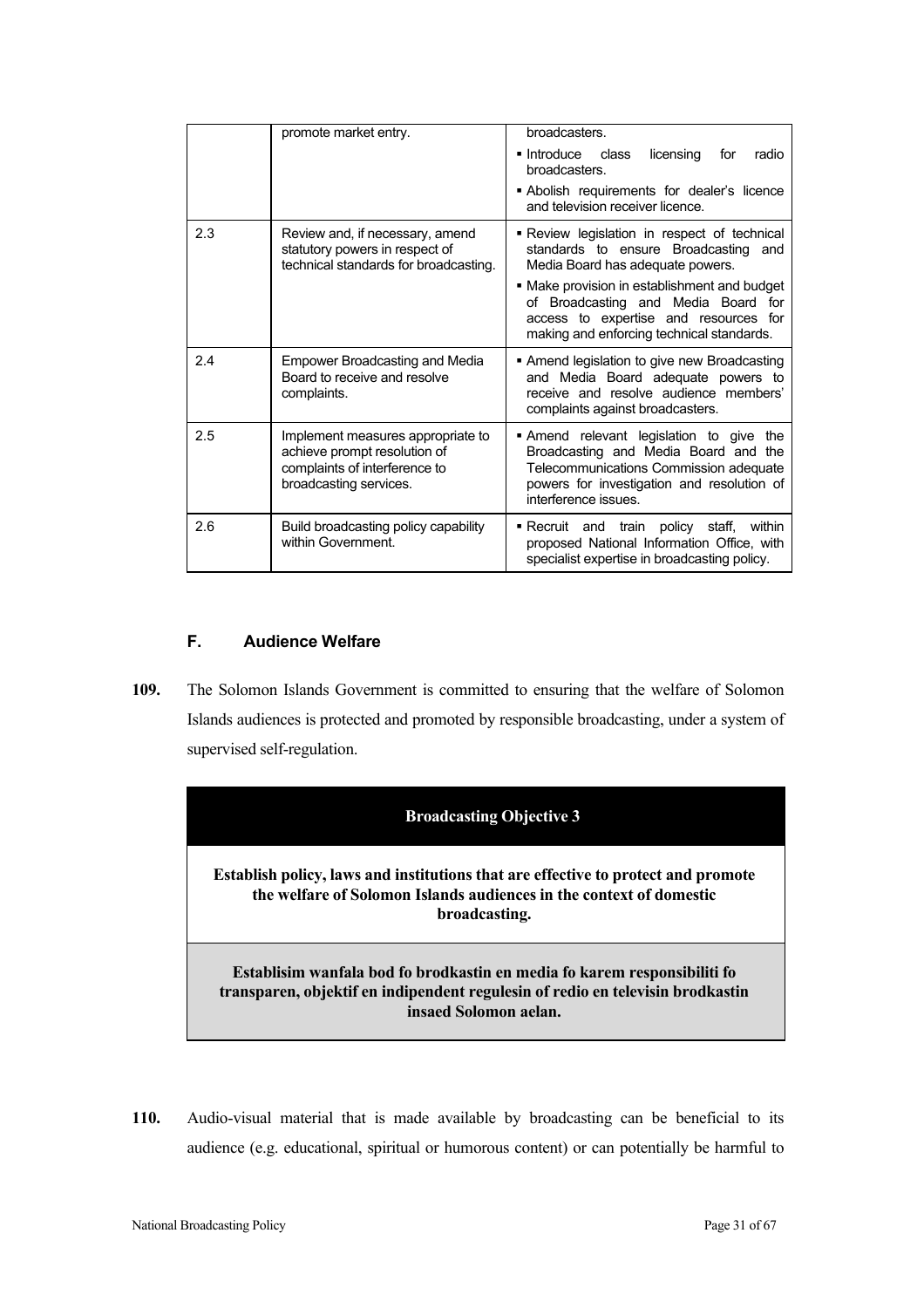its audience (e.g. violent, pornographic or hateful content). The laws of Solomon Islands have provided for controls on broadcast content for some years (see, *Television Act* Part IV), however content controls have not been applied formally, so far. The purpose of such controls has been described as follows:

Regulation of the content of broadcast material is about protection: protecting viewers and listeners from being harmed or offended, and – in their role as consumers – protected against misleading advertising claims.<sup>25</sup>

- **111.** Section 20 of the *Television Act* (Cap. 116) provides that broadcasting licensees must ensure they:
	- comply with any regulations made by the Minister establishing standards for programmes (under s 21);
	- comply with any Codes of Practice issued by the Television Board relating to programmes and advertising standards;
	- comply with any directions by the Television Board to take action with regard to the content of programmes or advertisements as the Board considers necessary to comply with the Act or any Code of Practice (under s 30); and
	- maintain a proper balance in their subject matter and a high general standard of quality.
- **112.** In addition to its power (under s 30) to issue directions to broadcasting licensees, the Television Board has the power under the *Television Act* to prohibit the broadcasting of any programme or part of a programme, where the Board is of the opinion that "the peace or good order of Solomon Islands is threatened" (s 31). The Television Board may prohibit, also, the broadcasting of "any material tendered, passed or selected" by a person named in the order (s 32).
- **113.** The Government considers that broadcasters have self-regulated their broadcasting of content that is likely to be regarded as undesirable by the community and commends them on having done so successfully to date. As broadcasting grows and new media become available, the Government wishes to ensure means are available to protect vulnerable groups in society from content that is likely to be harmful. The Government is also concerned to ensure that content broadcast in the Solomon Islands is consistent with

<sup>25</sup> Salomon, E. *Guidelines for Broadcasting Regulation* (2nd edn, London, 2008) p 41.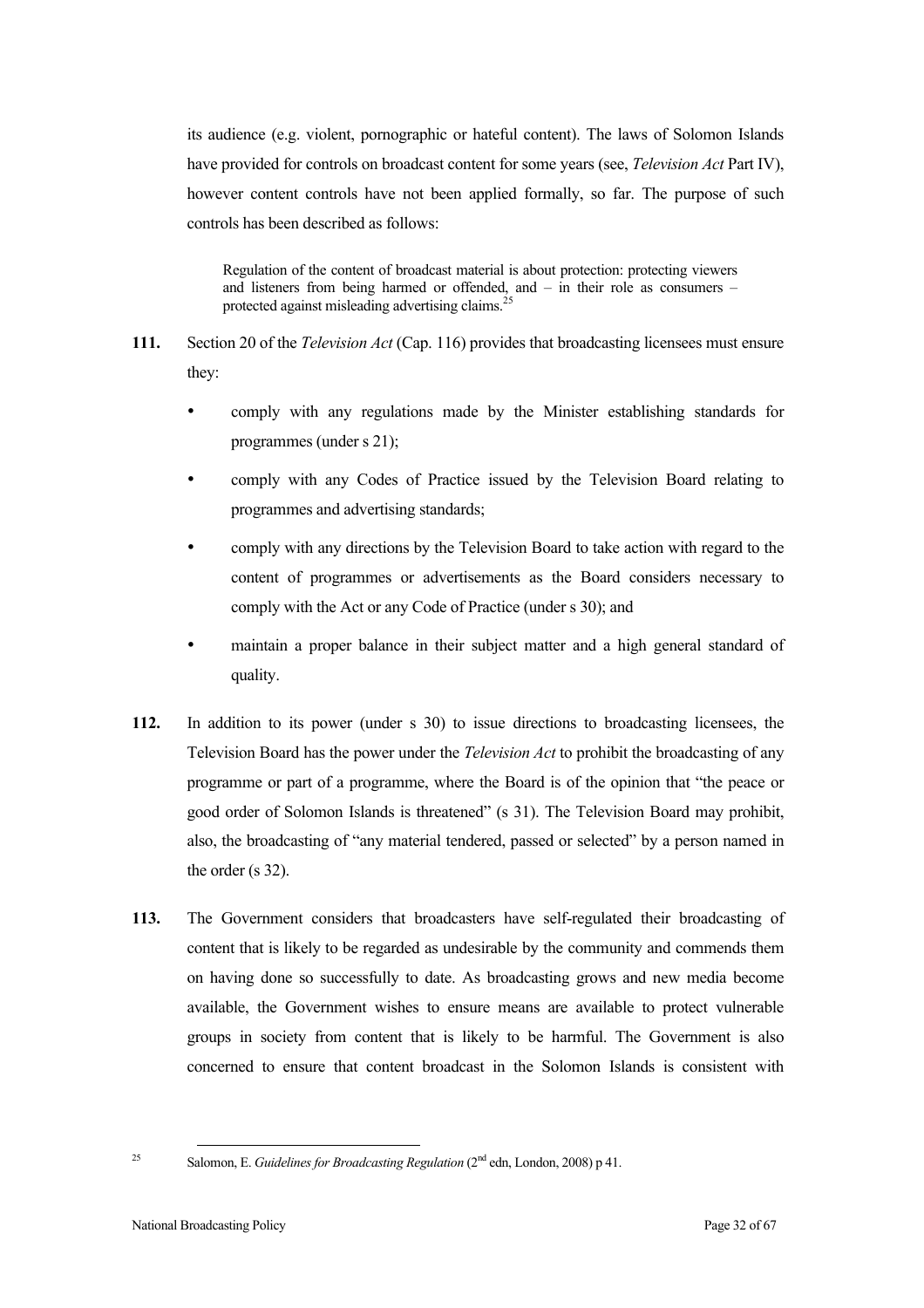international commitments to which the Solomon Islands is a party, including commitments in relation to observance of intellectual property rights.

#### *Advertising and sponsorship*

- **114.** Advertising and sponsorship revenue is crucial to the commercial viability of broadcasting service providers. Broadcasters report that there is keen competition between television, radio and print media for a finite amount of domestic advertising revenue. The market for broadcast advertising may be inhibited by the absence at the present time of ratings data. The Government is concerned to ensure that a freely competitive market for advertising services should operate in the Solomon Islands.
- **115.** Broadcast advertising has the potential to influence powerfully the purchasing behaviour of consumers, particularly children and young people. Content regulation may involve protecting viewers and listeners in their capacity as consumers from advertising claims that are misleading. Under the *Consumer Protection Act* (Cap. 63) traders and others are prohibited from engaging in "conduct that is misleading or deceptive or is likely to mislead or deceive" (s 24). This prohibition includes misleading or deceptive advertising, by a trader or other person.
- **116.** Advertising of certain prohibited or restricted goods or services may also be controlled by broadcasting regulation. For example, some countries prohibit (or restrict) the advertising of alcohol, tobacco products, "adult" services, firearms, or prescription drugs. In some countries, particular rules apply in relation to advertising directed at children, to avoid children putting pressure on parents to buy what may be unsuitable or unhealthy products.
- **117.** The Government considers that broadcasters are responsible for ensuring that their broadcasts of advertising content conform to content rules generally, including regarding applicable standards of decency or scheduling to comply with a "watershed", for example.
- **118.** The Government is also concerned that television viewers and radio listeners should be protected from confusion between advertisements and programme content, by requiring broadcasters to include an *audible or visual sign* that advertising is commencing, so audiences know when they are being advertised to. Some countries also apply particular rules to sponsorship of programmes. The fact that a programme is sponsored may have to be indicated clearly. Particular kinds of businesses (e.g. tobacco companies) may be prohibited from sponsoring children's programmes. Sponsorship of news and current affairs programmes may be prohibited, to protect the editorial integrity of those programmes.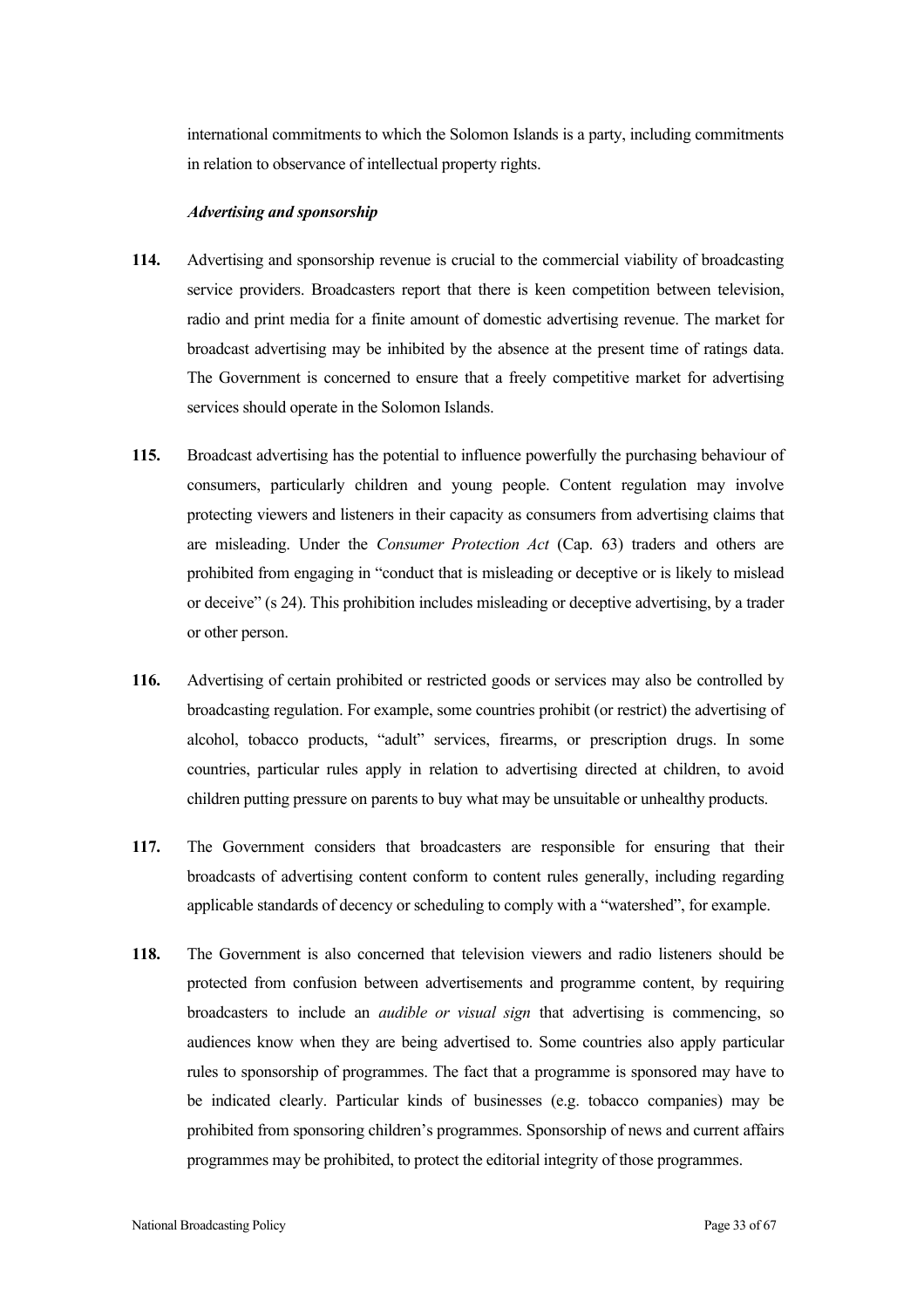- **119.** To address concerns regarding misleading or inappropriate advertising and sponsorship, the Government will require:
	- Licensed broadcasters (other than community broadcasters) to participate in the development of a Radio and Television Advertising Standards Code, including a process for the handling of complaints;
	- The Broadcasting and Media Board to review and approve or amend any Radio and Television Advertising Standards Code submitted to it (or prepare a Code if none is submitted to it within a reasonable period);
	- All broadcasters that carry advertising to comply with the requirements of the Radio and Television Advertising Standards Code.
	- The Broadcasting and Media Board to establish a procedure for responding to complaints under the Radio and Television Advertising Standards Code that cannot be resolved by the broadcaster(s) concerned.

### *Undesirable content*

**120.** The Tebbutt Report found concern in the community regarding parents' ability to protect their children from accessing harmful or offensive content:

> Mothers worry that their own ability to gatekeep what their children are exposed to is eroded by a society that lets 'taboo' in through the media.<sup>26</sup>

- **121.** The Government considers that broadcasters have up until now self-regulated their broadcasting standards, and refrained from broadcasting content they anticipated was likely to be regarded as undesirable by the community. In the Government's view, broadcasters have generally been successful in self-regulating, though some members of the community may have been disappointed at some times. Some audience members, for example, consider that talkback programmes on some commercial FM radio stations have included speech that was at times disrespectful or otherwise not a positive influence on impressionable young people.27
- **122.** As broadcasting in the Solomon Islands expands and new media become available, the Government considers it desirable to ensure means are available to protect vulnerable groups in society from content that is likely to be harmful to them. The Government is also concerned that broadcast audio and audio-visual content should not be harmful to the values

<sup>&</sup>lt;sup>26</sup> Tebbutt Report (2010) p 61.<br>
Tebbutt Report (2010) p 35.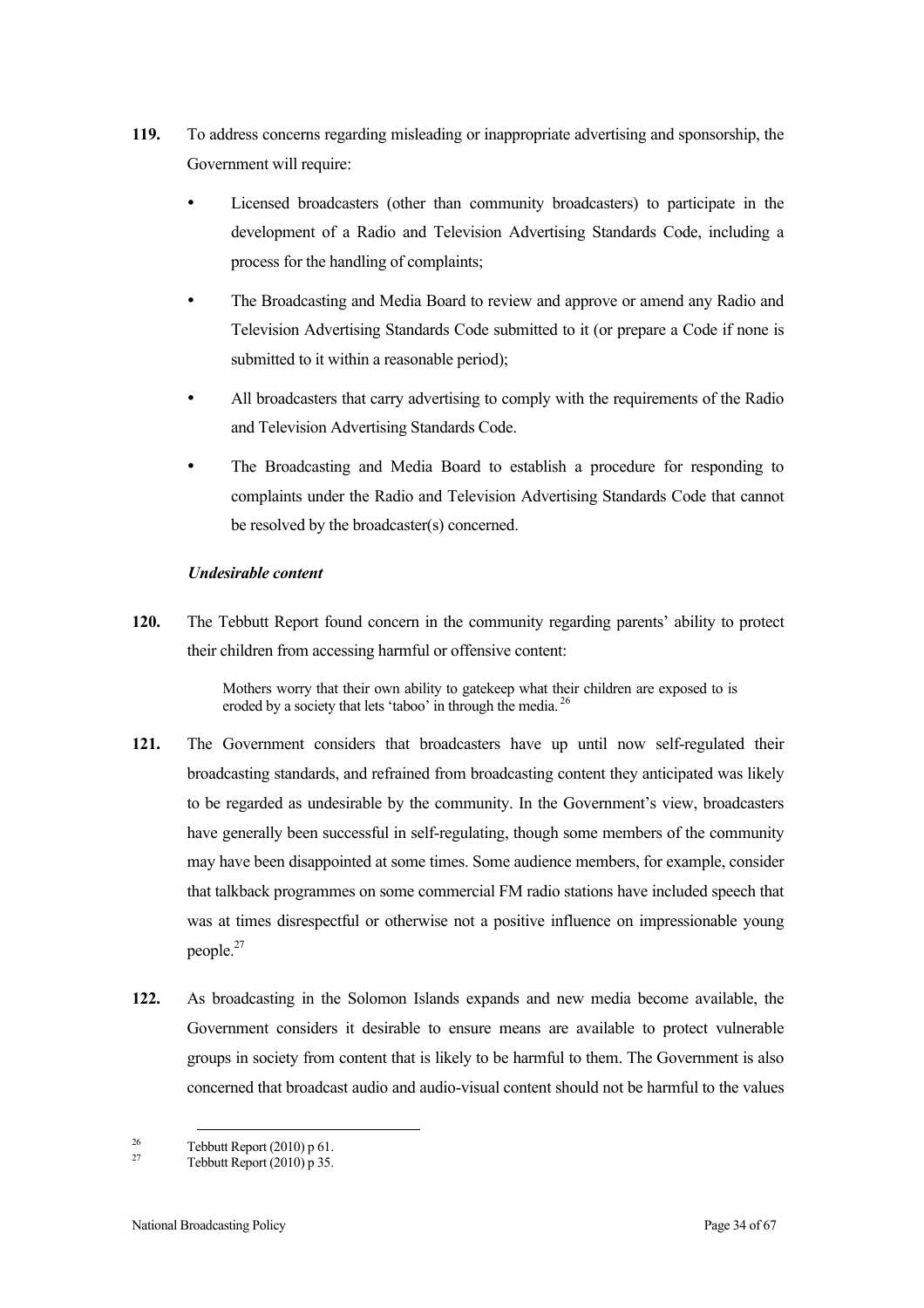or peace, order and good government of the Solomon Islands. At the same time, the Government does not wish to impose on broadcasters a regime for content regulation that is needlessly complex or that would require broadcasters to bear substantial compliance costs.

- **123.** The Government is concerned that audio-visual content that is broadcast should not be harmful to the values or peace, order and good government of the Solomon Islands. In relation to radio and television broadcasting, the Government considers that the objective of policy should be to protect children and young people from material which would or could harm them morally, psychologically or physically. Apart from the possibility of broadcast content being harmful to children or young persons, content might also be harmful to adults' health and safety, or offend community standards of taste and decency, or incite crime and disorder, or incite hatred. Regulation in most countries aims to prevent the broadcasting of such material.
- **124.** The Government considers that the protection of children from undesirable broadcast content is, in the first instance, a responsibility best carried out by those who are entrusted with the care of children. In the home, the family bears this responsibility. At school, teachers and school administrators must accept responsibility. At clubs, libraries and "cybercafes" to which children have access, the owners or occupiers of those premises are responsible. The Government proposes to assist people who are responsible for children's viewing to manage children's access to content.
- **125.** To assist parents, teachers, youth leaders and the providers of public computers to protect children from harmful content, the Government will require the Broadcasting and Media Board to provide parents, teachers, cyber cafes, etc. with readily accessible information (e.g. pamphlets, posters, public talks) regarding responsible control of children's use of broadcasting.
- **126.** Secondly, parents may be provided some signal as to content that is likely to be unsuitable for children or young people, so they can be alert for the need to exercise supervision. This approach, of providing information to parents regarding the kind of content that is about to be broadcast, is intended to help parents to make informed decisions about whether it is or is not suitable for children or young people in their care to watch or listen to. Such information could be provided by a classification systems (e.g. "PG" or "R18", as for films) or by "viewer advisory" statements (e.g. "The following programme contains strong language and nudity. It may be unsuitable for young viewers."). Such a system may be used in combination with the "watershed" technique.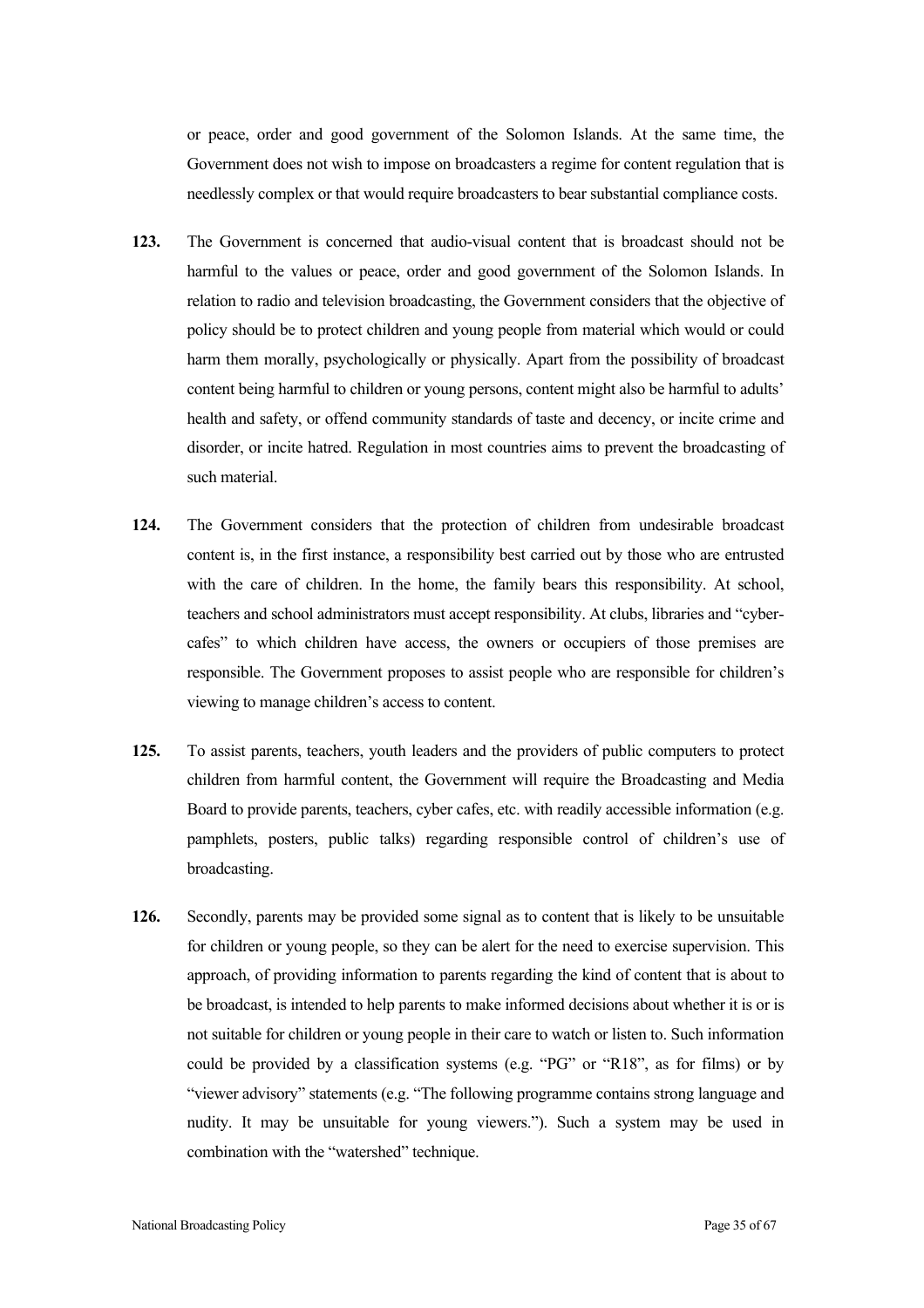- **127.** Thirdly, content unsuitable for children and young people may be restricted from being shown or aired at times of the day when children or young people are likely to be watching television or listening to the radio. This is implemented by forbidding the screening of adult content prior to a specified "watershed" time of the evening (e.g. before 9:00pm). $^{28}$
- **128.** This approach requires that if broadcasters wish to broadcast content not suitable for children, they transmit that content after the relevant "watershed" hour and not before it. It also requires that parents are aware of the watershed hour and what it means.
- **129.** The Government does not wish to impose on broadcasters a regime for content regulation that is needlessly complex or that would require broadcasters to bear substantial compliance costs. Measures based on a "watershed" hour must also make allowance for broadcasts that originate in different timezones.
- **130.** To address concerns regarding the broadcasting of undesirable content, the Government will require:
	- Licensed broadcasters (other than community broadcasters) to participate in the development of a Radio and Television Broadcasting Standards Code, including a process for the handling of complaints;
	- The Broadcasting and Media Board to review and approve or amend any Radio and Television Broadcasting Standards Code submitted to it (or prepare a Code if none is submitted to it within a reasonable period);
	- All broadcasters that carry advertising to comply with the requirements of the Radio and Television Broadcasting Standards Code.
	- The Broadcasting and Media Board to establish a procedure for responding to complaints under the Radio and Television Advertising Standards Code that cannot be resolved by the broadcaster(s) concerned.

### *Premium content*

**131.** Some broadcast content – such as coverage of premier sporting events – is of particularly strong interest to audiences in Solomon Islands. In relation to such "premium content", the

<sup>&</sup>lt;sup>28</sup> "The intention is that parents can generally be satisfied that their children will not be able to view inappropriate or potentially harmful material if they are watching television before the watershed. Past the watershed, responsibility passes from the broadcaster to the parents. Parents who allow their children to watch television late at night know that they might come across material which is unsuitable for them. It is the parents' responsibility to look after their children at this time." Salomon, E. Guidelines for Broadcasting Regulation (2nd edn, London, 2008) p 43.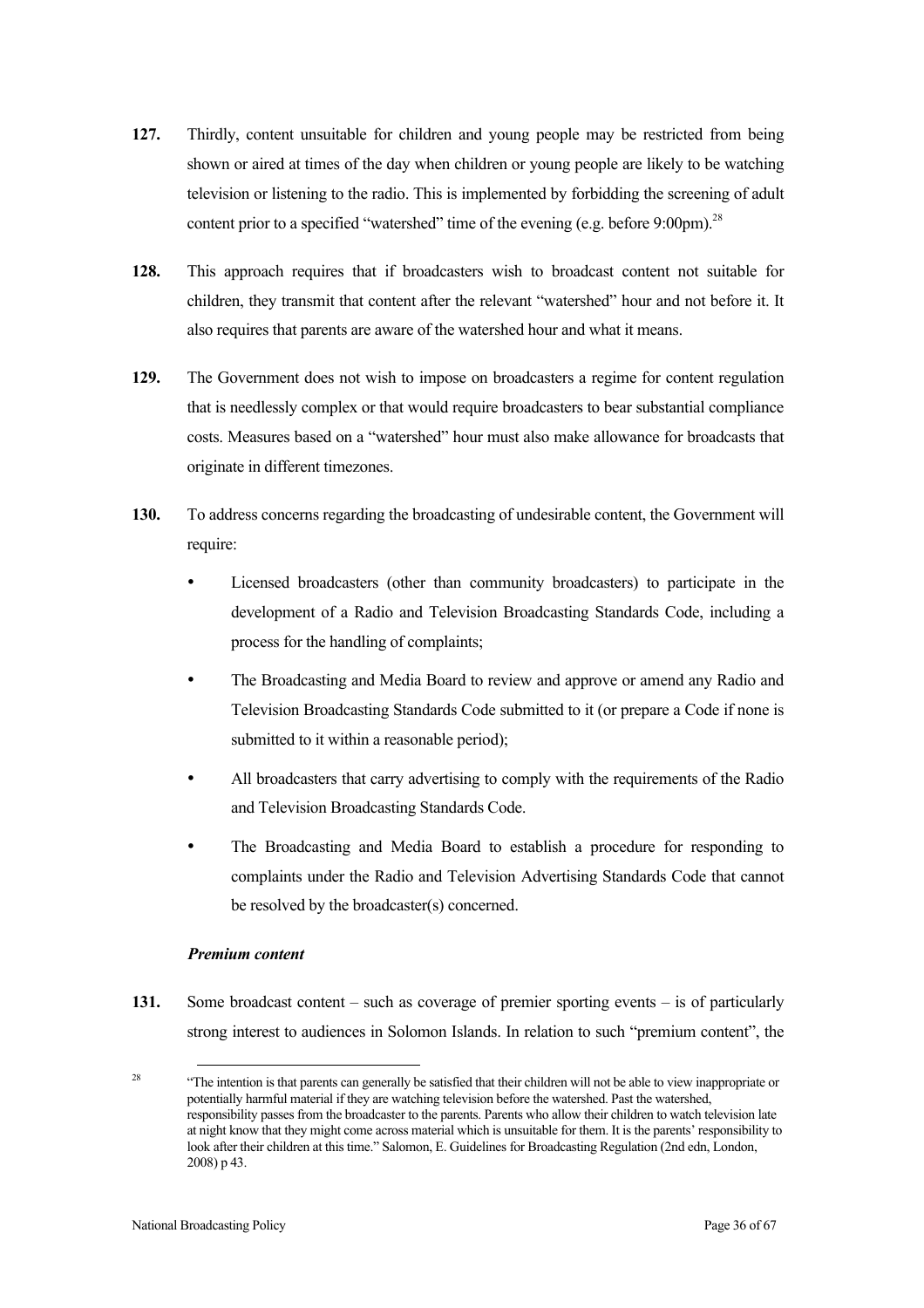Government proposes to investigate the role of anti-siphoning laws as a means of ensuring that the Broadcasting and Media Board is able to take action in the event that any single broadcaster secures exclusive broadcasting rights and seeks to confine access to a subsection of the public.

| <b>Broadcasting Objective 3</b> |                                                                                                                 |                                                                                                                                                                                                                     |
|---------------------------------|-----------------------------------------------------------------------------------------------------------------|---------------------------------------------------------------------------------------------------------------------------------------------------------------------------------------------------------------------|
| <b>Reference</b>                | <b>Broadcasting Strategy</b>                                                                                    | <b>Actions</b>                                                                                                                                                                                                      |
| 3.1                             | Require self-regulation by the<br>broadcasting industry of fair and<br>appropriate advertising and sponsorship. | Engage the broadcasting sector in<br>development of an industry code of<br>advertising standards (addressing, e.g.,<br>misleading advertising, advertising of<br>alcohol and tobacco, and sponsored<br>content).    |
|                                 |                                                                                                                 | <b>Empower the Broadcasting and Media</b><br>Board to oversee the terms of the code,<br>its<br>administration,<br>complaint<br>and<br>resolution.                                                                   |
|                                 |                                                                                                                 | . Publicise the code and complaints<br>procedure.                                                                                                                                                                   |
| 3.2                             | Require self-regulation by the<br>broadcasting industry of content<br>standards.                                | . Engage the broadcasting sector in<br>development of an industry code of<br>broadcast<br>content<br>standards<br>(addressing, e.g., excluded conduct,<br>watershed hours, content<br>advisory<br>notices).         |
|                                 |                                                                                                                 | <b>Empower the Broadcasting and Media</b><br>Board to oversee the terms of the code,<br>administration.<br>complaint<br>its<br>and<br>resolution.<br>. Publicise the code and complaints                            |
|                                 |                                                                                                                 | procedure.                                                                                                                                                                                                          |
| 3.3                             | Support parents and care-givers to<br>shield children from unsuitable broadcast<br>content.                     | guidance<br>information<br>$\blacksquare$ Make<br>and<br>available for families, teachers and child<br>caregivers<br>regarding<br>means<br>of<br>protecting<br>children<br>from<br>unsuitable<br>broadcast content. |
| 3.4                             | Facilitate access by the general public to<br>"premium content"                                                 | Investigate legislative amendments to<br>establish anti-siphoning regime and<br>empower the Broadcasting and Media<br>Board to declare specified content<br>subject to anti-siphoning provisions.                   |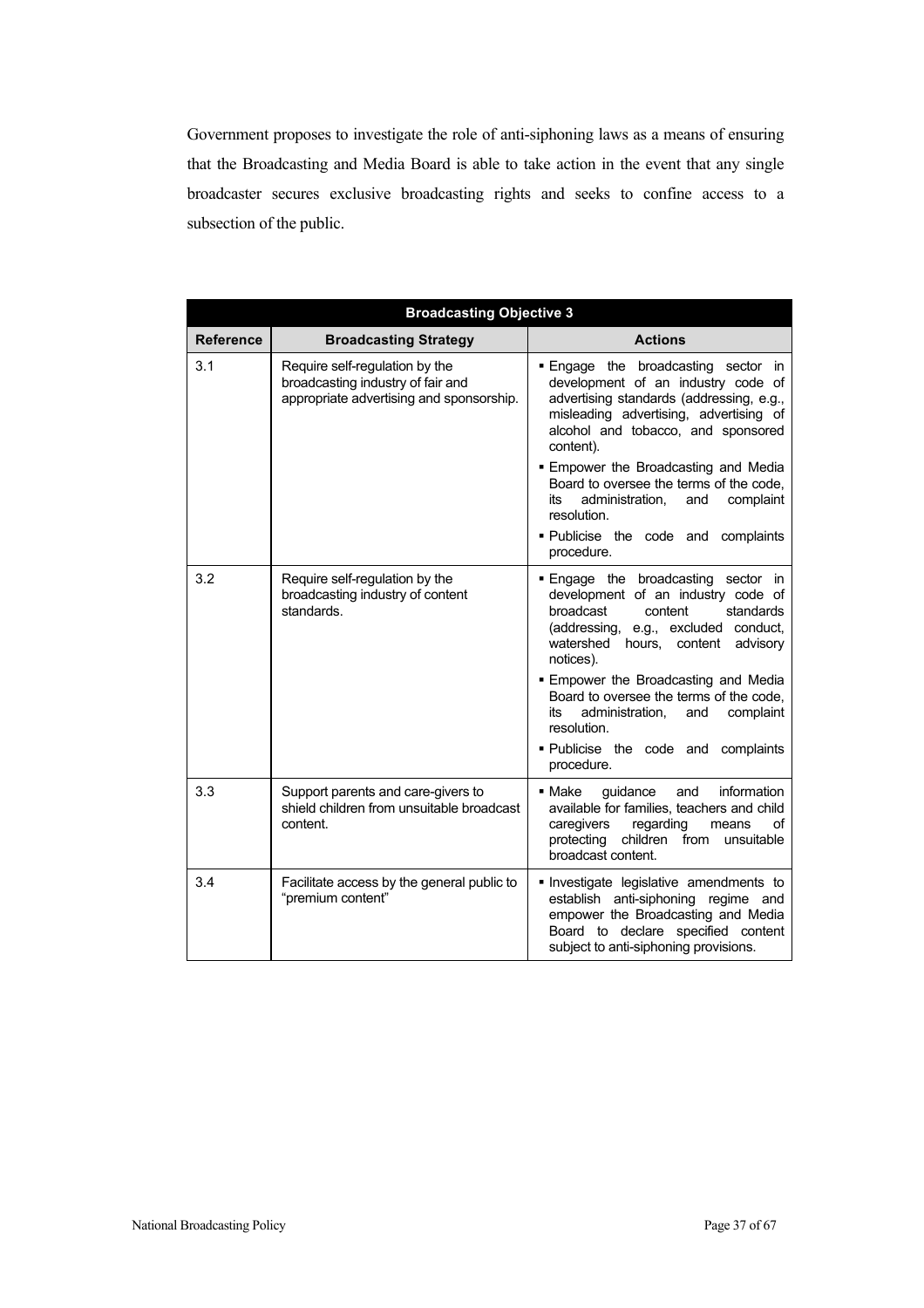# **G. Accessible Broadcasting Services**

**132.** The Solomon Islands Government considers that the extension of radio and television broadcasting coverage to all populated areas of the nation is important to Solomon Islands' continuing social, cultural, economic and political development.

# **Broadcasting Objective 4**

**To promote equality of access to broadcasting for individuals and communities throughout Solomon Islands, for participation in education, entertainment, cultural activity, business and democracy.**

**Promotim evriwan fo aksesim brodkastin evriwea lo Solomon aelan fo waka tugetha lo edukesin, entateinmen, kaolja, bisnis en demokrasi.**

#### *Audience access to broadcasting services*

- **133.** A crucial issue in Solomon Islands broadcasting is the limited coverage currently provided by all networks, except SIBC's shortwave radio service. There are a number of reasons why coverage is not ubiquitous, including Solomon Islands' widely dispersed population, equipment costs, lack of grid electricity in many areas, and the costs of overcoming topographical challenges. 29
- **134.** At present, access to radio is not yet universal and access to television is low in some areas.<sup>30</sup> Shortwave radio has the most extensive coverage, being available nationwide, or almost so, though receivers are unaffordable for a segment of the potential audience. FM radio coverage is provided by multiple stations, in Honiara and other main population centres. Analogue and digital terrestrial television services are provided in Guadalcanal and limited areas outside of Guadalcanal. Satellite television services carrying content emanating from overseas can be received nationwide. Some communities have participated in community radio broadcasting, in recent years.

<sup>&</sup>lt;sup>29</sup> "A key barrier emerging to ownership of both radio and TV is lack of affordability, with half of residents citing this as the reason they don't own a radio (50%) and more than one third as the reason why they don't own a TV (36%). For nearly two in five residents with no TV, further key barriers to ownership of a TV including having no access to a clear signal due to lack of TV stations or poor reception (39%) and lack of electricity (36%)." Tebbutt

Report (2010) p 80.<br>In Honiara 88% have access to TV, but this reduces to less than half in other provinces, and is just 2% in Makira-Ulawa . Access to radio is almost universal in Honiara, Guadalcanal and Malaita, but just 58% and 70% in the Western and Makira-Ulawa Provinces, respectively. Tebbutt Report (2010) p 63.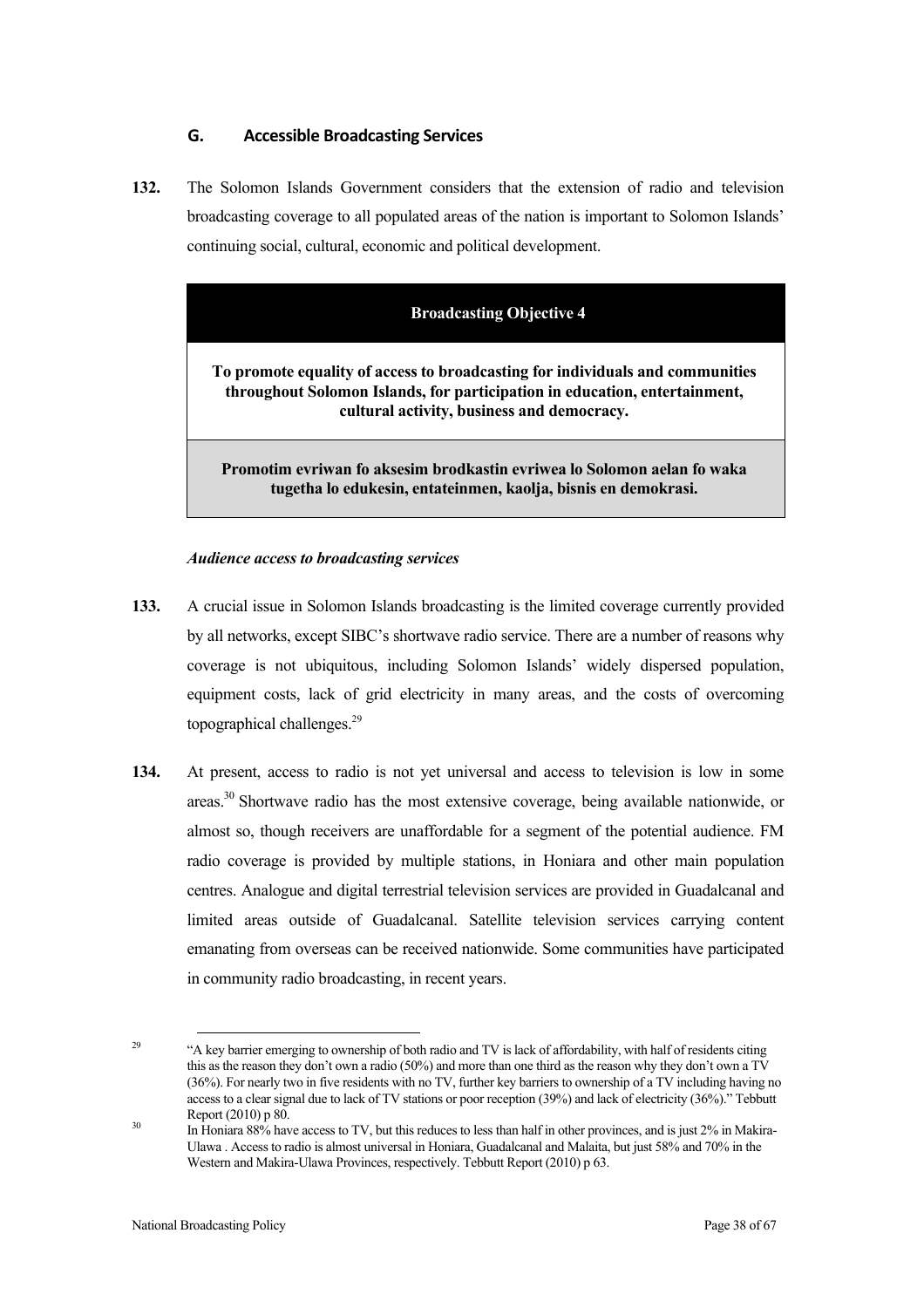- **135.** The extension of radio and television broadcasting coverage to all populated areas of the nation will be beneficial to the continuing social, cultural, economic and political development of the Solomon Islands. The Government is committed to supporting existing and new broadcasters in expanding the coverage of broadcasting services in the Solomon Islands. The Government will seek to minimise regulatory or other barriers to the entry of new broadcasters or the expansion of existing broadcasters to serve rural and remote areas of the Solomon Islands. While the Government recognises that nationwide television broadcast coverage is a long-term objective, the Government is concerned to identify ways in which coverage can be progressively extended to areas that currently lack coverage.
- **136.** As discussed under heading "**I. Competitive commercial broadcasting**", the Government considers that a competitive broadcasting marketplace will best ensure the continuing development of sustainable broadcasting services in the Solomon Islands. Competition in broadcasting can be promoted by the easing of barriers to market entry and exit, including fees, and by enhancing the certainty and transparency of regulation.
- **137.** The affordability barrier is best addressed by the Government's continuing efforts to promote economic development and employment in the Solomon Islands. In relation to the issue of availability of electricity, the Government will continue in its efforts to improve the coverage and reliability of the electricity distribution network.

#### *Community access to broadcasting opportunities*

**138.** Community broadcasting, which emphasises the local community's participation in and ownership of local broadcasting, is widely recognised as playing a vital part in economic and political development. The President of the World Association for Community Radio Broadcasters has described how community broadcasting empowers expression and increases access to information. <sup>31</sup> Community broadcasting may also contribute positively to economic development.<sup>32</sup>

<sup>&</sup>lt;sup>31</sup> "People and groups who face social and economic marginalisation, especially those in rural areas, are often poorly served or not served at all by private commercial media, and they lack easy access to finance capital to establish their own services. Community broadcasting provides an alternative social and economic model for media development that can broaden access to information, voice and opinion. […] Community media have become a vital means by which the voiceless are able to exercise their right to freedom of expression and access to information." Steve Buckley "Community Broadcasting: good practice in policy, law and regulation" paper

 $\frac{32}{2}$  "Experience from community radio suggests that a local broadcast (or narrowcast) which is run by the people for the people can create the best dialogue that adds to development processes and empowers people. Audio-visual media that can be produced through participation of the community, and that creates a supportive social cultural environment would be a strong contributor to development processes." Department for International Development "Community Television for the poor – A Scoping Study: Final Technical Report" (London, 2005) p 12.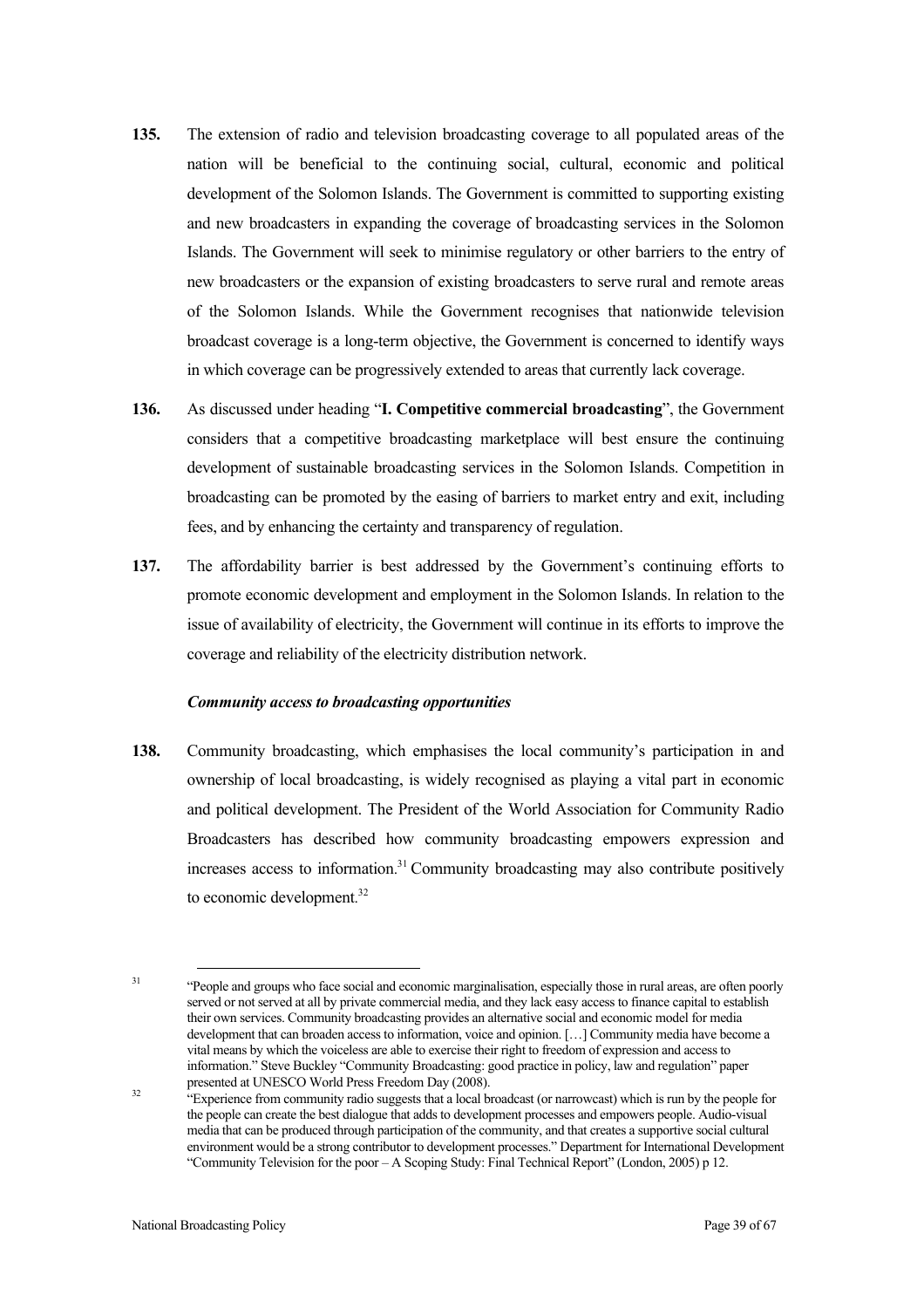- **139.** In the Solomon Islands, Isabel Province has led in community broadcasting, with the establishment in 2006 of eight community FM radio stations by the Isabel Provincial Government and UNDP.<sup>33</sup> In addition to the Isabel Learning Network, various community broadcasters have operated from time to time in the Solomon Islands.<sup>34</sup>
- **140.** The Government is supportive of community broadcasting in Solomon Islands, which will assist in achieving objectives including fostering a greater sense of national unity whilst maintaining our varying cultural identity, addressing and meeting the basic needs of people in rural areas, and generating jobs.<sup>35</sup> In particular, community broadcasting offers the ability to serve particular language communities (which national broadcasters are less able to do), to articulate local concerns and interests, and to stimulate development dialogue.
- **141.** As a practical matter, the ability to establish and sustain operation of community broadcasters depends in particular on:
	- Regulation the regulatory regime must accommodate low-power transmitters and local broadcasters without imposing undue obligations on them and must provide for allocation and allotment of frequencies at low cost.
	- Finance while equipment costs are falling, running costs are significant for local communities. Community broadcasters must be able to earn revenue within the bounds of being not-for profit (i.e. without becoming commercial broadcasters), as government or donor funding is not likely to be provided over an extended period.
	- Personnel local communities have a wealth of creative talent but people with skills as technicians, accounts staff, producers and managers are in short supply.
- **142.** To support community broadcasting, the Government will seek to address the challenges typically faced by community broadcasters. In particular, the regulatory framework and Spectrum Plan will take into account the objectives and resources of community broadcasters and in order to minimise or eliminate barriers to entry. Regulation (e.g. class

<sup>1</sup> <sup>33</sup> The stations, each based on a FM "Radio-In-A-Box" solution developed by UNESCO, were located at Buala, and the Tataba, Sigana, Lelegia, Kolotubi, Susubona, Samasodu and Kia villages. The FM stations are networked and, after 2009, adopted a more educational focus, reflected in the new name "Isabel Learning Network." See, "About the Isabel Learning Network", available online at: <http://communitymediasolomons.wordpress.com/isabel-

learning-network/#comment-312 >. 34 Don Bosco Technical College operated a low power FM transmitter at Tetere (East of Guadalcanal), broadcasting "Radio Bosco" until late 2010. The Solomon Islands Development Trust ("SIDT") previously operated a community FM station in Honiara, until it closed down in 2010. A community FM station is currently operating in Lata, Temotu Province. The station operates from 7 am to 6 pm each day, primarily with the purpose of broadcasting announcements and community awareness notices regarding distribution of aid in respect of the

<sup>&</sup>lt;sup>35</sup> Democratic Coalition for Change Government *Policy Statement* (2015) para 1.4.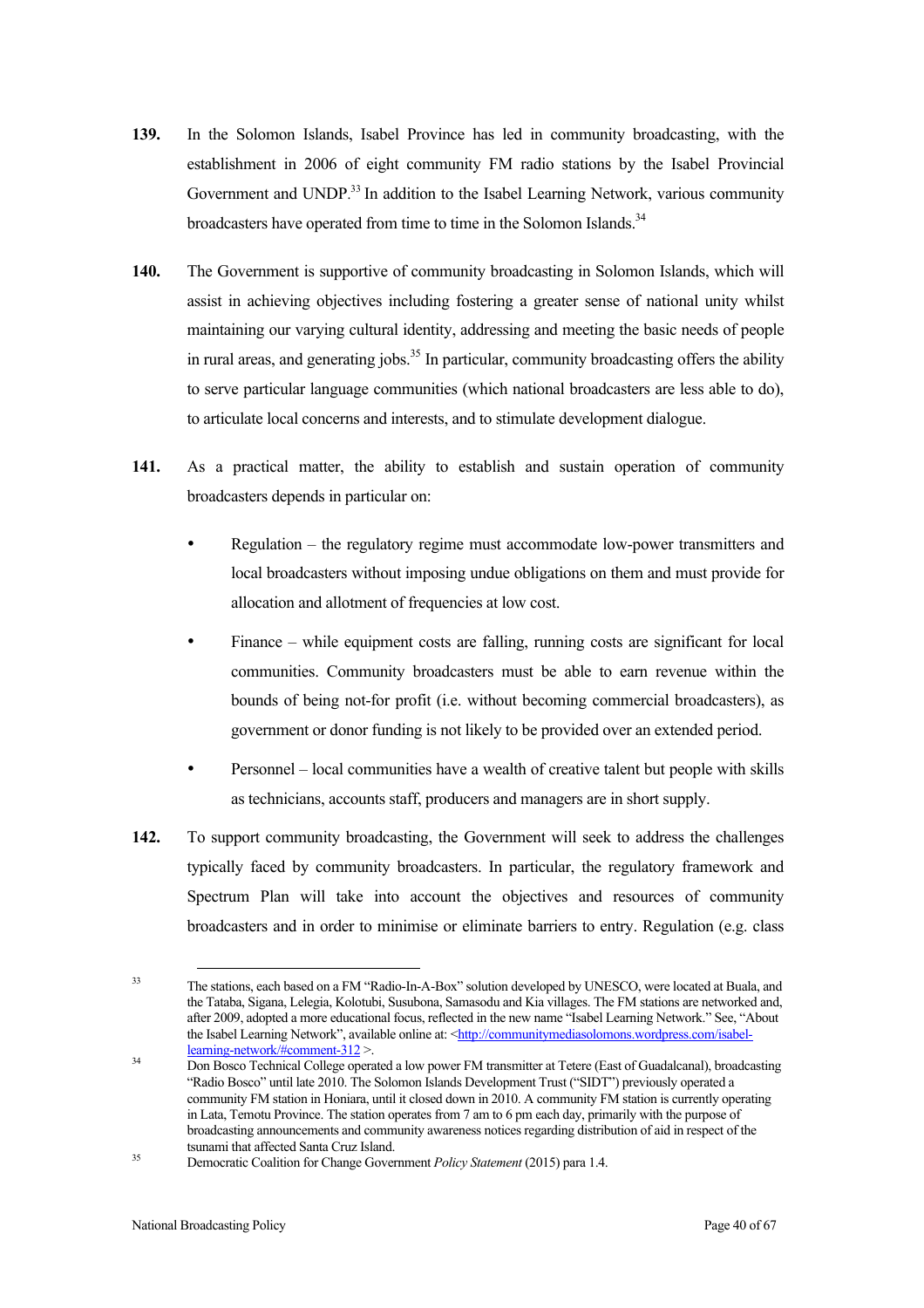licences for radio broadcasters) will be designed with a view to enabling community broadcasters to derive revenue from advertising, content licensing or other means. The Government will task the National Information Office with planning for capacity building in relation to broadcasting skills for participating communities.

#### *Public service broadcasting*

**143.** UNESCO defines public service broadcasting as having the following characteristics:

[Broadcasting] made, financed and controlled by the public, for the public. It is neither commercial nor state-owned. It is free from political interference and pressure from commercial forces. Through PSB, citizens are informed, educated and also entertained.<sup>36</sup>

- **144.** The SIBC defines its role as "a public service broadcaster which facilitates educational programs, recording and promotion of local music and the unity of diverse cultures in a scattered island nation."
- **145.** The Government supports public service broadcasting as conducive to achieving its objectives of national unity, national consciousness and ownership of the country, and meaningful reconciliation between our people, as well as economic and social development goals.<sup>37</sup> SIBC makes an important contribution to democratic development by providing fair and impartial coverage of news and elections.
- **146.** Having canvassed opinions on the possibility and given consideration to all issues and objectives, the Government does not propose privatisation of SIBC at this time. The Government recognises that a public service broadcaster has a unique role in broadcasting content of a different nature or quality to that of advertising-funded broadcasters. In order to maintain the important role of SIBC, its future financial security is a matter of importance. The Government will consider legislative amendments to confirm the independence of the SIBC and the principles on which it operates, and reform of powers to direct broadcasters in circumstances of national security or national emergency. The Government will work with SIBC, including in connection with its possible entry into television broadcasting.

| <b>Broadcasting Objective 4</b> |                                                                         |                                                                        |
|---------------------------------|-------------------------------------------------------------------------|------------------------------------------------------------------------|
| <b>Reference</b>                | <b>Broadcasting Strategy</b>                                            | <b>Actions</b>                                                         |
| 4.1                             | Improve the accessibility and<br>affordability of broadcasting services | • Minimise<br>regulatory<br>uncertainty<br>framework for broadcasting. |
|                                 | for people throughout Solomon                                           | Maintain<br>stable.<br>pro-competitive<br>a                            |

<sup>36</sup> UNESCO *Media Development Indicators* (2008). 37 Democratic Coalition for Change Government *Policy Statement* (2015) para 1.4.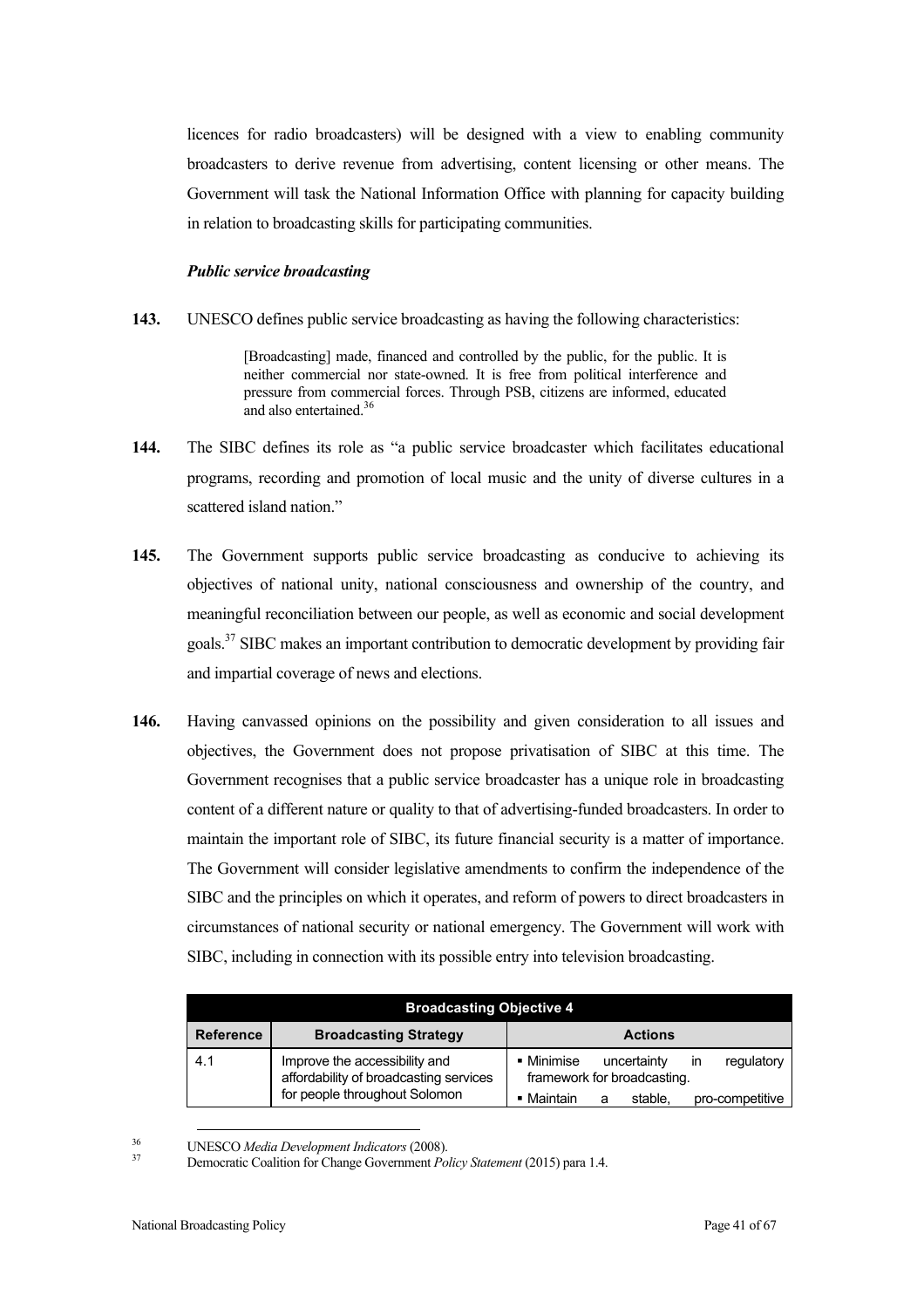|     | Islands.                                                        | regulatory framework for broadcasting.                                                                                                                                           |
|-----|-----------------------------------------------------------------|----------------------------------------------------------------------------------------------------------------------------------------------------------------------------------|
|     |                                                                 | ■ Continue efforts in respect of economy-wide<br>economic development and job creation.                                                                                          |
| 4.2 | Promote access by communities to<br>opportunities to broadcast. | . Make provision in the Spectrum Plan for<br>allocation and assignment of spectrum for<br>community broadcasting.                                                                |
|     |                                                                 | • Formulate a general authority / class licence<br>for community broadcasters.                                                                                                   |
|     |                                                                 | . Work with development partners to develop<br>financial support plans for sustainable<br>community<br>broadcasting.<br>including<br>opportunities for revenue-earning activity. |
|     |                                                                 | . NIO to develop a plan for capacity-building<br>to support community broadcasting.                                                                                              |
| 4.3 | Promote public broadcasting.                                    | Ensure continued financial support for<br>public service broadcasting functions of<br>SIBC.                                                                                      |
|     |                                                                 | • Consider Broadcasting Act amendments to<br>confirm the independence of the SIBC and<br>the principles on which it operates.                                                    |
|     |                                                                 | • Consider Television Act amendments to<br>direct<br>broadcasters<br>to<br>powers<br>in.<br>of national security<br>circumstances<br>or<br>national emergency.                   |
|     |                                                                 | ■ Ensure regulation is enabling for SIBC entry<br>to television broadcasting.                                                                                                    |

# **H. Culturally Relevant Content**

**147.** Broadcasting has an important role to play in the preservation and development of the arts and culture of the Solomon Islands. The recording and production of local content for broadcast can assist to support local performers and local production companies, while also satisfying local audiences' demand for more local news and other local content.

| <b>Broadcasting Objective 5</b>                                                                                    |
|--------------------------------------------------------------------------------------------------------------------|
| Support the creation, recording, preservation and broadcasting of locally<br>created and locally relevant content. |
| Sapot fo krietim, rekodim, lukafta en brodkastim oketa lokol nius, toktok, en<br>storis.                           |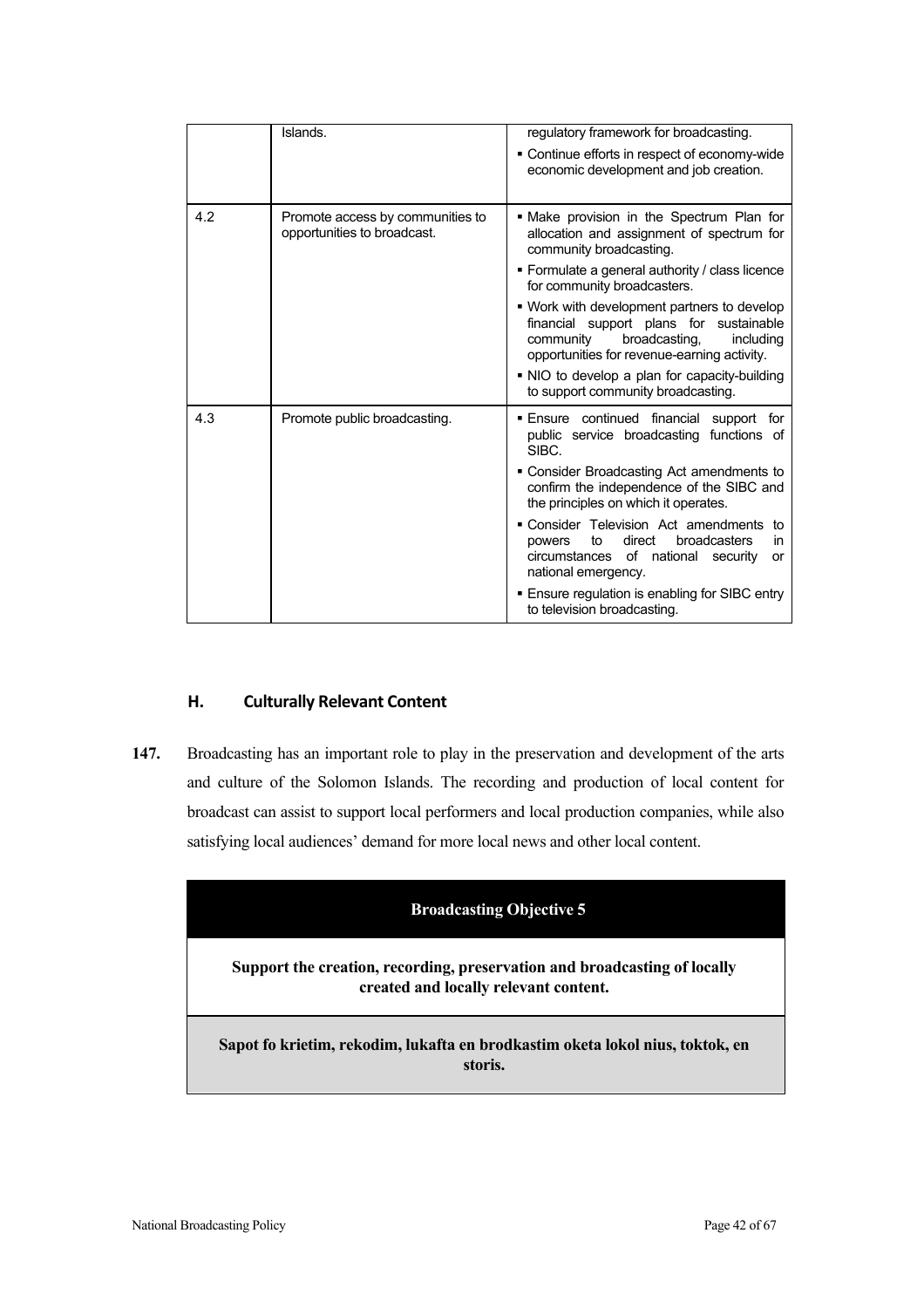- **148.** Much of the content currently broadcast in the Solomon Islands by radio and television operators is imported content, including music, drama, sports, current events and comedy programming from overseas. The Government considers that audiences in the Solomon Islands should have access to high-quality international broadcast content. While it can be expensive for local operators to acquire rights to broadcast high-quality overseas content, a very large supply of such content is available. The Government also considers that audiences in the Solomon Islands should have access to high-quality locally created and locally relevant broadcast content.
- **149.** Local content may take a wide variety of forms but refers generally to broadcast content produced in the Solomon Islands and about Solomon Islands subjects. It is important to recognise that "local content" does not merely mean content produced in the Solomon Islands: content should also have "local" relevance for people in Solomon Islands, particularly in the provinces. The Tebbutt Report observed that: "[t]he media is perceived as Honiara-centric, even by those living in Honiara."<sup>38</sup> Audiences located outside Honiara feel isolated by their exclusion from media coverage and express a desire for more journalists to be located in the provinces to cover provincial news and issues. The Tebbutt Report found that:

[P]eople love to see themselves and enjoy looking at news from their own country. They are enthusiastic about the concept and accept the product is in its early days of development. They would like longer news, greater coverage, especially including the provinces. They definitely wish to see more local content on TV, not just news.<sup>39</sup>

- **150.** Personal interest in issues covered by the media was found to be highest in relation to:
	- **Education**
	- Law and order
	- Health
	- Agriculture, farming and food production
	- Climate change and environment
	- Weather<br>• National
	- National and local news
	- Youth issues $40$
- **151.** The Government considers that on both cultural and economic grounds the local production of broadcast content within the Solomon Islands is highly desirable. The production of local broadcast content will serve to protect and develop Solomon Islands indigenous culture, draw attention to social and political matters, and provide local audiences with local perspectives on domestic and international issues. It will contribute to

<sup>&</sup>lt;sup>38</sup> Tebbutt Report (2010) p 57.<br>
Tebbutt Report (2010) p 49<br>
Tebbutt Report (2010) p 86.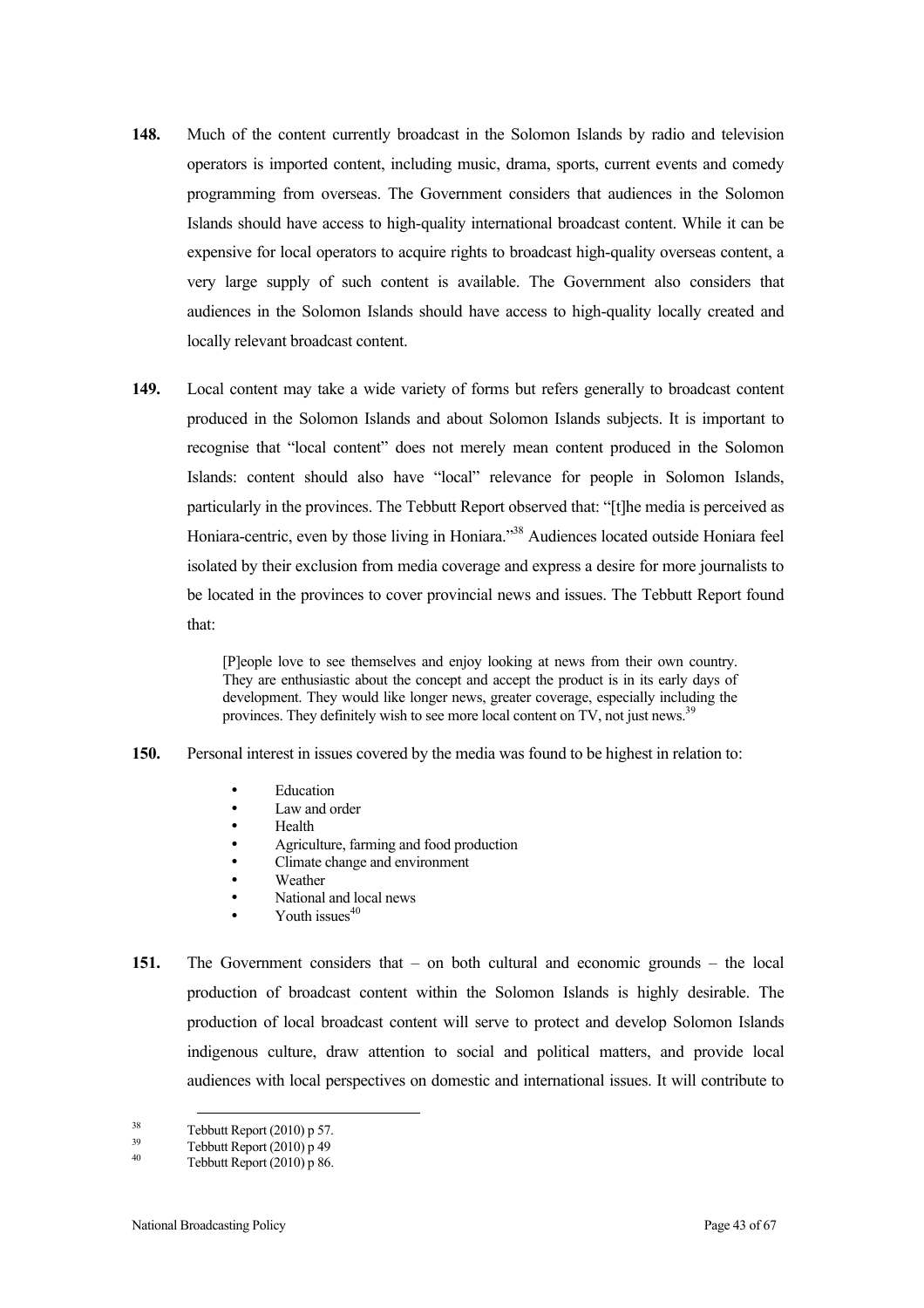the economy by providing jobs for Solomon Islanders, and by earning revenue from the sale of rights to overseas broadcasters.

- **152.** Promoting the creation and enjoyment of local content is fundamental to the Government's guiding principle of "cherish[ing] and respect[ing] the diverse cultural traditions, worthy customs and Christian values within Solomon Islands to build a peaceful, united and progressive country."<sup>41</sup> It is also central to the Government's objectives of economic advancement, private-sector led growth, generation of jobs, and promoting national consciousness.42
- **153.** The broadcasting of local content in the form of quality local news and parliamentary and electoral coverage may also serve pro-democratic ends, contributing to good governance. Broadcasts of disaster warnings and information on disaster relief also play a critical role, for communities affected by natural disasters.

#### *Content providers*

- **154.** Content providers comprise a diverse category supporting the broadcasting sector. For present purposes they are regarded as spanning all phases of the chain in production and distribution of content for broadcasting, including (for example), musicians and performers; film-makers; editing, production and post-production providers; and rights distributors.
- **155.** Some local production of educational material is occurring. For example, the Isabel Learning Network has been active in production of pre-recorded educational content:

From 2009, the L4P and Healthy Communities projects have built the capacity to produce pre-recorded content. The local volunteer teams and youth group members were equipped with netbook computers installed with Audacity and playlist software, digital voice recorders and microphones. They were trained to record, edit and broadcast digital audio. The viability of local production was first proven by the Youth members during the L4P project, and a few early productions were aired on the subject of "highlighting our customs", followed by the "Healthy Communities" series of programmes.

**156.** One News Limited has played a significant role in production of local content. One News has created news programme content for broadcast on the commercial networks and, in doing so, has trained personnel in relevant skills. One News has also played a part in the broadcast of Parliamentary proceedings.

<sup>41</sup> Democratic Coalition for Change Government *Policy Statement* (2015) para 1.3. <sup>42</sup> Democratic Coalition for Change Government *Policy Statement* (2015) para 1.4.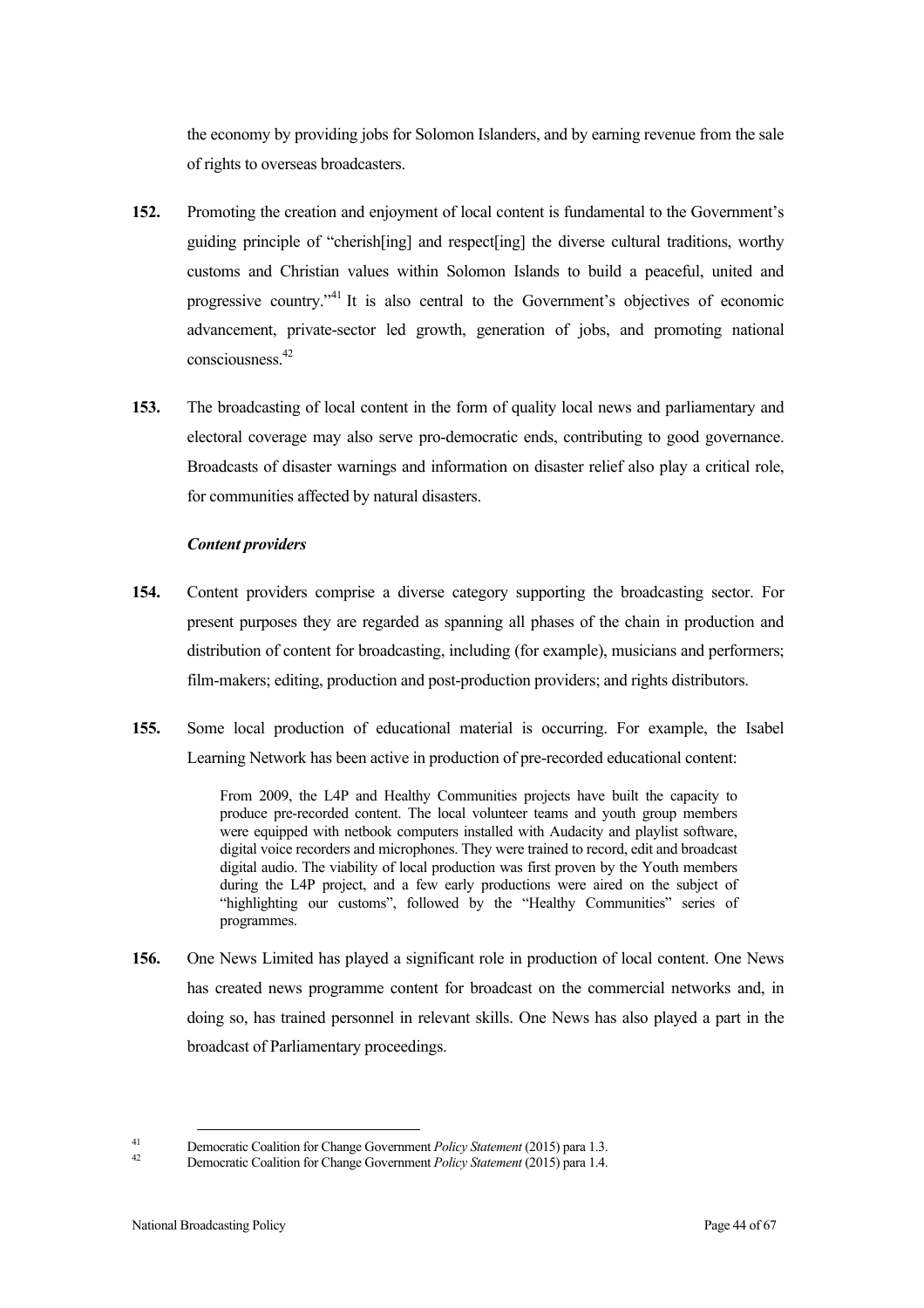**157.** SIBC has been active in recording and archiving material, including custom stories and music, which are of vital cultural importance to Solomon Islanders.

#### *Mandatory local content requirements*

- **158.** Overseas, some countries have sought to promote the production and broadcasting of local content by means of regulation. Examples of such regulation include:
	- Rules requiring service providers to broadcast a minimum "quota" of locallyproduced content (e.g. a certain number of hours per day or per year); or
	- Rules requiring service providers to spend a certain fraction of their content budget on locally-produced content; or
	- Rules requiring certain proportions of programming to be broadcast in local languages.
- **159.** The Government is concerned that such rules, though they might stimulate local content production, would be likely to have substantial cost implications for broadcasters. Such rules might also be difficult for broadcasters to comply with, unless lengthy lead-times are allowed. It is also uncertain whether quota measures would provide audiences with the quality and diversity of programming they demand. The Government concludes that radio and television broadcasters in the Solomon Islands should not be obliged by regulation to broadcast a minimum quota of local content at this time.
- **160.** In keeping with its pro-competitive approach to broadcasting in general, which stresses minimal intervention in markets, the Government proposes to promote the production and broadcasting of local content by removing or reducing regulatory and other barriers to this sector of the broadcasting market, rather than by imposing a local content "quota" or similar obligation on broadcasters. The Government also considers that measures to assist the building of human capital in the Solomon Islands broadcasting industry will assist the production and distribution of local content.

#### *Broadcasting capacity building*

- **161.** The shortage of skilled broadcasting industry personnel is a significant constraint not only on creation of locally relevant content but on the operation of broadcasting generally, in Solomon Islands.
- **162.** The Government will work with broadcasters and allied businesses to understand and address the skills gap, including by: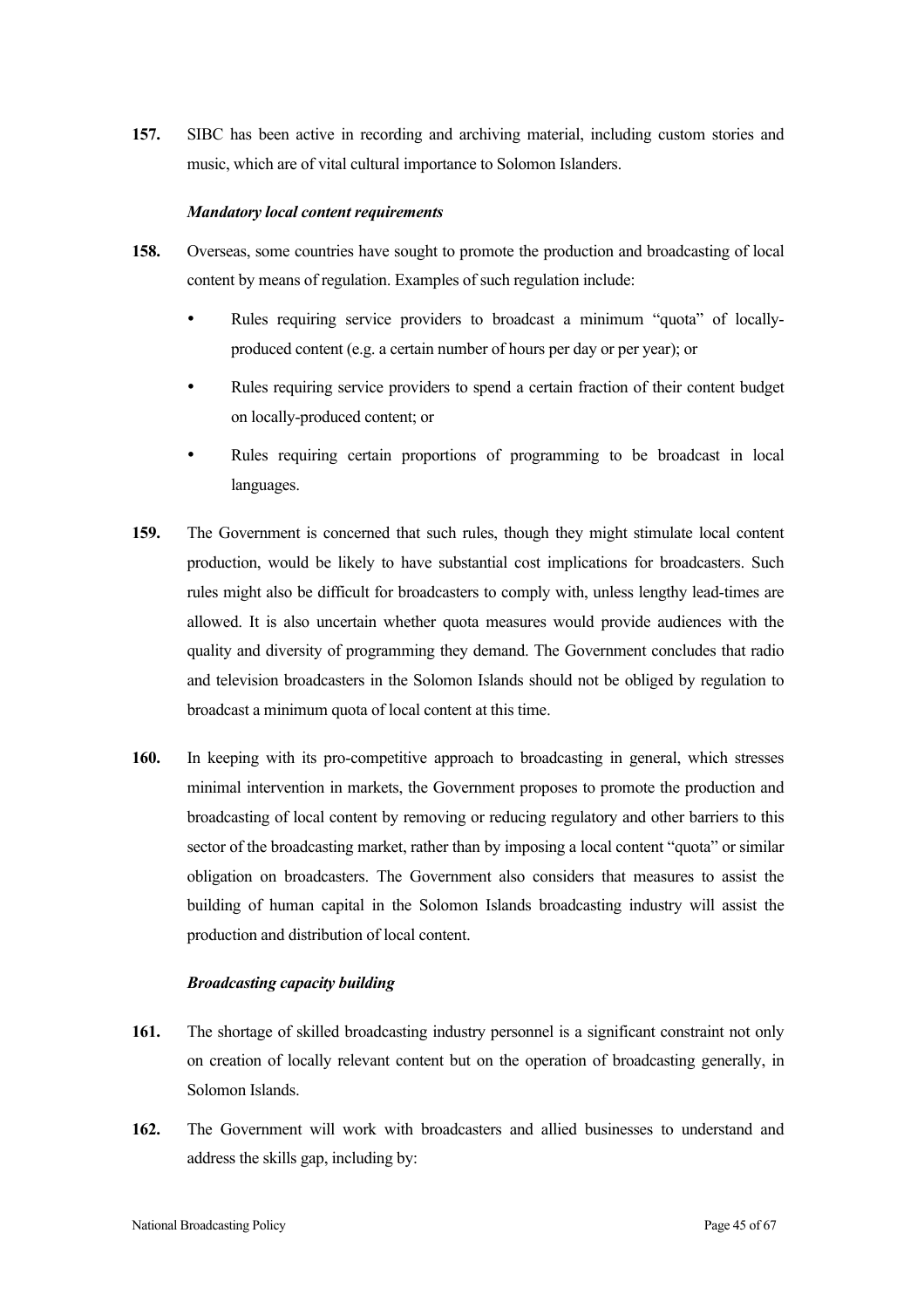- encouraging the development of broadcasting skills courses in secondary and tertiary education;
- establishing scholarships for the further training of promising broadcasting sector talent;
- supporting in-work training for personnel employed by broadcasters;
- encouraging the broadcasting industry to give public recognition to the accomplishments of staff.

### *Legal environment*

- **163.** Some broadcasters have observed that the current law on copyright and intellectual property (in particular, the *Copyright Act* (Cap. 138)) is out of date and inhibits the development of a market for locally-produced content. Some have said that the *Copyright Act* does not make sufficiently clear authors' rights to receive payment for use of their works. The Government notes that a *Draft National IP Strategy* was prepared by an expert consultant in 2014 and is under consideration by the Government. Among other things, the *Draft National IP Strategy* proposes amending legislation and establishment of an Intellectual Property Office.
- **164.** Various measures might be adopted to promote locally relevant content. These include legal (as well as informal) measures to protect the rights of groups to the traditional styles, methods and works of which they are the custodians. Conventional intellectual property laws might or might not be ideal in this setting – further consideration must be given to this issue. The Government will consider possible legislative and nonlegislative approaches to protecting traditional knowledge and traditional cultural expressions.

| <b>Broadcasting Objective 4</b> |                                                              |                                                                                                                                                                                                                                                                                                                                                                                     |
|---------------------------------|--------------------------------------------------------------|-------------------------------------------------------------------------------------------------------------------------------------------------------------------------------------------------------------------------------------------------------------------------------------------------------------------------------------------------------------------------------------|
| <b>Reference</b>                | <b>Broadcasting Strategy</b>                                 | <b>Actions</b>                                                                                                                                                                                                                                                                                                                                                                      |
| 5.1                             | Encourage creation of locally relevant<br>broadcast content. | <b>Explore</b> with content providers possible<br>incentives or assistance to support local<br>production of content such as news, local<br>affairs and<br>listener-participation<br>programming.<br>Investigate the revenue effects of tax<br>rebates to incentivize local and foreign<br>production located in Solomon Islands.<br>■ Establish a national archive for traditional |
|                                 |                                                              | works and cultural expressions, with<br>appropriate protection for traditional owners<br>and system for broadcasters' access to<br>material.                                                                                                                                                                                                                                        |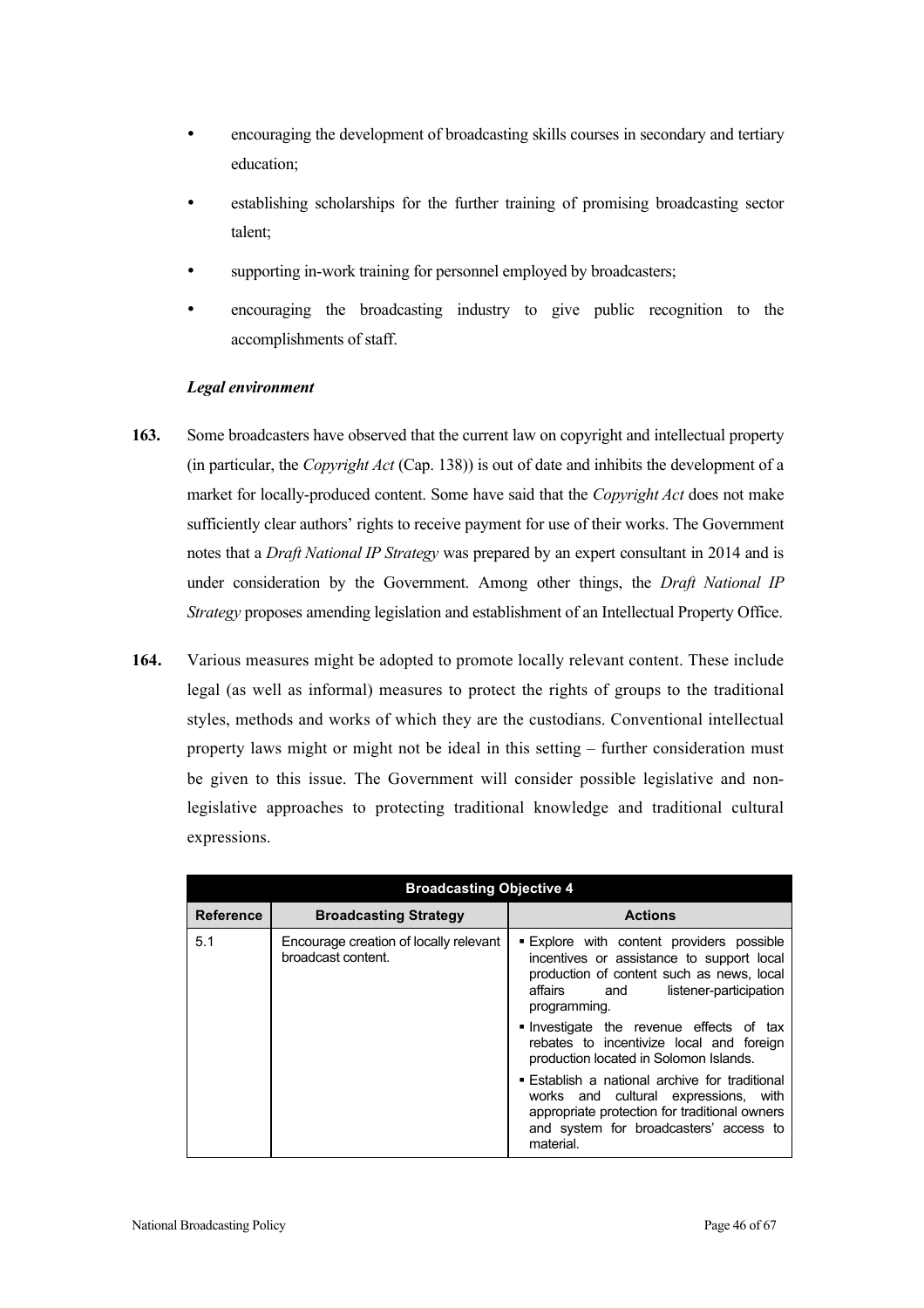|     |                                                                         | • Develop programmes for capacity building<br>among the creative community in relation to<br>IP protection and publication/broadcasting<br>of works.             |
|-----|-------------------------------------------------------------------------|------------------------------------------------------------------------------------------------------------------------------------------------------------------|
| 5.2 | Build capacity in relation to<br>broadcasting.                          | . Work with regional partners to develop<br>regional broadcasting skills standards and<br>certification.                                                         |
|     |                                                                         | $\blacksquare$ Work<br>with<br>broadcasters<br>allied<br>and<br>businesses to develop training programmes<br>for broadcasting technical and editorial<br>skills. |
|     |                                                                         | • Develop a scheme for financial assistance<br>(scholarship support) for overseas training<br>of promising broadcasting professionals.                           |
| 5.3 | Review and reform relevant laws to<br>promote locally relevant content. | Complete and implement the National IP<br>Strategy.                                                                                                              |
|     |                                                                         | - Reform intellectual property legislation<br>legislation to ensure it is effective in relation<br>to broadcast and multimedia content.                          |
|     |                                                                         | Investigate new approaches for giving<br>protection<br>to<br>traditional<br>owners<br>and<br>custodians of traditional works and cultural<br>expressions.        |
|     |                                                                         | introduction<br>• Investigate<br>the<br>οf<br>tax<br>concessions for Solomon Islands located<br>production or post-production.                                   |

# **I. Competitive Commercial Broadcasting**

**165.** The Government considers that competitive markets for broadcasting services provide the best assurance that broadcasting services will meet audiences' needs and be delivered in a commercially sustainable way. Accordingly, the Government proposes to remove or minimise any barriers to free entry to (and exit from) the broadcasting market in the Solomon Islands.



### *Competition, Pluralism and Diversity*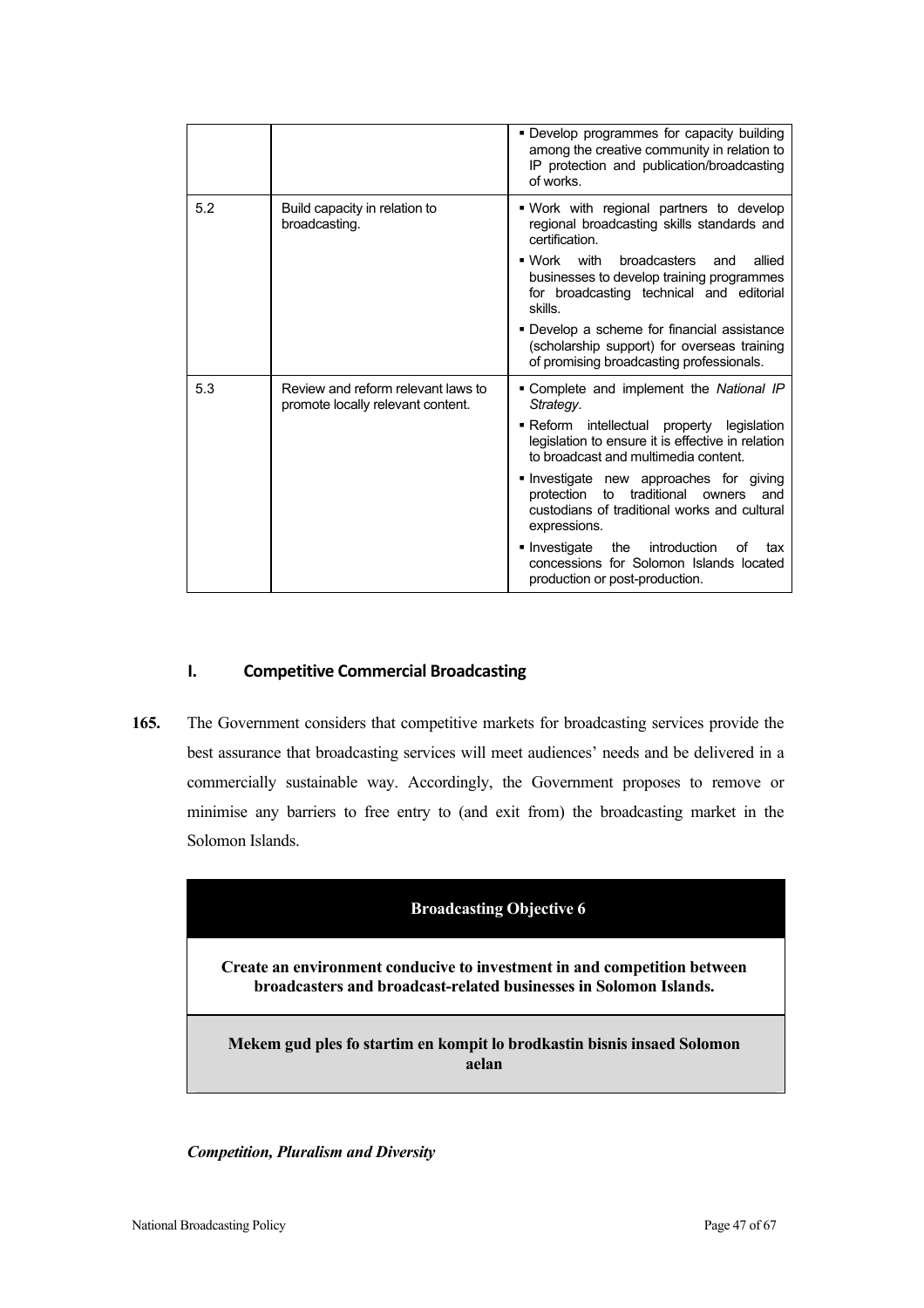- **166.** As people's preferences differ, it is generally regarded as desirable that audiences should be offered a variety of broadcast content and points of view. The object of "diversity" in broadcasting is, in summary, to allow audience members the opportunity to select among diverse content and diverse points of view on topics of interest. The object of "plurality" is to ensure that diverse voices can be heard, generally by allowing or encouraging sufficiently numerous broadcasters to participate in the market. Pluralism is anticipated to result in "the fair, balanced and unbiased representation of a wide range of political opinions and views". 43 Industry concentration and commercialisation are often characterised as detrimental to plurality and diversity.
- **167.** Economic incentives for broadcasters may lead broadcasters to merge their businesses (increasing industry concentration) or to target their programming at the most numerous groups in society, in order to appeal to the largest possible audience. As a consequence, the interests of minority audiences may be neglected.
- **168.** In response, regulation in some countries seeks to promote plurality of broadcasters and diversity in broadcasts. A variety of regulatory tools have been used in efforts to promote plurality and diversity, including:<sup>44</sup>
	- Limits on ownership of media companies (to promote fragmented ownership of broadcasters);
	- Limits on the number of licences a media company may hold (e.g. in the United Kingdom);
	- Limits on the market shares a media company may achieve (e.g. in Italy);
	- Limits on hourly or daily advertising (which influences the scale and numbers of broadcasters).
- **169.** Merger control may also play a relevant part in preventing the consolidation of broadcasters and consequent loss of plurality.
- **170.** The Solomon Islands is a nation of diverse peoples. The Government considers pluralism of broadcasters and diversity in broadcasting to be desirable outcomes. However the Government is also concerned that intervening directly in the market (such as by imposing various kinds of limits) might not promote plurality or diversity in Solomon Islands

<sup>43</sup> Michele Polo "Regulation for Pluralism in Media Markets" in P. Seabright and J von Hagen (eds) *The Economic Regulation of Broadcasting Markets* (Cambridge University Press, 2007) at 150. See, Polo, ibid, at 170 – 174.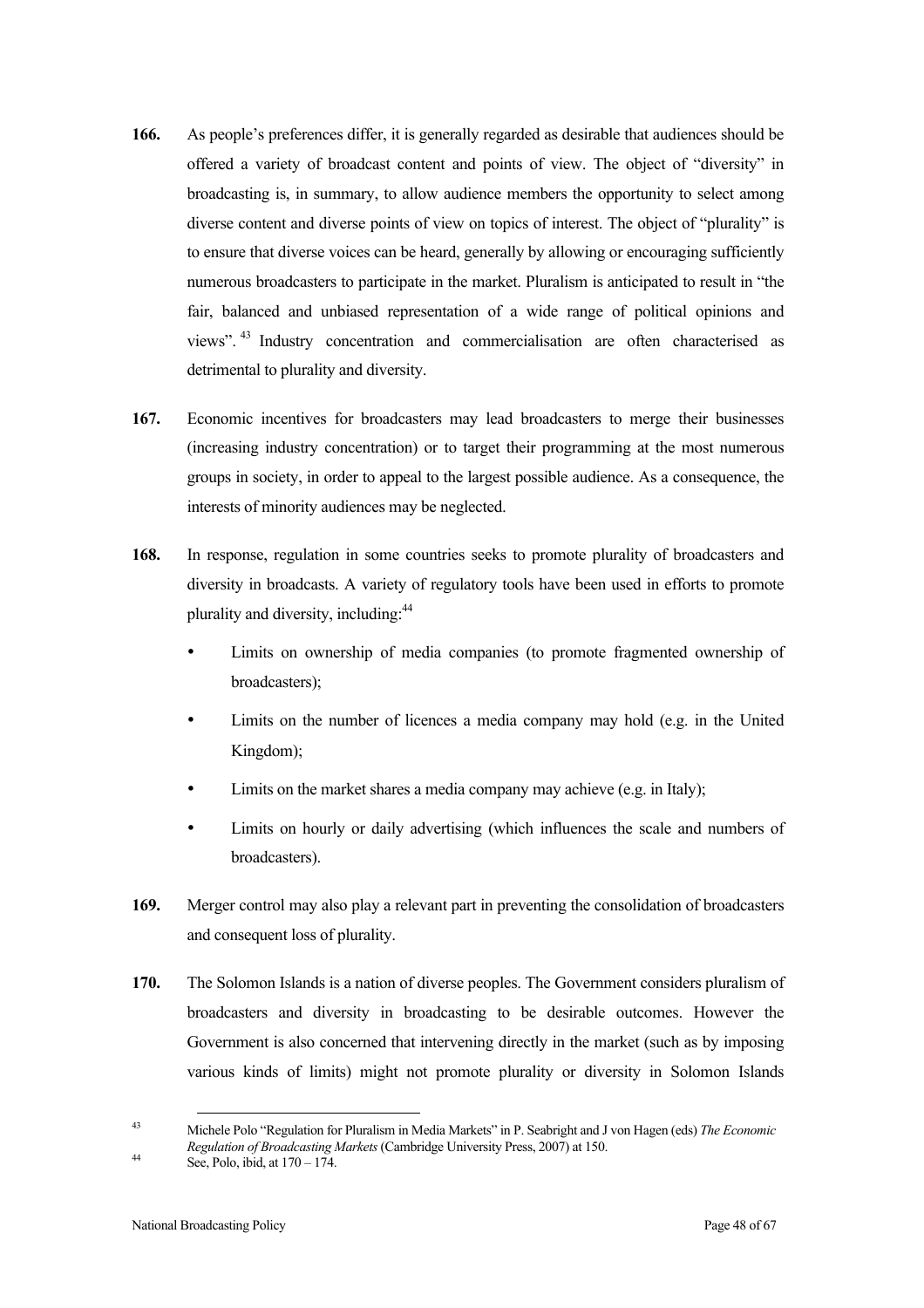broadcasting at the current stage of industry development but could in fact inhibit the further development of the industry, with adverse effects for both broadcasters and audiences.

- **171.** The Government considers that the opportunity for diverse groups in Solomon Islands society to participate in broadcasting will make a positive contribution to national life while also enhancing diversity.
- **172.** A general competition law is not in force in the Solomon Islands at the present time and the *Television Act* does not provide for explicit competition safeguards for broadcasting markets, as the *Telecommunications Act 2009*, in contrast, does for telecommunications markets (see, *Telecommunications Act 2009* s 60). The Government proposes that broadcasters should in future be required to comply with competition safeguards. Such safeguards might either be similar to those under s 60 of the *Telecommunications Act 2009* (but tailored to the broadcasting sector) or might operate under a generally applicable competition law. Whether industry-specific competition safeguards are required will be considered as part of the Government's forthcoming review of competition policy for Solomon Islands.

#### *Foreign ownership of broadcasters*

- **173.** In many countries foreign ownership and control of broadcasting licensees is controlled by law. The object of such laws is to ensure broadcasting and news media, as strategically sensitive industries, are controlled by citizens.
- **174.** The Solomon Islands Government considers that the quality and content of broadcasting in the Solomon Islands is not threatened at the present time by foreign ownership of local broadcasting licence holders. The Government is also mindful of its objective of encouraging direct foreign investment in Solomon Islands. The Government considers that, for the foreseeable future, the benefits that are likely to flow from increased foreign investment in the broadcasting sector are likely to outweigh the detriments.
- **175.** Accordingly, the Solomon Islands Government does not propose to introduce foreign ownership restrictions on broadcasting licensees at the present time. The Broadcasting and Media Board, however, may review this question from time to time and report on the level and effects of foreign ownership of Solomon Islands broadcasting licensees. The Government will periodically review whether foreign ownership regulation is desirable for the broadcasting sector.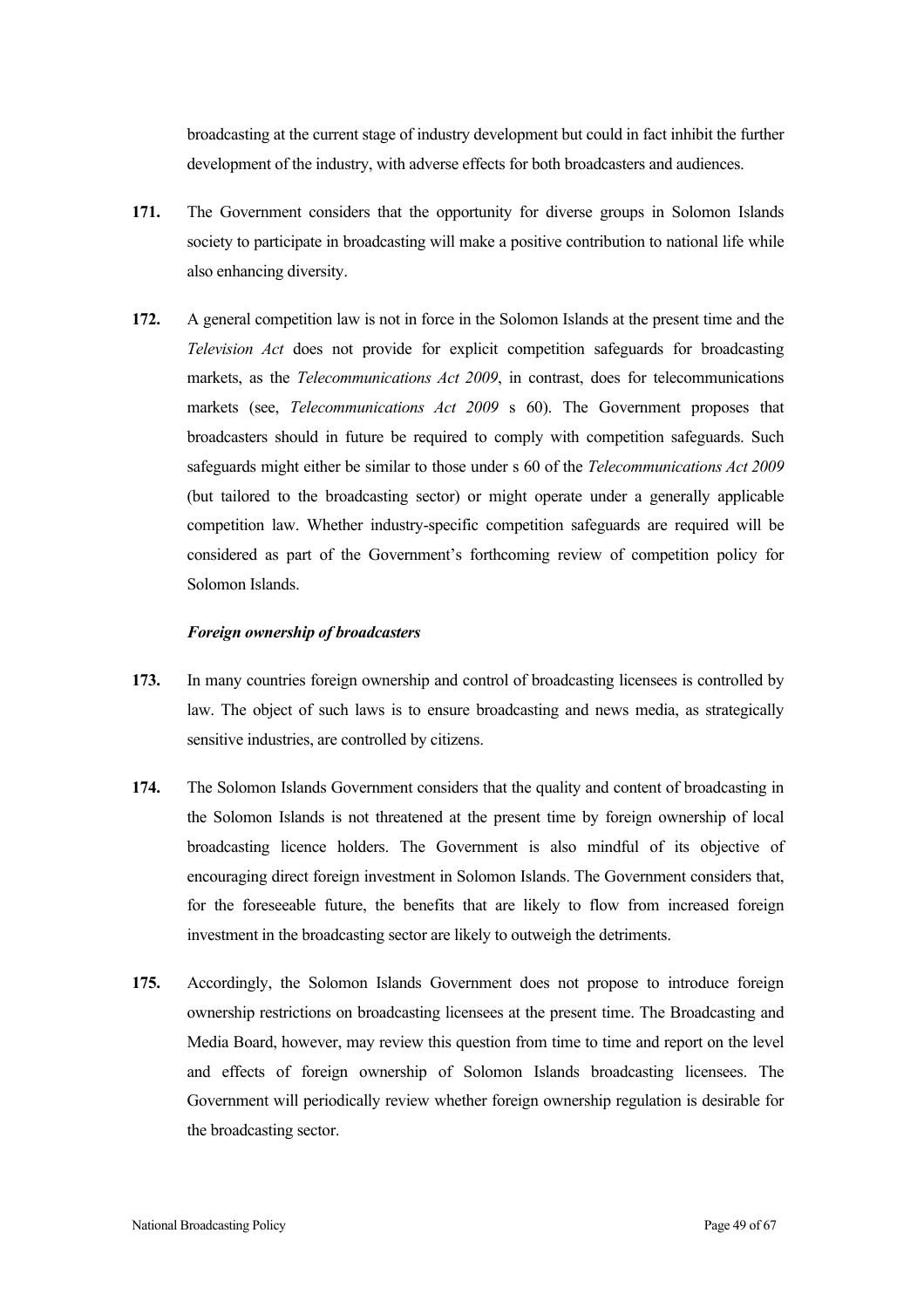#### *Cross-ownership of broadcasters and other media*

- **176.** In many countries, also, "cross-ownership" of different forms of media is controlled by law. Cross-ownership laws aim to promote media diversity by preventing common ownership of television, radio and newspaper businesses in the same market (e.g. a newspaper owner may not also acquire a TV station, unless specifically authorised to do so).
- **177.** The Government is also aware that some cross-ownership currently exists between media in the Solomon Islands. For example, some newspaper owners also have investments in radio stations. The Government does not consider that the current level of cross-ownership has a detrimental effect on the quality of any media.
- **178.** At present, cross-ownership of local broadcasting licence holders by the owners (or controllers) of other media in the Solomon Islands is not at a level that causes concern for the Solomon Islands Government. The Government does not consider that, at the present time, the quality and content of broadcasting in the Solomon Islands is adversely affected by ownership or influence of print media owners (for example).
- **179.** Accordingly, the Solomon Islands Government does not propose to introduce restrictions on cross-ownership of broadcasting licensees at the present time. The Broadcasting and Media Board, however, may review this question from time to time and report on the level and effects of cross-ownership of Solomon Islands broadcasting licensees. The Government will periodically review whether cross-ownership regulation is desirable for the broadcasting sector.

#### *Research and ratings*

**180.** The development of the broadcast advertising market is of fundamental importance for the long-term sustainability of the broadcasting industry. At present, keen competition exists between print media, radio and television broadcasters for a finite pool of domestic advertising revenue. Audience research in Solomon Islands is intermittent at present, carried out by way of occasional studies. At present, media professionals report they rely heavily on informal feedback. As one party commented in consultations "ongoing audience research is most important for developing the broadcasting sector." It appears that regular informationgathering on the composition of broadcasting audiences and their preferences (e.g. routine 'ratings' surveys) would materially assist broadcasters, including in relation to selling advertising airtime.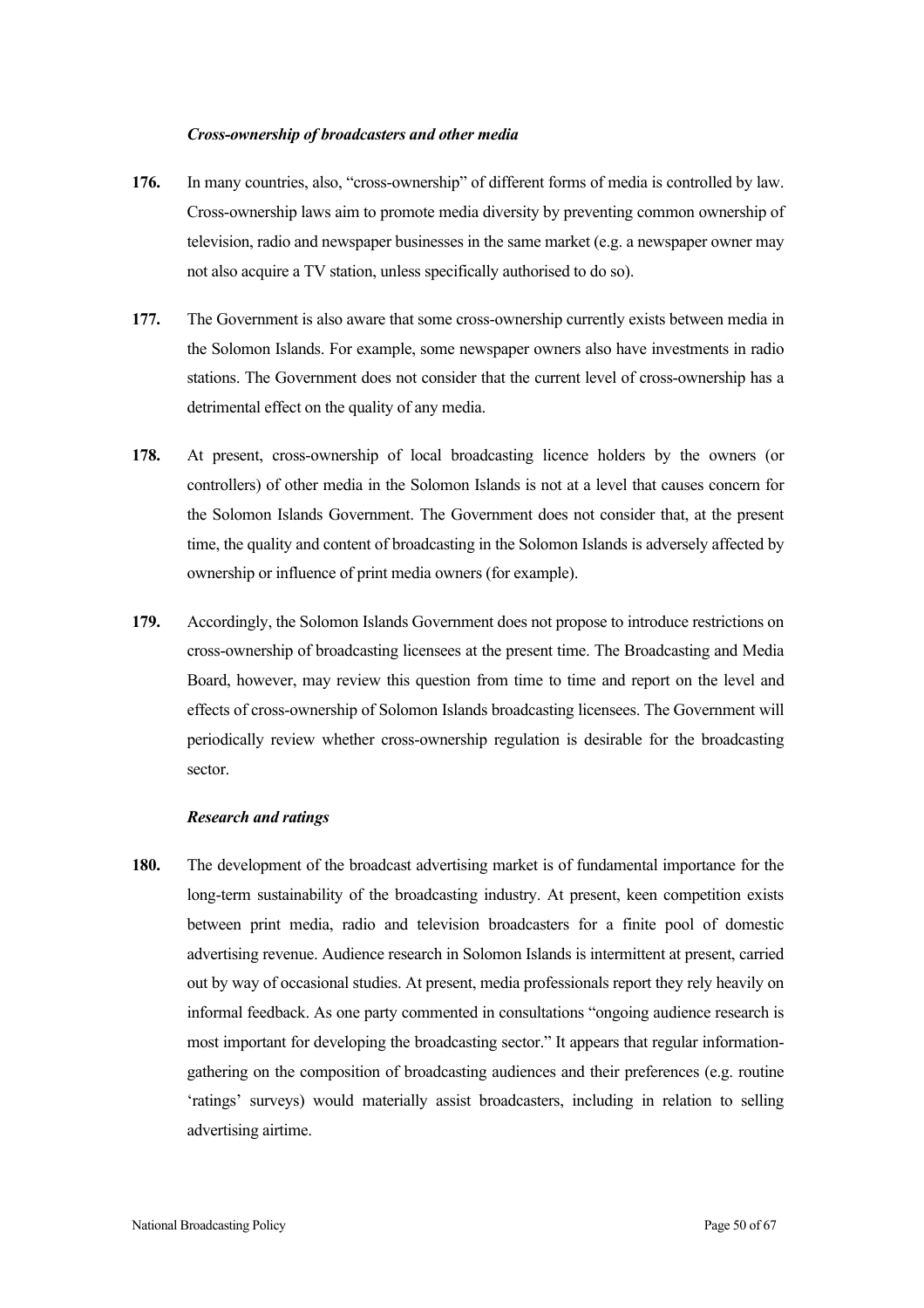- **181.** Additionally, reliable data on Solomon Islands broadcasting audiences and their preferences is important for future policymaking. The Government considers that work to be undertaken to commence regular collection in Solomon Islands of quantitative data relating to broadcasting, audiences and audience behaviour. Such data will support the implementation, monitoring and evaluation of the *National Broadcasting Policy,* assist in the future revision and improvement of the *National Broadcasting Policy*, and support donors' programme assessment activities.
- **182.** The Government will task the National Information Office with leading the development of plans for identifying and gathering relevant information on broadcasting and audiences.

### *Broadcasting "piracy"*

- **183.** In recent years, disputes amongst the commercial television broadcasters regarding alleged unauthorized re-transmission of television content have on several occasions resulted in court proceedings. The Government is concerned that conflict between commercial television broadcasters may be wasteful of their respective resources and may constrain investment in service provision to the public. The Government will endeavour to reduce the scope for such controversies in future.
- **184.** In relation to the alleged broadcasting of proprietary content by a broadcaster who does not hold the requisite rights to broadcast the content in question, the Government will require the Broadcasting and Media Board to:
	- clarify the rights and responsibilities of broadcasting licensees as and when necessary; and
	- enforce relevant licence terms, regulations and legislation in accordance with the law.

| <b>Broadcasting Objective 6</b> |                                                                                                                                           |                                                                                                                                                                                                                                                                                                                                                                                   |
|---------------------------------|-------------------------------------------------------------------------------------------------------------------------------------------|-----------------------------------------------------------------------------------------------------------------------------------------------------------------------------------------------------------------------------------------------------------------------------------------------------------------------------------------------------------------------------------|
| <b>Reference</b>                | <b>Broadcasting Strategy</b>                                                                                                              | <b>Actions</b>                                                                                                                                                                                                                                                                                                                                                                    |
| 6.1                             | Establish market conditions for<br>competition in broadcasting based on<br>free market entry and open access to<br>products and services. | - Refrain from introducing foreign ownership<br>or cross-ownership restrictions at this time.<br>linclude within the forthcoming review of<br>policy<br>consideration<br>competition<br>οf<br>competition safeguards in the broadcasting<br>sector.<br>• Enact competition safeguards either under<br>a generally-applicable competition law or<br>on an industry-specific basis. |
| 6.2                             | Encourage investment in<br>broadcasting.                                                                                                  | • Consider measures to encourage foreign<br>investment in the broadcasting sector and                                                                                                                                                                                                                                                                                             |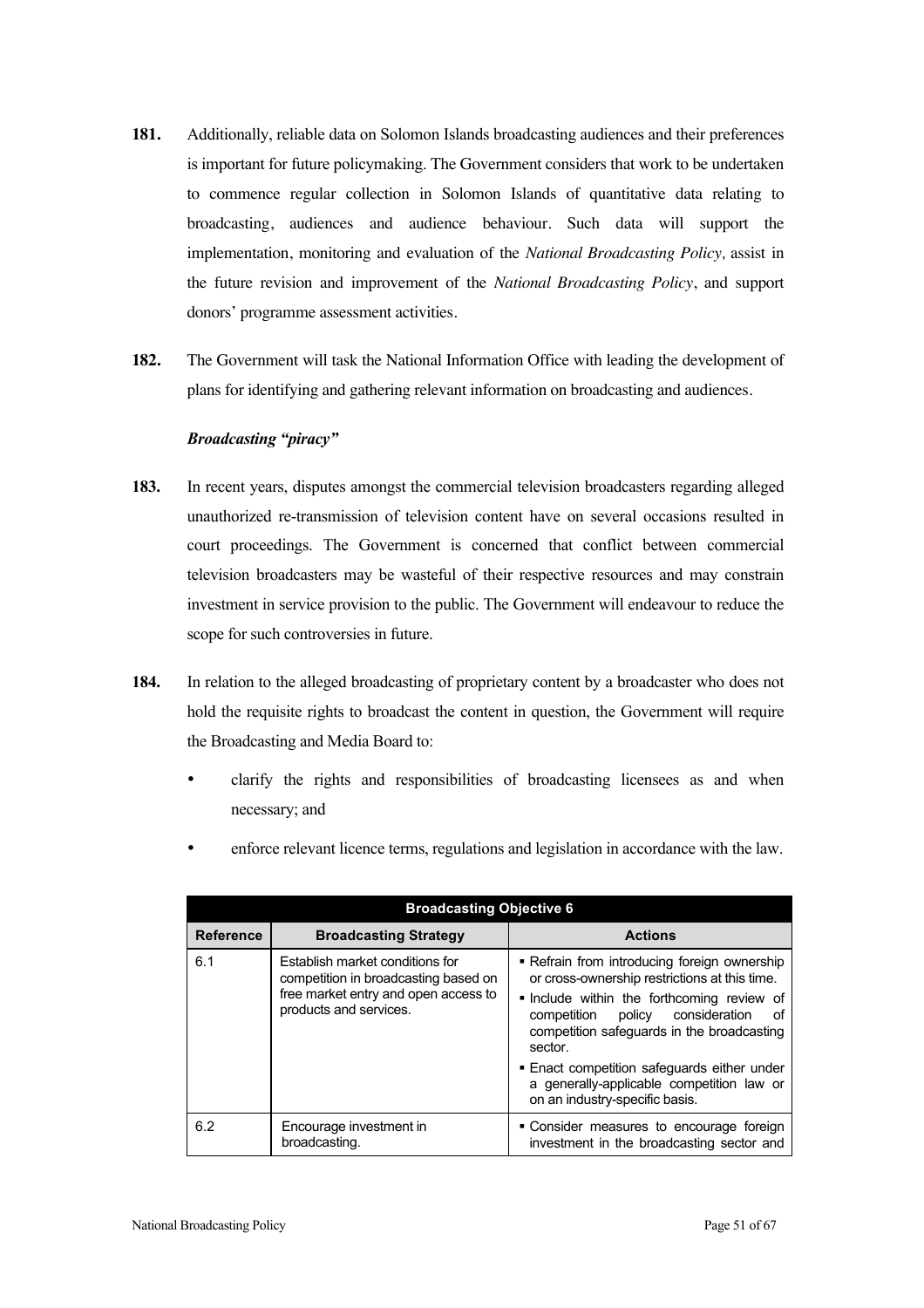|     |                                                                             | broadcast-related businesses.                                                                                                                                  |
|-----|-----------------------------------------------------------------------------|----------------------------------------------------------------------------------------------------------------------------------------------------------------|
|     |                                                                             | • Periodically review the extent and effects of<br>foreign ownership in the<br>domestic<br>broadcasting sector.                                                |
|     |                                                                             | • Periodically review the extent and effects of<br>cross-ownership<br>the<br>in<br>domestic<br>broadcasting sector.                                            |
|     |                                                                             | Investigate the impacts of waivers of duties,<br>taxes<br>and<br>levies on<br>broadcasting<br>equipment, software, etc.                                        |
|     |                                                                             | - Reduce or remove any trade barriers,<br>duties, taxes or levies that limit the volume<br>or increase the prices of broadcasting<br>equipment, software, etc. |
| 6.3 | Support research and information<br>collection in relation to broadcasting. | ■ Formulate a plan<br>for collection<br>οf<br>information<br>broadcasting<br>on<br>and<br>audiences.                                                           |
| 6.4 | Promote observance of content rights<br>requirements.                       | Amend broadcasting licences to extent<br>necessary to ensure clarity in licence<br>holders' rights and responsibilities.                                       |
|     |                                                                             | . Enforce law, regulation and licence terms to<br>ensure compliance with content rights<br>requirements.                                                       |

# **J. Efficient Management of Broadcasting Spectrum**

**185.** Access to suitable bands in the radiofrequency spectrum, free from interference, is a crucial requirement for terrestrial radio and television broadcasters and broadcasters who uplink or downlink content to or from satellite transponders. Access to radiofrequency spectrum is also increasingly important for service to hand-held devices, such as mobile phones.

# **Broadcasting Objective 7**

**Ensure Solomon Islands radiofrequency spectrum is managed and used in a manner that is efficient, pro-competitive, consistent with international obligations and national security, and conducive to social and economic progress.** 

**Manejim gud redio friquensi spektram fo hemi ifisent, promotim kompitisin wea hemi semsem waitem intanasinol oblikesin en nasinol sikuriti, en helpem sosol en ekonomik progres.**

*Responsibility for spectrum management*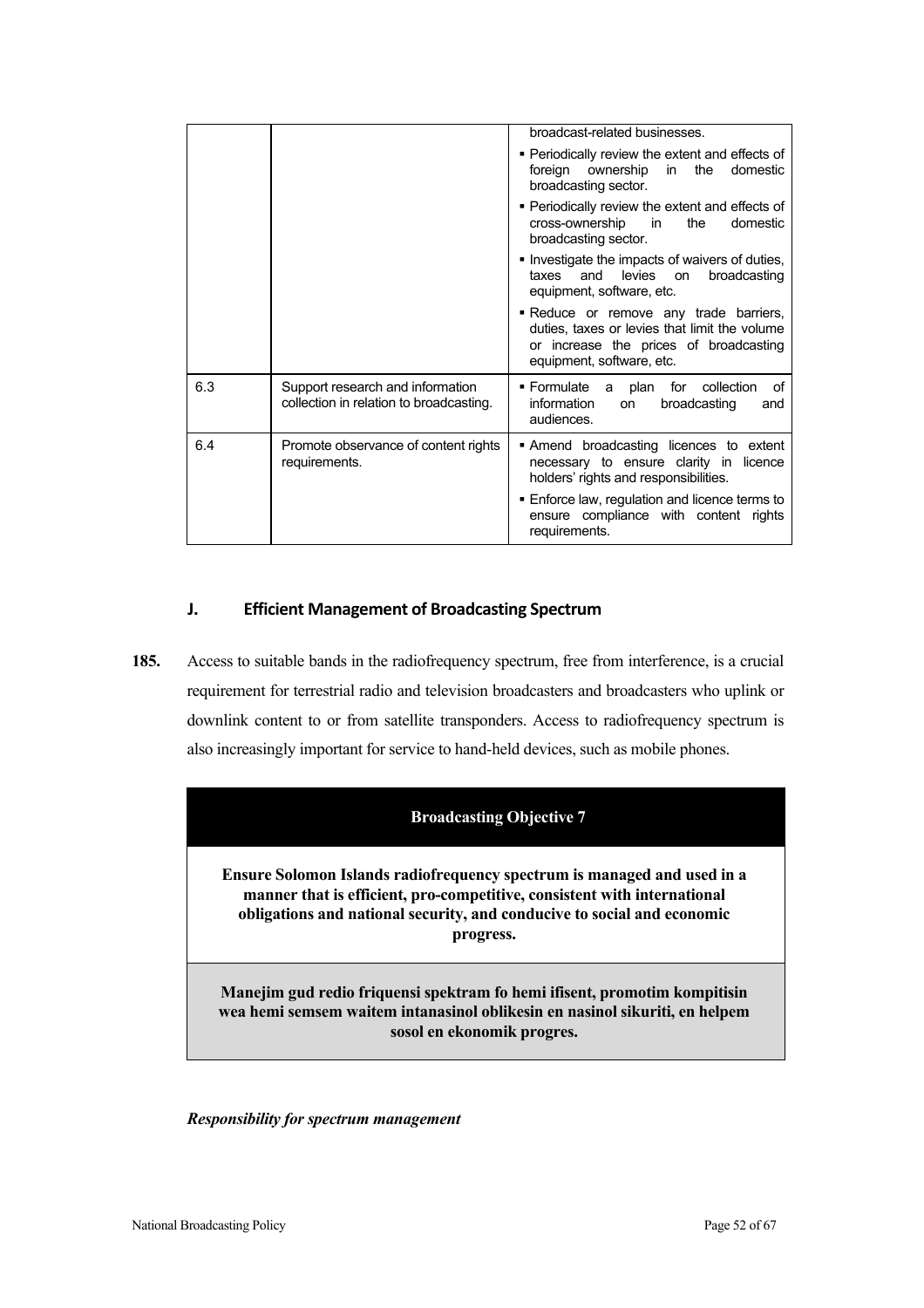- **186.** At present, the management of spectrum in the Solomon Islands is the exclusive responsibility of the Telecommunications Commission (*Telecommunications Act 2009* s 53). The Telecommunications Commission manages frequency allocations and licensing in accordance with international commitments and international planning and the domestic Spectrum Management Plan. A liaison committee established by the Telecommunications Commission addresses allocation and assignment for use in radio and television broadcasting (*Telecommunications Act 2009* s 56(a)).
- **187.** In some countries, management of the spectrum used for broadcasting purposes is delegated to the authority that licences broadcasters. This has the advantage of providing broadcasters with a 'one stop shop'. It has the disadvantage, however, of involving the broadcasting regulator as a second voice in spectrum management activities, while investigation and enforcement of interference or other infringements would likely still have to be carried out by the principal spectrum authority. Weighing the advantages and disadvantages of tasking the Broadcasting and Media Board with management of broadcasting frequency bands, the Government proposes to continue entrust the Telecommunications Commission with management of the broadcasting spectrum. As one submission observed during consultations, this approach entails "dual licensing", by the Telecommunications Commission for spectrum use and by the Broadcasting and Media Board to broadcast, but close coordination between the two agencies will minimise any inconvenience from this. Close coordination will also reduce the risk of duplication of effort, or administrative inconsistency, as between broadcasting and other spectrum.
- **188.** In light of the positive benefits associated with community broadcasting (as discussed under heading "**G. Accessible broadcasting services**") the Government considers that the Solomon Islands Spectrum Plan should make provision for an adequate band of unallocated radiofrequency spectrum to be reserved for community broadcasters' future needs.

#### *Spectrum usage fees*

**189.** Existing legislation in the Solomon Islands authorises the Television Board to require a broadcasting licensee to pay "a premium for the issue of the licence or such annual fee, rent or royalty as the Board may determine" (*Television Act* s 6(5)). The Telecommunications Commission is also empowered to prescribe annual fees for the right to use radio spectrum bands, though fees should be set "only in such manner and to such extent as is reasonably required to ration the use of radio spectrum bands for which the Telecommunications Commission reasonably expects demand to exceed supply" (*Telecommunications Act 2009* s 57). In the Solomon Islands demand for radiofrequency spectrum has not hitherto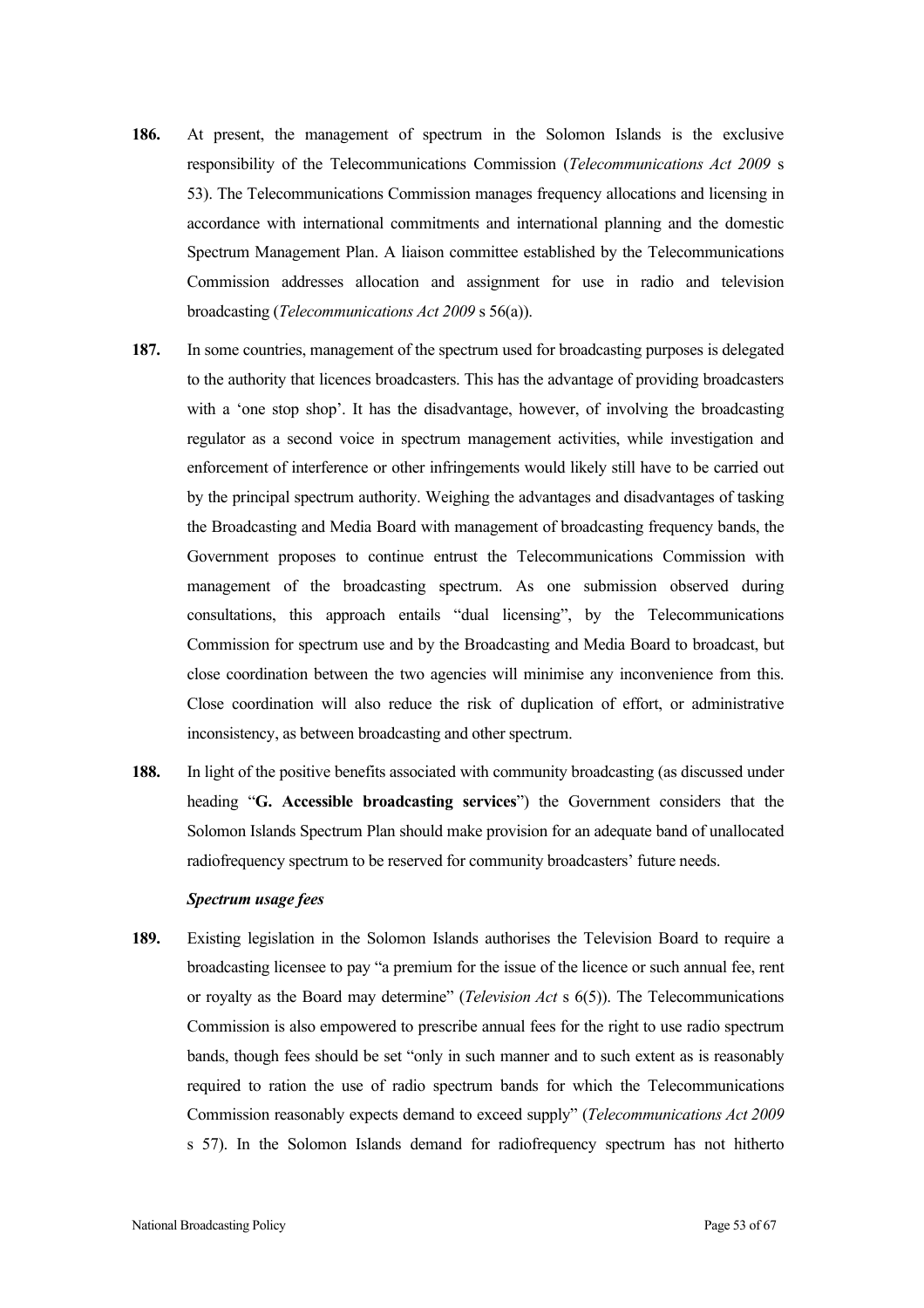exceeded supply and the Telecommunications Commission does not at present expect it to do so in any bands. Accordingly, it has not been the Television Board's practice in recent years to charge any premium, annual fee, rent or royalty for licences or spectrum rights.

**190.** In many jurisdictions, substantial charges are levied against telecommunications and broadcasting operators for allocation to them of radiofrequency spectrum, on the basis that they are making commercial use of a scarce public resource. The Government considers that in the Solomon Islands the imposition of substantial spectrum usage fees would be likely to deter the entry or expansion of telecommunications and broadcasting service providers. The Government also considers that telecommunications and broadcasting operators, by offering their services to the public, are providing something of value to the public in return for their use of the public resource. The Government does not, therefore, propose to alter the existing law regarding spectrum usage fees at this time. The Broadcasting and Media Board must be funded sufficiently, however, to cover its reasonable costs. The Government will initiate a quantitative study to examine projected costs and funding models and will make legislative provision to enable imposition of a levy on broadcasters, at a level that is reasonable and not a barrier to market entry or expansion (see strategy 2.1, above).

#### *Spectrum trading*

- **191.** In a number of developed economies, a secondary market for radiofrequency spectrum has developed, following the creation of tradable "spectrum rights." Such a market is said to enable the efficient allocation of spectrum to users who value it most highly. In light of the relatively small number of spectrum users in the Solomon Islands at this time, the Government does not propose to introduce tradable spectrum rights. The necessary institutions and arrangements to support trading in spectrum rights would entail costs that are unlikely to be justified, having regard to the relatively small volume of transactions that are likely to take place.
- **192.** The Government proposes, however, that spectrum users should approach the office of the Telecommunications Commission if they wish either to transfer to a third party spectrum rights that they hold, or accept the transfer to them of spectrum rights that a third party holds. The Telecommunications Commission may exercise the powers provided for under s 59 of the *Telecommunications Act*.

#### *Interference*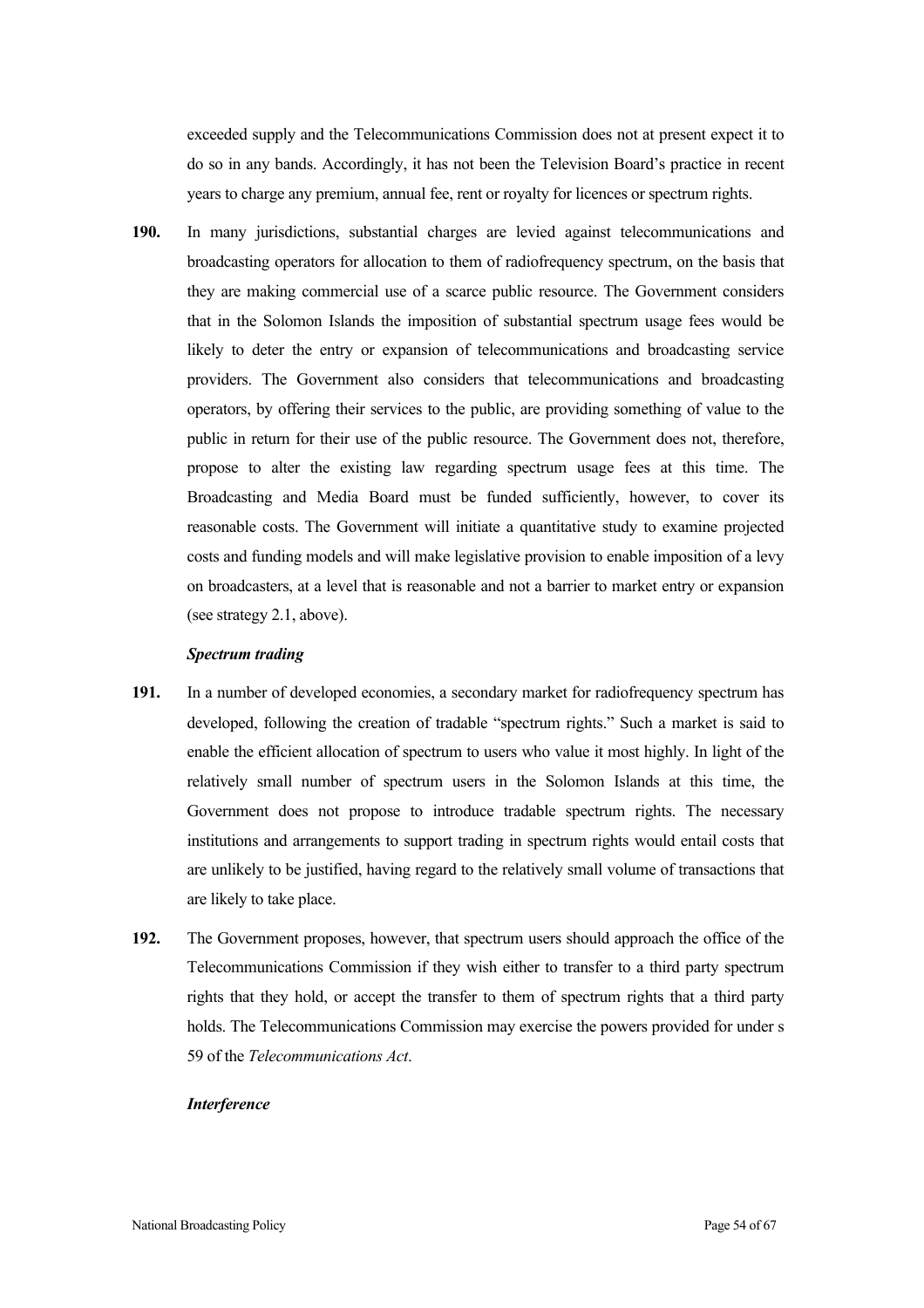- **193.** The Government is aware that from time to time complaints have arisen regarding electromagnetic interference experienced by broadcasters. To date, it appears these complaints have generally been able to be resolved informally. Nevertheless, the Government is concerned that the Broadcasting and Media Board and the Telecommunications Commission should have adequate powers to investigate and deal expeditiously with interference complaints.
- **194.** The Government intends that the Broadcasting and Media Boards should agree with the Telecommunications Commission a procedure for the Board to call on the Commission for assistance in investigating interference complaints where it is has reason to believe that unreasonable interference is being caused and for making directions for the resolution of interference issues.

| <b>Broadcasting Objective 7</b> |                                                                     |                                                                                                                                                                                        |  |
|---------------------------------|---------------------------------------------------------------------|----------------------------------------------------------------------------------------------------------------------------------------------------------------------------------------|--|
| <b>Reference</b>                | <b>Broadcasting Strategy</b>                                        | <b>Actions</b>                                                                                                                                                                         |  |
| 7.1                             | Ensure efficient management of<br>radiofrequency spectrum resources | • Complete consultation on revised Solomon<br>Islands Spectrum Plan.                                                                                                                   |  |
|                                 | in Solomon Islands.                                                 | $\blacksquare$ Formalize<br>protocol for<br>liaison<br>on<br>management of broadcasting spectrum<br>between the Broadcasting and Media Board<br>and the Telecommunications Commission. |  |
|                                 |                                                                     | • Review and, if necessary, amend the<br>Telecommunications Commission's powers<br>investigate and<br>to<br>respond<br>t٥<br>radiofrequency interference.                              |  |

## **K. New Broadcasting Technologies**

**195.** The continuing development of broadcasting technologies may provide new and unforeseen benefits and, equally, may bring new risks for the public and challenges for policy and regulation. The broadcasting environment in Solomon Islands should encourage investment in and use of new technologies, particularly technologies which can facilitate the availability, accessibility and affordability of broadcasting or promote other national development objectives.

#### **Broadcasting Objective 8**

**Create an environment conducive to investment in and use of new broadcasting technologies in Solomon Islands, including for digital terrestrial television**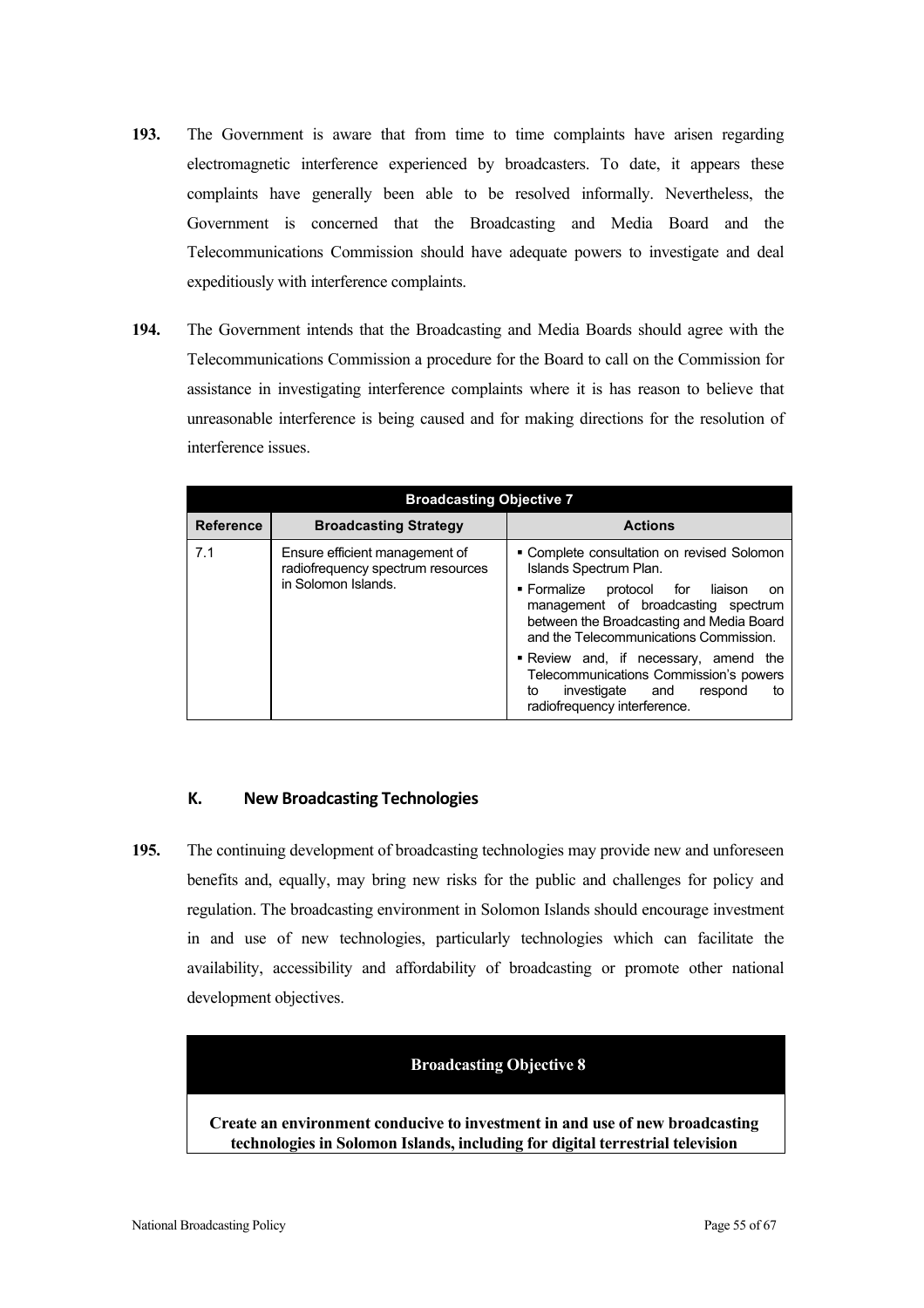#### **broadcasting.**

# **Mekem gud ples fo statim bisnis en usim niu teknologis fo brodkastin lo Solomon aelan, includim digital terestriol brodkastin.**

- **196.** Traditionally, broadcasting policy, law and regulation have been concerned with radio and television broadcasting activities using the radiofrequency spectrum. Over the last three decades, however, technological innovation has vastly increased the amount of information and entertainment available for consumption and multiplied the channels by which it can be received. Broadcasting is no longer confined to radio and television services. Audio and video content may be "broadcast" on mobile telephony networks or by the public Internet, for example.
- **197.** Broadcasting utilising new media brings many of the benefits and many of the hazards that are associated with broadcasting using traditional media. While experience globally in regulation of new media is in its infancy, the Government is concerned not to impose regulation that may have unintended consequences, including delaying or inhibiting the availability of new media in the Solomon Islands.
- **198.** There appears to be strong public interest in new media, particularly those accessible by mobile phones, but access is constrained by the affordability of services, handsets, and computers and by availability of electricity, in some areas. The Tebbutt Report found that:

The mobile phone market is 'going crazy'. It seems everyone either has a mobile phone or wants a mobile phone. Mobile phones are a must buy item where affordability allows. <sup>45</sup>

- **199.** People in Solomon Islands who have the opportunity to experience the Internet have great enthusiasm for it but many people, especially the elderly, rural dwellers and non-working people have not yet seen or used it.<sup>46</sup> In urban areas, Internet access is most commonly at internet cafes, at work or school, or at PFNet (People First Network) access points.<sup>47</sup> Overall, however, internet availability is expanding but not yet widespread.<sup>48</sup>
- **200.** Much greater Internet availability is a key objective of the Government and is considered more fully in the context of the *National ICT Policy*. In the present setting, however, new

Tebbutt Report (2010) p 55.<br>
46 Tebbutt Report (2010) p 51.<br>
47 Tebbutt Report (2010) pp 186 - 191.<br>
48 "The internet or PFNet is available to fewer than a third of people in any province – 31% in Malaita are aware of any place where they can use the internet or PFNet, compared to 15% in the Western province, 11% in Greater Honiara, 7% in Isabel, and 2% each for Makira and Guadalcanal." Tebbutt Report (2010) p 8.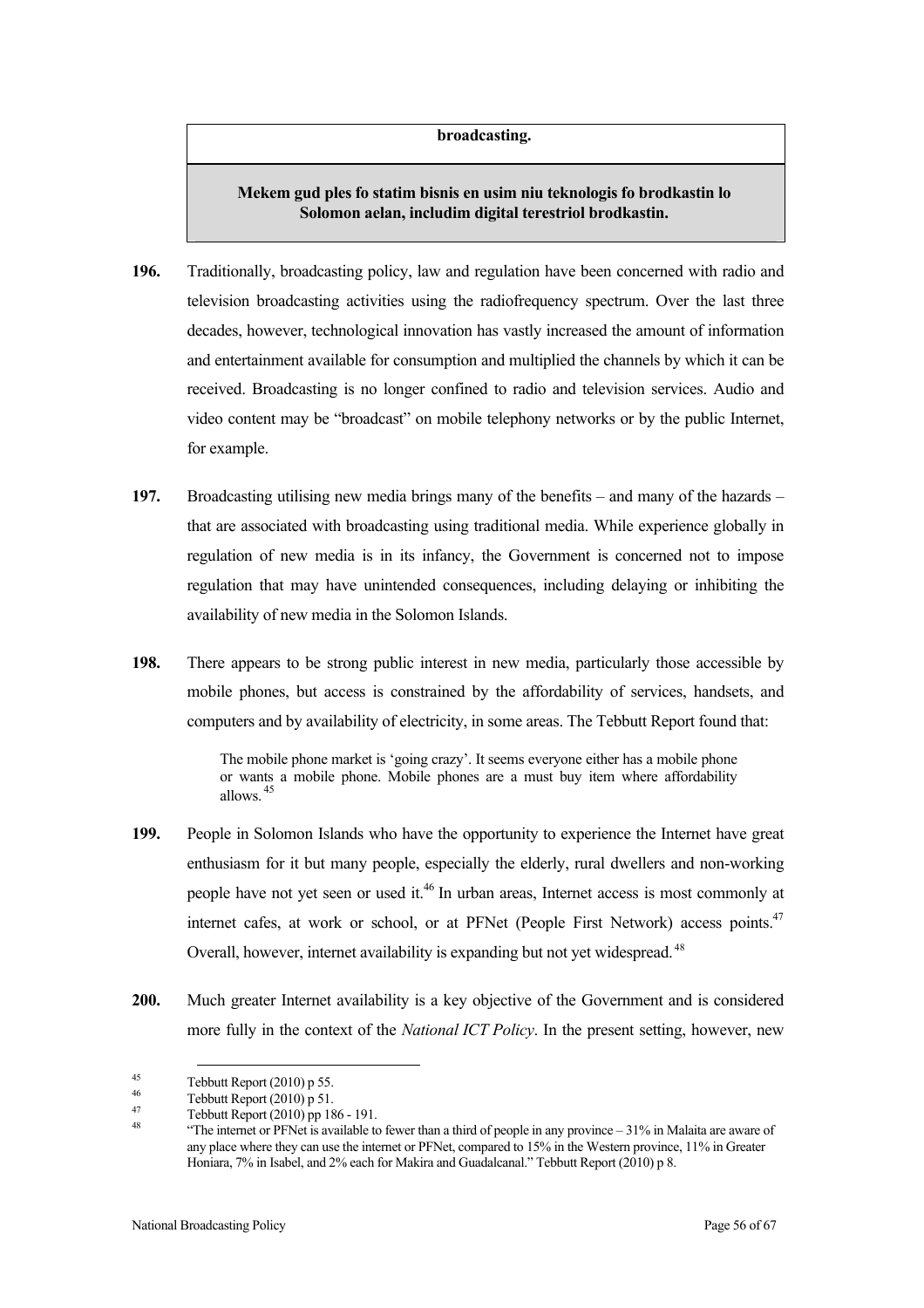media are considered as an increasingly important new means by which audio and audiovisual content are being distributed. For example, internet-enabled smartphones can receive internet-distributed overseas radio stations. (Refer to section **K. New Broadcasting Technologies**, below.)

#### *Internet content*

- **201.** Increasingly, the people of Solomon Islands are accessing audio and video content by means of the Internet (e.g. via personal computers or, more often, smartphones). Downloading of Internet content can be expected to increase, when the Solomon Islands gains connectivity via the proposed submarine fibre optic cable. Many families are concerned about children and young people having access to unsuitable content.<sup>49</sup> Overseas providers of audio and audio-visual content on the Internet are beyond the effective reach of Solomon Islands national regulation. But an understanding of the nature of the risks and awareness of the ways parents and child care-givers can reduce those risks is an important way of protecting our children and young people.
- **202.** The Government considers that parents and others in positions of responsibility for children would benefit from better support to supervise and manage their children's use of media. Accordingly, the Government proposes to explore with parents' and teachers' groups what training or other support to them would best assist them in supervising and managing the use of new media by children and young people. (Please refer to *National ICT Policy*, **Strategy 6.2**.)
- **203.** The Government will therefore support the development of programmes for training in how to supervise children's use of the Internet and new media for parents, teachers, and others responsible for children.

#### *Digital terrestrial television*

**204.** Many countries around the world have converted, or are in the process of converting, from analogue terrestrial broadcasting to digital terrestrial broadcasting systems. Because digital broadcasting makes more efficient use of the radiofrequency spectrum, this "digitalisation" often yields a "digital dividend" of spectrum that can be made available for other users or other purposes.

<sup>&</sup>lt;sup>49</sup> "There is a lot of fear in the country about being able to appropriately gatekeep what teenagers and children listen to, view and read. […] Mothers worry about keeping pace with the changes. If they cannot understand it, how can they control it?" Tebbutt Report (2010) p 61.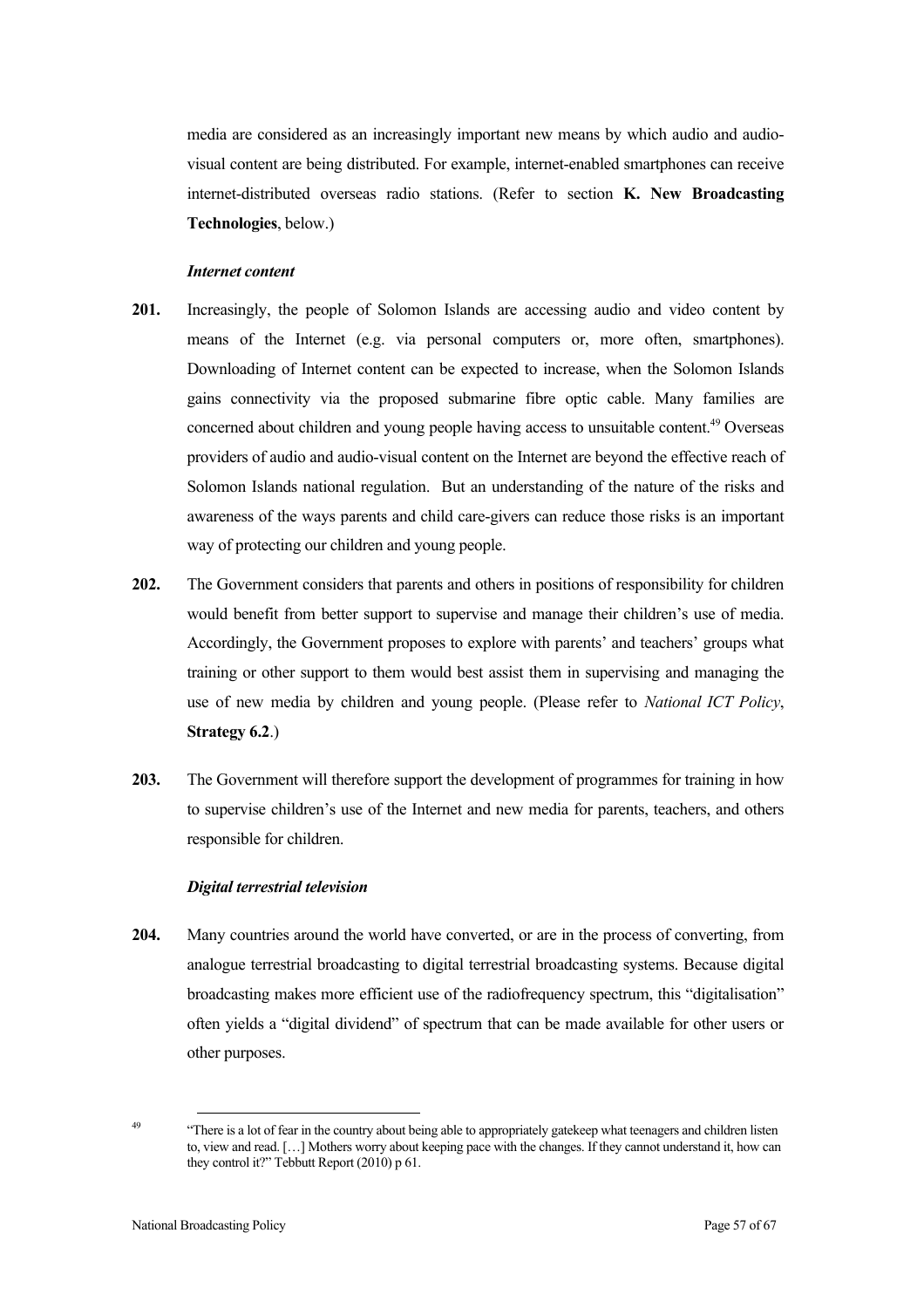- **205.** At present, the broadcasting spectrum is not under heavy pressure in the Solomon Islands but digitalization offers other benefits, such as higher-quality audio and video transmission, and the ability to broadcast audio-visual content to low-power and hand-held devices. Digital television systems may also (to some degree) help to bridge the 'digital divide', bringing some interactivity with information to communities or households that would otherwise be excluded from the information society.
- **206.** The conversion to digital terrestrial broadcasting requires investment by broadcasters in new transmission equipment and by end-users in new reception equipment (e.g. new television sets or decoders). The Government does not propose at this time to mandate that broadcasters convert to digital terrestrial broadcasting, having regard to: the cost to endusers of updating their reception equipment; the cost to broadcasters of updating their transmission equipment; relatively low spectrum congestion in Solomon Islands; and the Government's preference for non-intervention in markets except in circumstances where intervention is demonstrably necessary. However, the Government has commenced to explore, together with its aid partners, the feasibility of and possible benefits from establishing digital broadcasting in the Solomon Islands and the best means of managing the transition to digital broadcasting.<sup>50</sup> The Government will continue work on a roadmap for transition to digital terrestrial television broadcasting.

| <b>Broadcasting Objective 8</b> |                                                                             |                                                                                                                                                                                                                    |  |
|---------------------------------|-----------------------------------------------------------------------------|--------------------------------------------------------------------------------------------------------------------------------------------------------------------------------------------------------------------|--|
| <b>Reference</b>                | <b>Broadcasting Strategy</b>                                                | <b>Actions</b>                                                                                                                                                                                                     |  |
| 8.1                             | Create an enabling environment for<br>new media.                            | • Promote awareness of, and access to,<br>open source software and free online tools.                                                                                                                              |  |
|                                 |                                                                             | • Make guidance, information and tools<br>available for families, teachers and child<br>caregivers regarding means of protecting<br>children from harmful online content<br>(including parental control software). |  |
| 8.2                             | Plan for analogue-digital terrestrial<br>television broadcasting migration. | • Continue engagement with international<br>experts and regional partners in relation to<br>the strategy for analogue-digital terrestrial<br>television switchover.                                                |  |
|                                 |                                                                             | • Develop, in consultation with broadcasters<br>consumers, an analogue-digital<br>and<br>switchover timetable and plan for Solomon<br>Islands.                                                                     |  |
|                                 |                                                                             | Review legislation and amend<br>any<br>impediments<br>to<br>the<br>unnecessary<br>introduction of digital terrestrial television<br>broadcasting and new media generally.                                          |  |

<sup>&</sup>lt;sup>50</sup> The Government welcomes the work by the ITU in connection with digital broadcasting in Solomon Islands, leading to the report *Roadmap for the Transition from Analogue to Digital Terrestrial Television Broadcasting in Solomon Islands* (June 2014).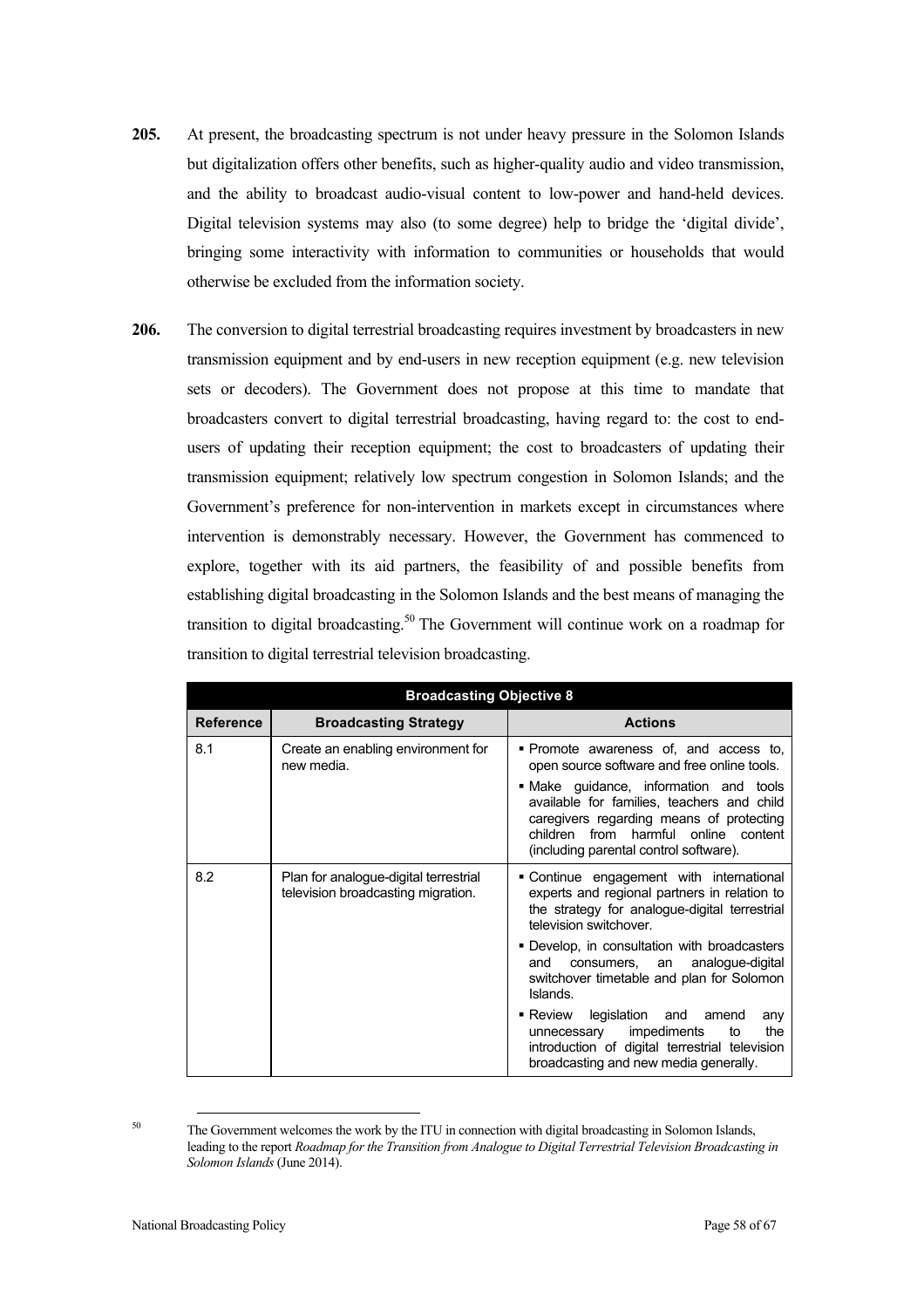## **PART THREE**

## **L. Implementation of the** *National Broadcasting Policy*

*207.* The translation of policy to action will require funds, active management and the enactment of new legislation. This section sets out the Governments intentions in respect of the implementation of this *National Broadcasting Policy*.

### *New legislation*

- **208.** The Government will introduce to Parliament legislation to give effect to this *National Broadcasting Policy*.
- **209.** The Government anticipates that draft legislation, including a new *Broadcasting and Media Bill,* will be prepared and introduced to Parliament in late 2015 or during 2016, which will:
	- Update the *Broadcasting Act* (Cap. 112) (by replacing or substantially amending it);
	- Update the *Television Act* (Cap. 116) (by replacing or substantially amending it);
	- Abolish the licensing requirements for television broadcast receivers and for installing, maintaining, working on or dealing in television broadcast receivers (*Television Act* Part V);
	- Reform the Television Board and reconstitute it as the Broadcasting and Media Board;
	- Extend broadcasting regulation and jurisdiction of new Broadcasting and Media Board to radio broadcasting;
	- Require broadcasters to develop and enforce relevant codes of practice, including in relation to advertising standards, programme content and complaints handling, under supervision by the Broadcasting and Media Board;
	- Provide for the economically efficient sharing of telecommunications and broadcasting infrastructure by separate operators.
- **210.** Any such new legislation will be the subject of public consultation, in accordance with the normal legislative process.

### *National Information Office*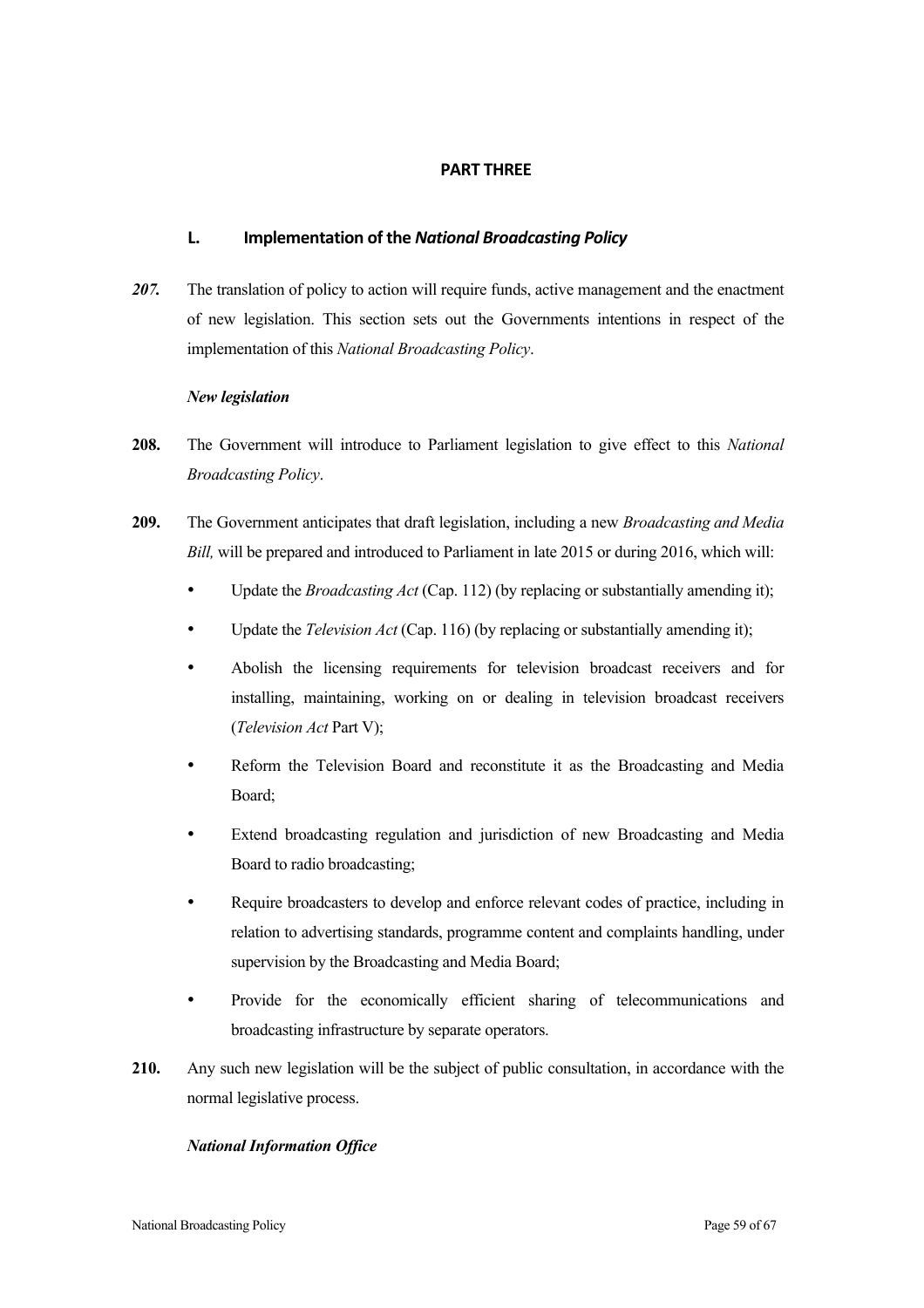**211.** The Government will establish a National Information Office and appoint a Chief Information Officer (as set out under heading **E. Effective regulation of broadcasting**, above and further discussed in the *National ICT Policy*). The responsibilities and functions of the NIO and CIO will include the further development of broadcasting policy as well as ICT policy, and coordinating the implementation of this *National Broadcasting Policy*.

#### *Budget and funding*

- **212.** Improvements in the extent and quality of broadcasting are expected to deliver material economic, social and cultural benefits. Achieving such improvements requires the commitment of funding. It is not practical for the Government to undertake all of the proposed broadcasting strategies at one time. Those strategies that offer the greatest promise of the greatest benefit must be selected and priorities determined among them.
- **213.** The best approach to funding implementation of the *National Broadcasting Policy* will depend on the particular strategies that are identified to achieve the broadcasting Objectives, and the action plans that are determined to put those strategies into effect. While the details of those action plans will determine where the burdens of implementation will lie, the Government foresees that implementation work will be funded partly out of general budget allocations to Ministries and partly by grants from Solomon Islands' aid partners. The Government will work with its aid partners to agree the optimal approach to matters of funding for implementation.

#### **M.** Review of the National Broadcasting Policy

- **214.** This *National Broadcasting Policy* has been the subject of extensive consultation with the public and industry stakeholders. The Government has taken into account all views and comments provided to it.
- **215.** The Government recognises, however, that the needs of broadcasters and of audiences are likely to change as technologies, industry structure, broadcast content and audience demands continue to develop.
- **216.** The Solomon Islands Government therefore proposes that this *National Broadcasting Policy* and its implementation should be the subject of an independent review, to be commenced not later than five years from the adoption of this Policy by Cabinet. A panel of experts independent of both the Government and the broadcasters will be appointed by the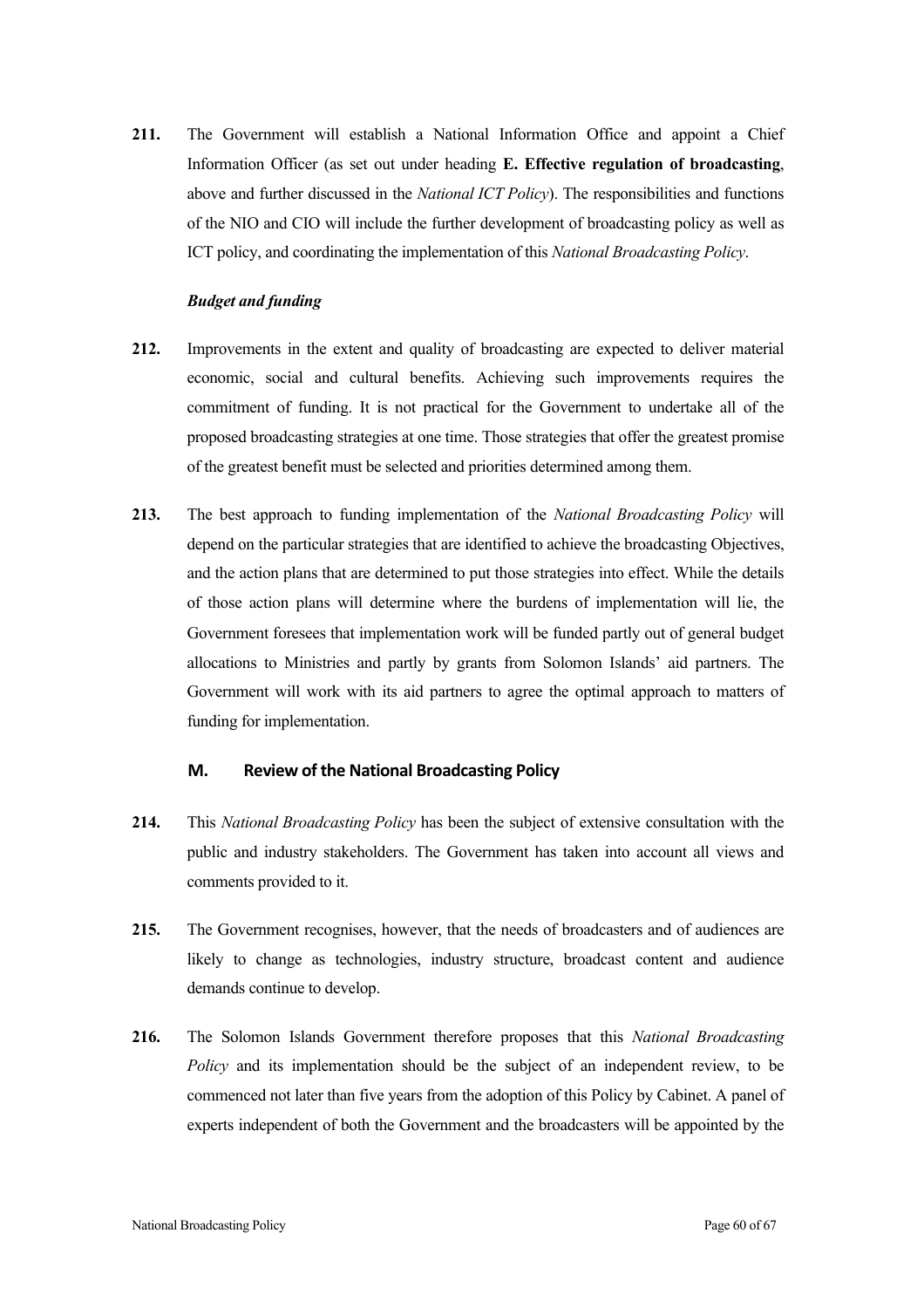Prime Minister and the report of the expert panel shall be tabled in Parliament and promptly made available to the public.

**217.** The Government is cognizant of its commitments under the *Paris Declaration on Aid Effectiveness*, as successful implementation of the broadcasting Objectives is likely to require support from its aid partners. These commitments include to:

> Endeavour to establish results-oriented reporting and assessment frameworks that monitor progress against key dimensions of the national and sector development strategies; and that these frameworks should track a manageable number of indicators for which data are cost-effectively available. $51$

- **218.** The Government therefore intends that the *National Broadcasting Policy* shall be implemented in accordance with explicit action plans and that particular projects must detail performance indicators allowing qualitative and quantitative monitoring of implementation, consistent with the "Logical Framework" approach endorsed by the Government, and consonant with *Paris Declaration* commitments.
- **219.** Data gathered by monitoring indicators under action plans will be made available to aid partners as well as being used to evaluate and fine-tune the *National Broadcasting Policy* and the various measures by which it is implemented.

<sup>51</sup> *Paris Declaration on Aid Effectiveness* (2005), Clause 44.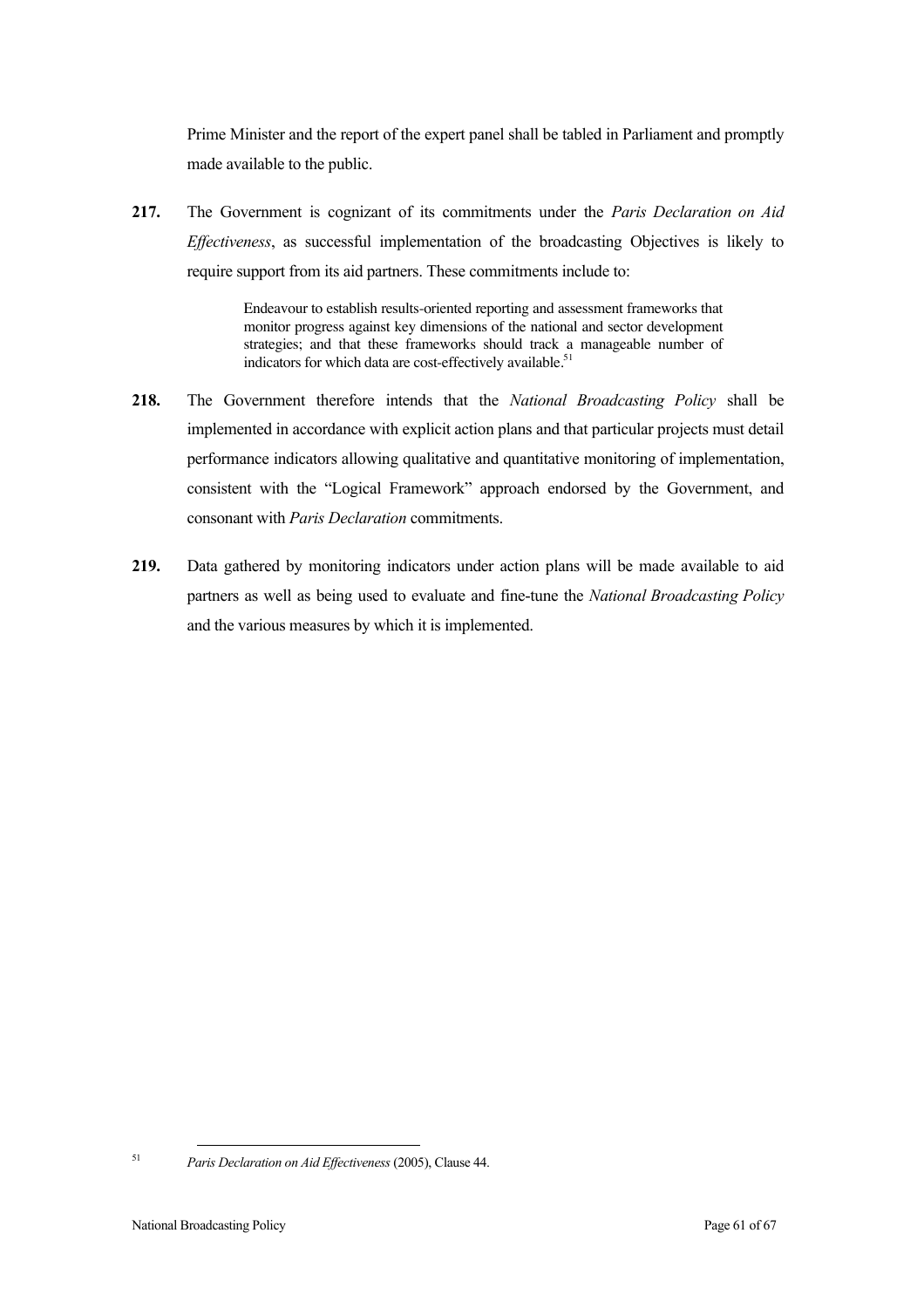# **APPENDIX 1**

# **Glossary of Terms and Abbreviations**

| ICT |  | Information and Communications Technologies |
|-----|--|---------------------------------------------|
|     |  |                                             |

- **ICTPTA** ICT Policy Technical Assistance
- **ISP** Internet Service Provider
- **MCAIT** Ministry of Communications, Aviation and Information Technology
- **MOFT** Ministry of Finance and Treasury
- **NBP** National Broadcasting Policy
- **NICTP** National ICT Policy
- **PRIF** Pacific Region Infrastructure Facility
- **SITICTDP** Solomon Islands Telecommunications and ICT Development Project
- **SIG** Solomon Islands Government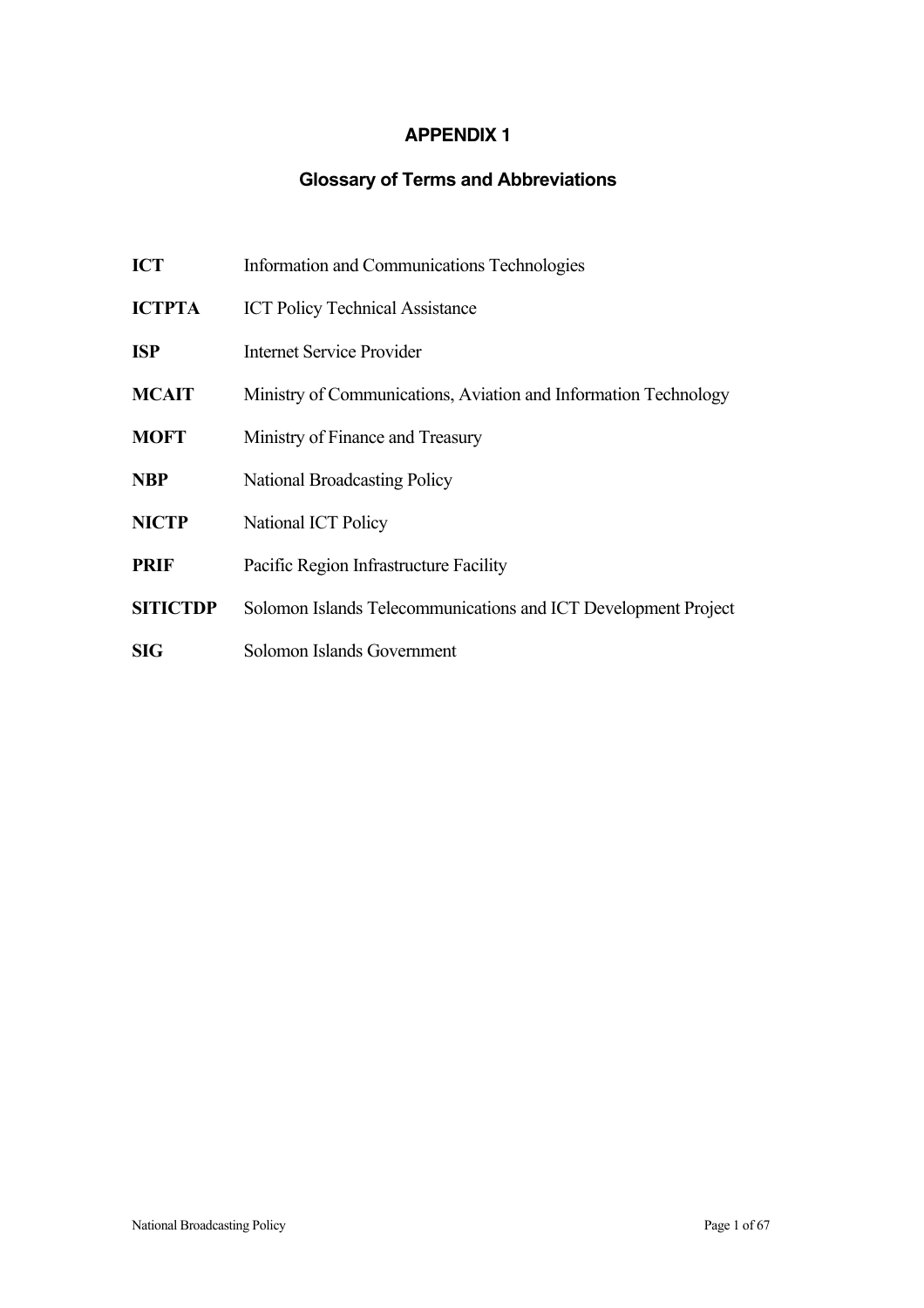# **APPENDIX 2**

| <b>Reference</b> | <b>Broadcasting</b><br><b>Strategy</b>                                                                                        | <b>Actions</b>                                                                                                                                                                                                                                                                                                                                                                                                                                                                                                                                                           | <b>Proposed</b><br><b>Priority</b> |
|------------------|-------------------------------------------------------------------------------------------------------------------------------|--------------------------------------------------------------------------------------------------------------------------------------------------------------------------------------------------------------------------------------------------------------------------------------------------------------------------------------------------------------------------------------------------------------------------------------------------------------------------------------------------------------------------------------------------------------------------|------------------------------------|
| 1.1              | <b>Build the</b><br>broadcasting-related<br>skills base in Solomon<br>Islands.<br>(Refer also strategy<br>5.2, below.)        | ■ Encourage<br>the<br>development<br>οf<br>broadcasting skills courses in secondary<br>and tertiary education.<br>• Develop a programme to support capacity<br>building for women in broadcasting and<br>women's access to the broadcasting and<br>media sectors.<br><b>Establish scholarships for the further</b><br>training of promising broadcasting sector<br>talent.<br>Support in-work training for personnel<br>employed by broadcasters.<br>. Encourage the broadcasting industry to<br>public<br>recognition<br>the<br>give<br>to<br>accomplishments of staff. | MT                                 |
| 1.2              | Modernize the<br>regulatory framework<br>for broadcasting in<br>Solomon Islands                                               | Refer Section E, below.                                                                                                                                                                                                                                                                                                                                                                                                                                                                                                                                                  | <b>ST</b>                          |
| 1.3              | Ensure adequate<br>protection of<br>audiences in relation<br>to broadcast content.                                            | Refer Section F, below.                                                                                                                                                                                                                                                                                                                                                                                                                                                                                                                                                  | <b>ST</b>                          |
| 1.4              | <b>Expand broadcasting</b><br>coverage and<br>accessibility.                                                                  | • Refer Section G, below.                                                                                                                                                                                                                                                                                                                                                                                                                                                                                                                                                | LT                                 |
| 1.5              | Promote the<br>broadcasting of locally<br>relevant content.                                                                   | Refer Section H, below.                                                                                                                                                                                                                                                                                                                                                                                                                                                                                                                                                  | MT                                 |
| 1.6              | Create a business<br>environment for<br>broadcasting that is<br>competitive and<br>attractive to<br>investment.               | Refer Section I, below.                                                                                                                                                                                                                                                                                                                                                                                                                                                                                                                                                  | ST                                 |
| 1.7              | Ensure efficient<br>management of<br>spectrum resources.                                                                      | Refer Section J, below.                                                                                                                                                                                                                                                                                                                                                                                                                                                                                                                                                  | ST                                 |
| 1.8              | Ensure openness of<br>broadcasting<br>environment to new<br>broadcasting<br>technologies,<br>including digital<br>television. | Refer Section K, below.                                                                                                                                                                                                                                                                                                                                                                                                                                                                                                                                                  | МT                                 |
| 2.1              | Establish a new<br>Broadcasting and                                                                                           | Amend legislation to reconstitute the<br>Television Board as the Broadcasting and                                                                                                                                                                                                                                                                                                                                                                                                                                                                                        | ST                                 |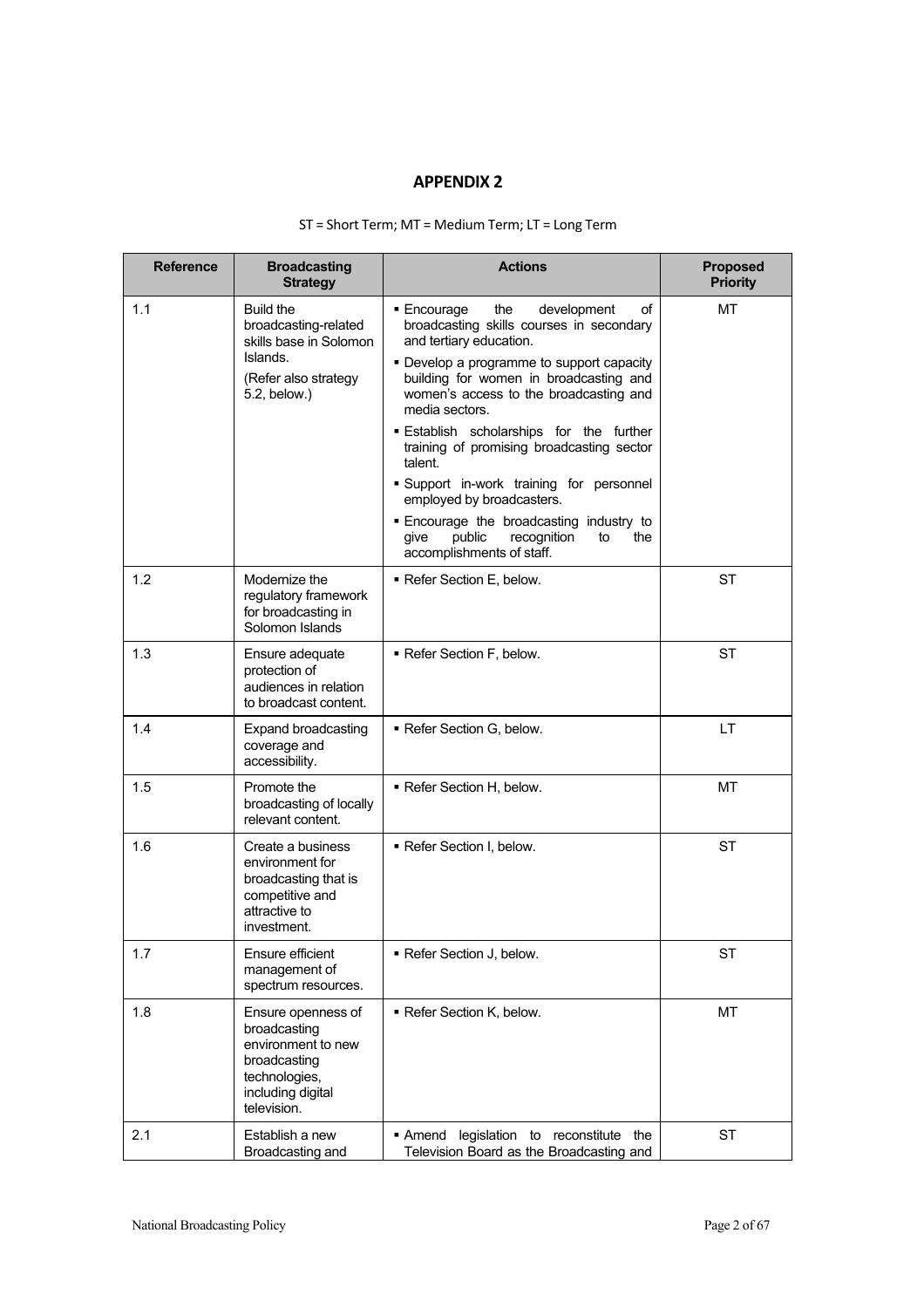| <b>Reference</b> | <b>Broadcasting</b><br><b>Strategy</b>                                                                                             | <b>Actions</b>                                                                                                                                                                                                                                                                                                                                                                                                    | <b>Proposed</b><br><b>Priority</b> |
|------------------|------------------------------------------------------------------------------------------------------------------------------------|-------------------------------------------------------------------------------------------------------------------------------------------------------------------------------------------------------------------------------------------------------------------------------------------------------------------------------------------------------------------------------------------------------------------|------------------------------------|
|                  | Media Board as the<br>broadcasting industry<br>regulator.                                                                          | Media Board.<br><b>-</b> Appoint initial members of Broadcasting<br>and Media Board.<br>. Undertake a quantitative study to examine<br>projected costs and funding models.<br>Amend legislation to provide for funding of<br>by levy on<br>οf<br>Board<br>revenues<br>broadcasting licensees.                                                                                                                     |                                    |
| $2.2\phantom{0}$ | Reform broadcasting<br>licensing to promote<br>market entry.                                                                       | Extend licensing regime to apply to radio<br>broadcasters.<br>■ Introduce<br>class<br>licensing<br>for<br>radio<br>broadcasters.<br><b>Abolish requirements for dealer's licence</b><br>and television receiver licence.                                                                                                                                                                                          | <b>ST</b>                          |
| 2.3              | Review and, if<br>necessary, amend<br>statutory powers in<br>respect of technical<br>standards for<br>broadcasting.                | - Review legislation in respect of technical<br>standards to ensure Broadcasting and<br>Media Board has adequate powers.<br>. Make provision in establishment and<br>budget of Broadcasting and Media Board<br>for access to expertise and resources for<br>making and enforcing technical standards.                                                                                                             | <b>ST</b>                          |
| 2.4              | Empower<br>Broadcasting and<br>Media Board to<br>receive and resolve<br>complaints.                                                | ■ Amend<br>legislation<br>to<br>give<br>new<br>Broadcasting and Media Board adequate<br>powers to receive and resolve audience<br>members'<br>complaints<br>against<br>broadcasters.                                                                                                                                                                                                                              | <b>ST</b>                          |
| 2.5              | Implement measures<br>appropriate to achieve<br>prompt resolution of<br>complaints of<br>interference to<br>broadcasting services. | Amend relevant legislation to give the<br>Broadcasting and Media Board and the<br>Telecommunications<br>Commission<br>adequate powers for investigation and<br>resolution of interference issues.                                                                                                                                                                                                                 | <b>ST</b>                          |
| 2.6              | <b>Build broadcasting</b><br>policy capability within<br>Government.                                                               | . Recruit and train policy staff, within<br>proposed National Information Office, with<br>specialist expertise in broadcasting policy.                                                                                                                                                                                                                                                                            | <b>ST</b>                          |
| 3.1              | Require self-<br>regulation by the<br>broadcasting industry<br>of fair and appropriate<br>advertising and<br>sponsorship.          | · Engage the broadcasting sector<br>in<br>development of an industry code of<br>advertising standards (addressing, e.g.,<br>misleading advertising, advertising of<br>alcohol and tobacco, and sponsored<br>content).<br>. Empower the Broadcasting and Media<br>Board to oversee the terms of the code, its<br>administration, and complaint resolution.<br>. Publicise the code and<br>complaints<br>procedure. | ST                                 |
| 3.2              | Require self-<br>regulation by the<br>broadcasting industry<br>of content standards.                                               | $\blacksquare$ Engage<br>the broadcasting<br>sector<br>in<br>development of an industry code of<br>broadcast content standards (addressing,<br>e.g., excluded conduct, watershed hours,<br>content advisory notices).<br><b>Empower the Broadcasting and Media</b><br>Board to oversee the terms of the code, its<br>administration, and complaint resolution.                                                    | <b>ST</b>                          |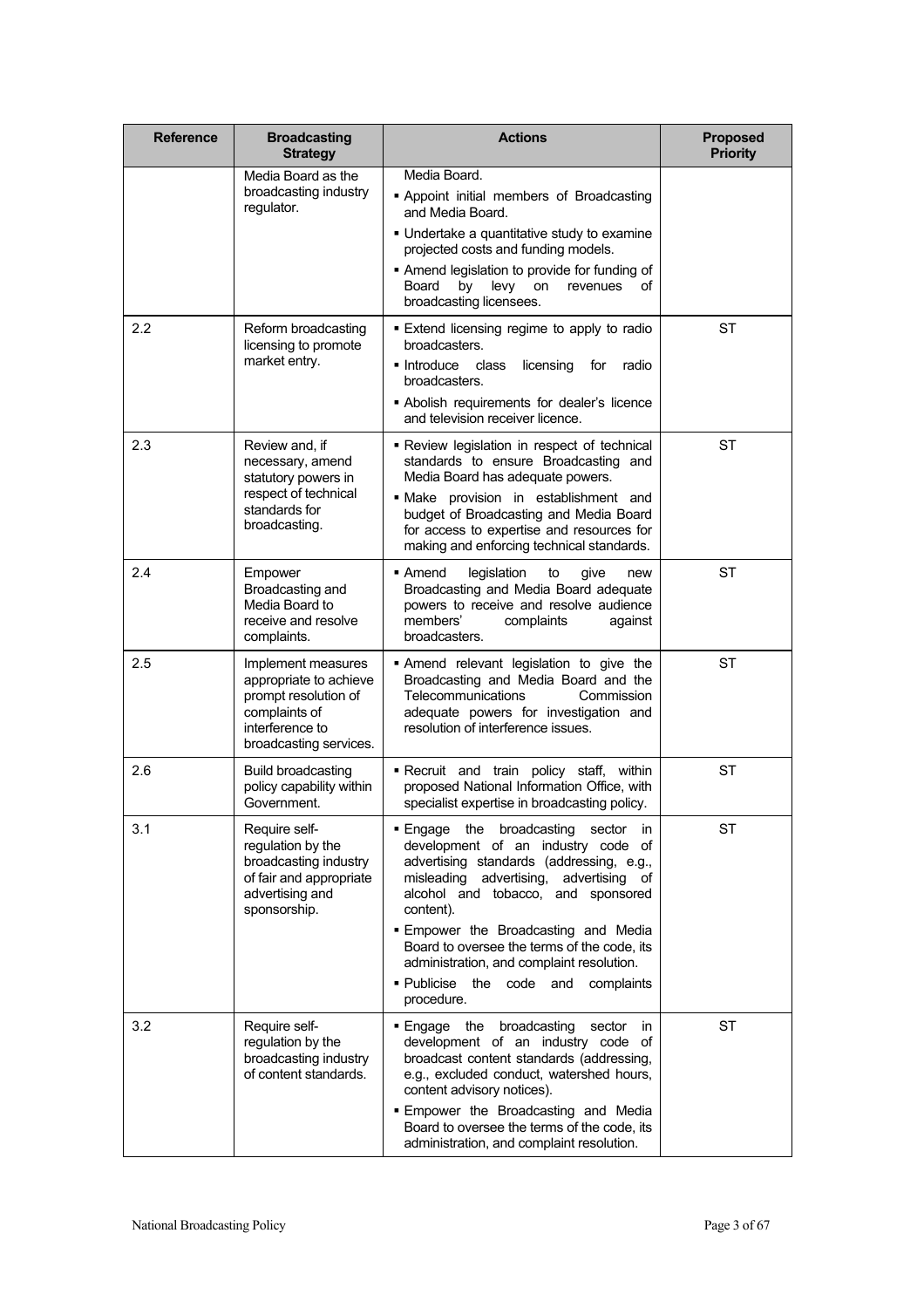| <b>Reference</b> | <b>Broadcasting</b><br><b>Strategy</b>                                                                                     | <b>Actions</b>                                                                                                                                                                                                                                                                                                                                                                                                                                                                                    | <b>Proposed</b><br><b>Priority</b> |
|------------------|----------------------------------------------------------------------------------------------------------------------------|---------------------------------------------------------------------------------------------------------------------------------------------------------------------------------------------------------------------------------------------------------------------------------------------------------------------------------------------------------------------------------------------------------------------------------------------------------------------------------------------------|------------------------------------|
|                  |                                                                                                                            | · Publicise the<br>complaints<br>code<br>and<br>procedure.                                                                                                                                                                                                                                                                                                                                                                                                                                        |                                    |
| 3.3              | Support parents and<br>care-givers to shield<br>children from<br>unsuitable broadcast<br>content.                          | · Make guidance and information available<br>for families, teachers and child caregivers<br>regarding means of protecting children<br>from unsuitable broadcast content.                                                                                                                                                                                                                                                                                                                          | ST                                 |
| 3.4              | Facilitate access by<br>the general public to<br>"premium content"                                                         | Investigate legislative amendments to<br>anti-siphoning<br>establish<br>regime<br>and<br>empower the Broadcasting and Media<br>Board to declare specified content subject<br>to anti-siphoning provisions.                                                                                                                                                                                                                                                                                        | МT                                 |
| 4.1              | Improve the<br>accessibility and<br>affordability of<br>broadcasting services<br>for people throughout<br>Solomon Islands. | regulatory<br>▪ Minimise<br>uncertainty<br>in<br>framework for broadcasting.<br>stable,<br>pro-competitive<br>■ Maintain<br>a<br>regulatory framework for broadcasting.<br>· Continue efforts in respect of economy-<br>wide economic development and job<br>creation.                                                                                                                                                                                                                            | LT                                 |
| 4.2              | Promote access by<br>communities to<br>opportunities to<br>broadcast.                                                      | . Make provision in the Spectrum Plan for<br>allocation and assignment of spectrum for<br>community broadcasting.<br>· Formulate a general authority / class<br>licence for community broadcasters.<br>. Work with development partners<br>to<br>develop financial support plans<br>for<br>community<br>sustainable<br>broadcasting,<br>opportunities<br>including<br>for<br>revenue-<br>earning activity.<br>. NIO to develop a plan for capacity-building<br>to support community broadcasting. | LT                                 |
| 4.3              | Promote public<br>broadcasting.                                                                                            | . Ensure continued financial support for<br>public service broadcasting functions of<br>SIBC.<br>• Consider Broadcasting Act amendments<br>to confirm the independence of the SIBC<br>and the principles on which it operates.<br>• Consider Television Act amendments to<br>to<br>direct<br><b>broadcasters</b><br>in<br>powers<br>circumstances of national security or<br>national emergency.<br><b>Ensure regulation is enabling for SIBC</b><br>entry to television broadcasting.            | <b>ST</b>                          |
| 5.1              | Encourage creation of<br>locally relevant<br>broadcast content.                                                            | <b>Explore with content providers possible</b><br>incentives or assistance to support local<br>production of content such as news, local<br>affairs<br>listener-participation<br>and<br>programming.<br>Investigate the revenue effects of tax<br>rebates to incentivize local and foreign<br>production located in Solomon Islands.<br>• Establish a national archive for traditional<br>works and cultural expressions, with<br>protection<br>traditional<br>appropriate<br>for                 | МT                                 |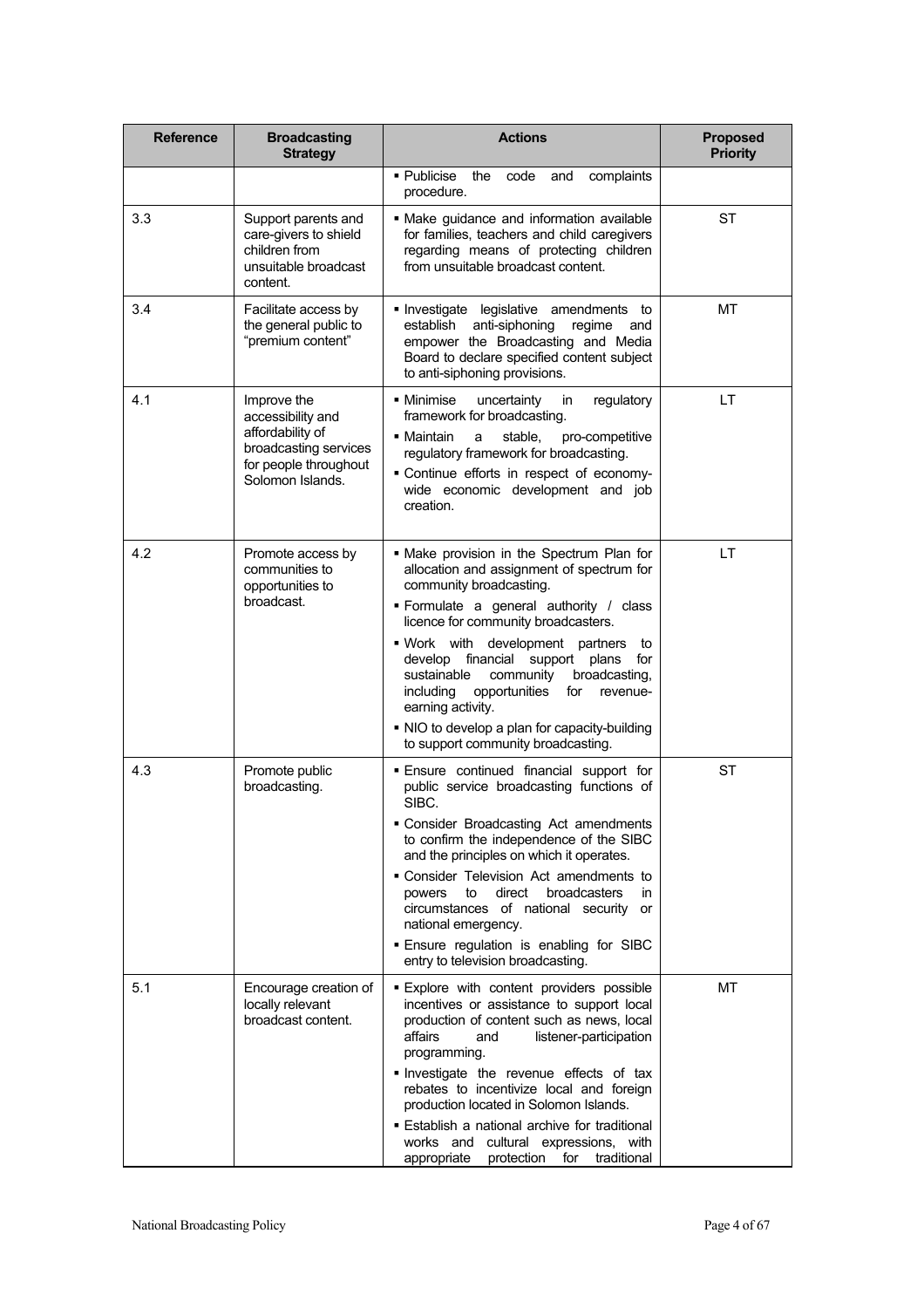| <b>Reference</b> | <b>Broadcasting</b><br><b>Strategy</b>                                                                                                             | <b>Actions</b>                                                                                                                                                                                                                                                                                                                                                                                                                                                                                                                                                                                                                                    | <b>Proposed</b><br><b>Priority</b> |
|------------------|----------------------------------------------------------------------------------------------------------------------------------------------------|---------------------------------------------------------------------------------------------------------------------------------------------------------------------------------------------------------------------------------------------------------------------------------------------------------------------------------------------------------------------------------------------------------------------------------------------------------------------------------------------------------------------------------------------------------------------------------------------------------------------------------------------------|------------------------------------|
|                  |                                                                                                                                                    | owners and system for broadcasters'<br>access to material.<br>• Develop programmes for capacity building<br>among the creative community in relation<br>protection<br>IP<br>to<br>and<br>publication/broadcasting of works.                                                                                                                                                                                                                                                                                                                                                                                                                       |                                    |
| 5.2              | Build capacity in<br>relation to<br>broadcasting.                                                                                                  | . Work with regional partners to develop<br>regional broadcasting skills standards and<br>certification.<br>- Work with<br>broadcasters<br>allied<br>and<br>to<br>develop<br>training<br>businesses<br>programmes for broadcasting technical<br>and editorial skills.<br>• Develop a scheme for financial assistance<br>(scholarship support) for overseas training<br>of promising broadcasting professionals.                                                                                                                                                                                                                                   | МT                                 |
| 5.3              | Review and reform<br>relevant laws to<br>promote locally<br>relevant content.                                                                      | • Complete and implement the National IP<br>Strategy.<br>- Reform intellectual property legislation to<br>ensure it is effective in relation to<br>broadcast and multimedia content.<br>Investigate new approaches for giving<br>protection to traditional owners and<br>custodians of traditional works and cultural<br>expressions.<br>• Investigate<br>the<br>introduction<br>of<br>tax<br>concessions for Solomon Islands located<br>production or post-production.                                                                                                                                                                           | <b>ST</b>                          |
| 6.1              | Establish market<br>conditions for<br>competition in<br>broadcasting based<br>on free market entry<br>and open access to<br>products and services. | • Refrain from introducing foreign ownership<br>or cross-ownership restrictions at this time.<br>. Include within the forthcoming review of<br>competition<br>policy<br>consideration<br>οf<br>competition<br>safeguards<br>the<br>in<br>broadcasting sector.<br>. Enact competition safeguards either under<br>a generally-applicable competition law or<br>on an industry-specific basis.                                                                                                                                                                                                                                                       | ST                                 |
| 6.2              | Encourage<br>investment in<br>broadcasting.                                                                                                        | • Consider measures to encourage foreign<br>investment in the broadcasting sector and<br>broadcast-related businesses.<br>· Periodically review the extent and effects<br>of foreign ownership in the domestic<br>broadcasting sector.<br>· Periodically review the extent and effects<br>cross-ownership<br>in the<br>domestic<br>οf<br>broadcasting sector.<br>Investigate the impacts of waivers of<br>duties, taxes and levies on broadcasting<br>equipment, software, etc.<br>. Reduce or remove any trade barriers,<br>duties, taxes or levies that limit the volume<br>or increase the prices of broadcasting<br>equipment, software, etc. | LT                                 |
| 6.3              | Support research and<br>information collection                                                                                                     | . Formulate a plan for collection<br>of<br>information<br>broadcasting<br>on<br>and                                                                                                                                                                                                                                                                                                                                                                                                                                                                                                                                                               | МT                                 |